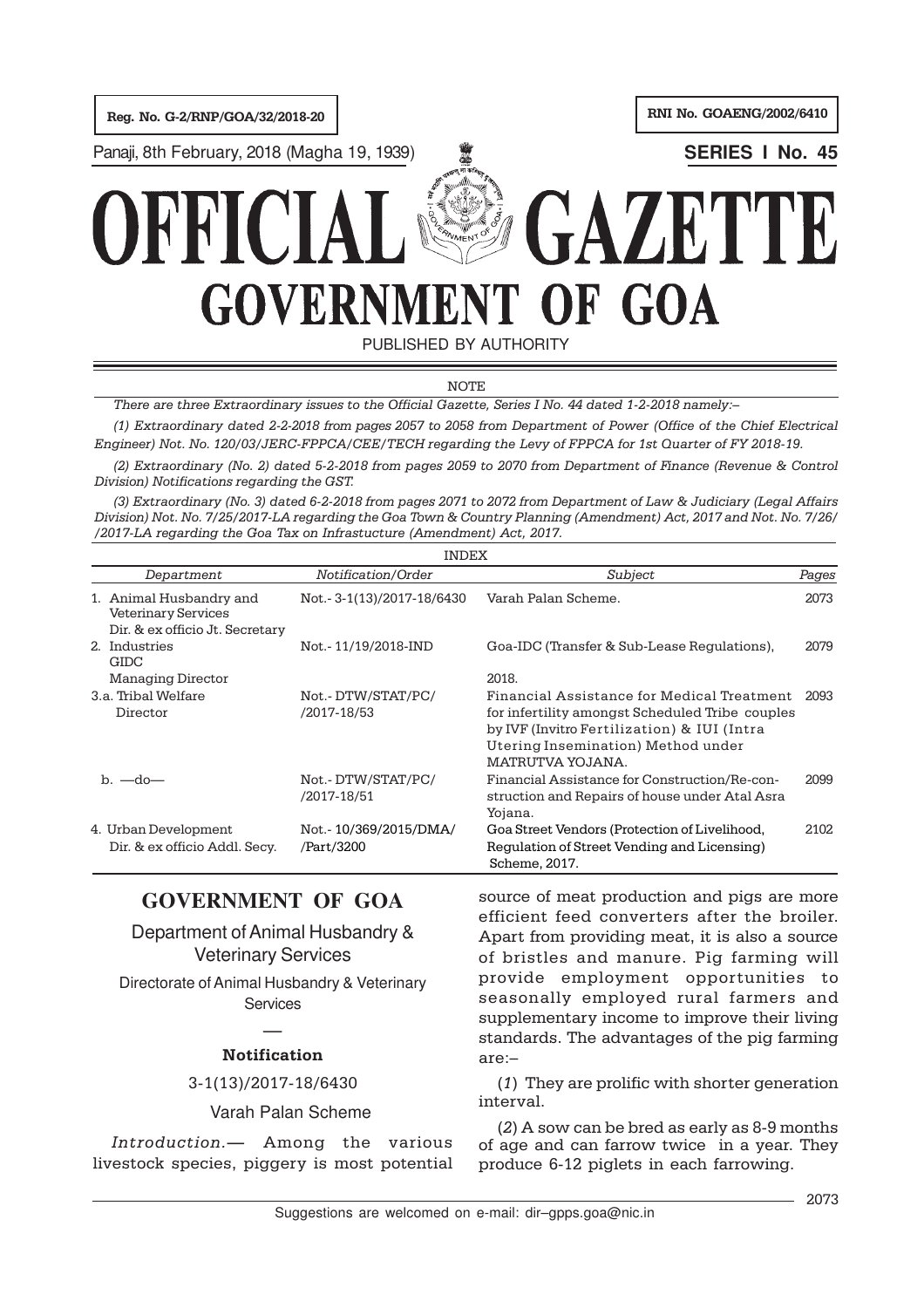SERIES I No. 45 8TH FEBRUARY, 2018

(3) Pig farming requires small investment on buildings and equipments.

(4) Pigs are known for their meat yield, which in terms of dressing percentage ranges from 65-80 in comparison to other livestock species whose dressing yields may not exceed 65%.

(5) Pork is most nutritious with high fat and low water content and has got better energy value than that of other meats.

(6) It is rich in vitamins like thiamin, Niacin and riboflavin.

(7) Pig manure is widely used as fertilizer for agriculture farms and fish ponds.

(8) Pigs store fat rapidly for which there is an increasing demand from poultry feed, soap, paints and other chemical industries.

(9) Pig farming provides quick returns since the marketable weight of fatteners can be achieved within a period of 6-8 months.

(10) There is good demand from domestic as well as export market for pig products such as pork, bacon, ham, sausages, lard etc.

Objective.— (1) To provide financial assistance for purchase and rearing of exotic/ /crossbred Pigs.

(2) To augment the pork production in the State & to make the State self sufficient in pork production.

(3) To provide subsidiary occupation to unemployed youth.

(4) To motivate farmers to undertake scientific & intensive pig farming.

(5) To upgrade local stock to make piggery farming profitable.

 $Eligibility$   $-$  (1) Any farmer residing for minimum 05 years in the State.

(2) Should have undergone training in Piggery Management.

(3) The scheme is applicable for any individual in the State however, area of operation shall be only Panchayat.

Documents to be produced.— (a) Residence Certificate (05 years residence) from Mamlatdar/or his name in election roll for more than five years/driving licence issued in the State of Goa of more than five years/ /passport more than five years/ /Scheduled or Nationalised Bank Acct. of more than five years/or any other Government documents indicating his residence in the State for atleast 05 years.

(b) Certified copy of Aadhar Card.

(c) Certificate of training in Piggery Management.

(d) Documents indicating the ownership of land in Form No. I & XIV/Kisan Card or copy of lease deed for 6 years or NOC from the Land Owner for 6 years or evidence of Tenancy.

(e) Survey site plan/plan of the proposed Unit.

(f) N.O.C. from respective Village Panchayat.

(g) Caste certificate issued by competent authority if the applicant belongs to SC/ST/ /OBC community.

(h) Passport size photograph of the applicant.

Pattern of Assistance. - An individual farmer can purchase piglets or adult sows/ boars as specified below:–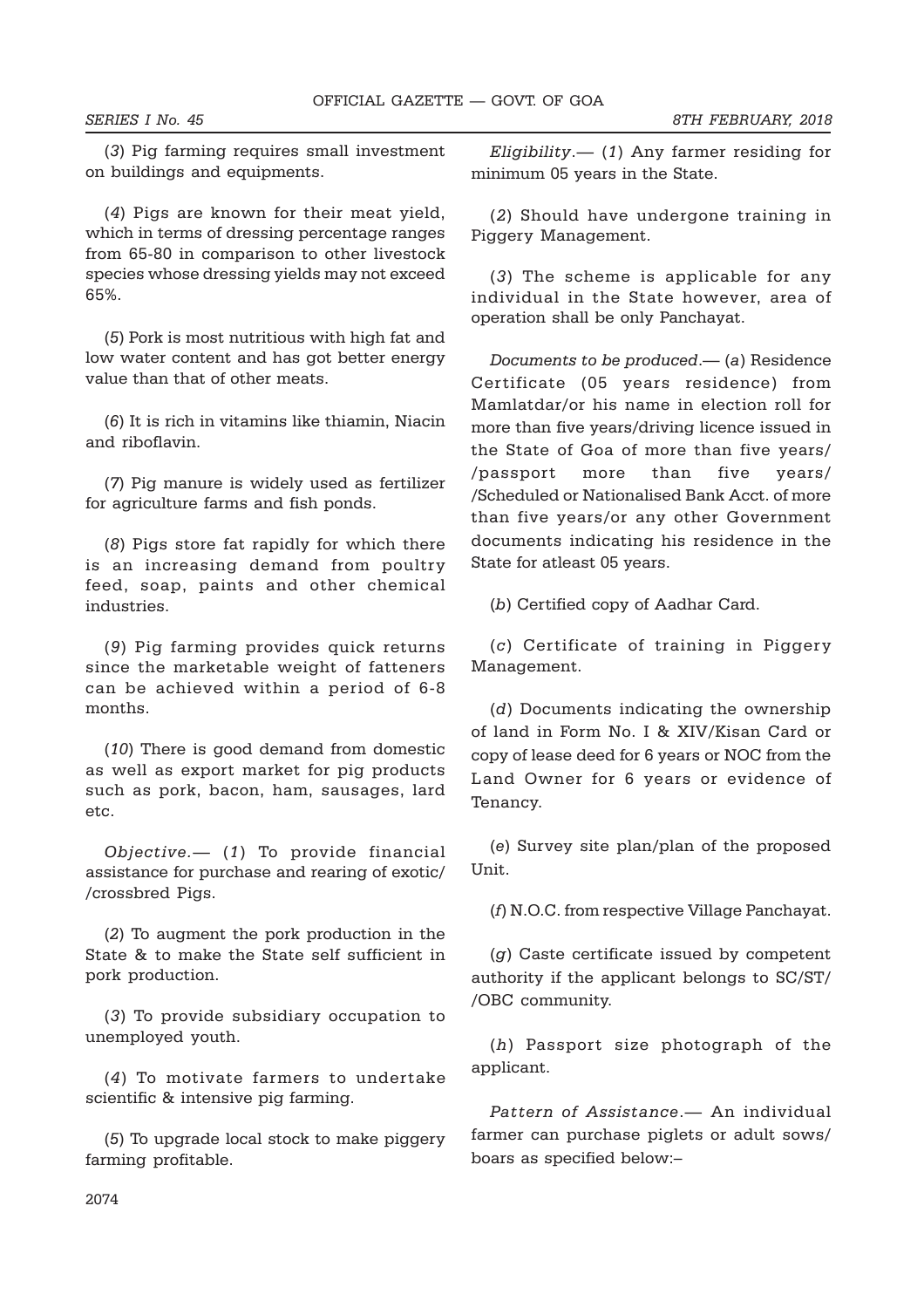## OFFICIAL GAZETTE — GOVT. OF GOA

| Details                                                                                                     |                                 | Particulars       | Weight                                                                                  |
|-------------------------------------------------------------------------------------------------------------|---------------------------------|-------------------|-----------------------------------------------------------------------------------------|
| Piglets (Max $20$ Nos. $+2$ )<br>Permissible Male/Female<br>ratio as indicated in<br>particulars Column (2) | Females<br>$05-10$<br>$11 - 20$ | Males<br>01<br>02 | Maximum 20 kgs. body weight per piglet                                                  |
| Adult sows and boars<br>$(Max 20 Nos. + 2)$<br>Permissible Male/Female                                      | $03-10$<br>$11 - 20$            | 01<br>02          | Maximum 90 kgs. body weight per adult<br><b>SOW</b><br>Maximum 120 kgs. body weight per |
| ratio as indicated in<br>Column particulars                                                                 |                                 |                   | adult boar                                                                              |

The cost will be Rs. 120/- per kilo live body weight per piglet/adult sow/adult boar with a subsidy component  $@$  62.5% for males to a maximum of Rs. 9,000/- each and  $@$  74% for females to a maximum of Rs. 8,000/- each. Proportionate subsidy will be released depending on number and weight of the piglets/sows/boars purchased by the beneficiary. Subsidy will be available to farmers to a maximum of 20 females and 02 males piglets/adult pigs.

For shed construction the subsidy for infrastructure will be maximum Rs. 2,000/- (Rupees two thousand only) per pig.

For Gobar Gas Unit, the maximum permissible unit cost will be Rs. 50,000/- including accessories and installation. The subsidy component will be  $@$  75 % i.e. Rs. 37,500/-. Provided that no such benefit for Gobar Gas Plant is obtained from any other Government Agencies/ /Department.

For other equipment as per list at Annexure III, the maximum permissible cost will be Rs. 42,100/-. The subsidy component will be @ 75% i.e. Rs. 31,575/-.

Subsidy amount shall be credited to the bank account of the beneficiary through DBT Platform only.

### Procedure.—

(1) Beneficiary should submit the application for purchase of pigglings to the Directorate of Animal Husbandry & Veterinary Services, Panaji in the prescribed form through the respective Veterinary Officer/Assistant Director of his/her jurisdiction.

(2) N.O.C. from the respective Village Panchayat for setting up the Piggery unit should be enclosed along with application form.

(3) The Beneficiary can set up the Piggery unit with his own finance or by taking loan from any financing Institutions of his/her choice.

(4) The beneficiary shall purchase the pigglings from the Government Piggery Farm, Curti, Ponda-Goa. In case the pigglings are not available in the Government Piggery Farm, the required number of piglings can be purchased from any other registered Pig Farm after obtaining NOC from the in charge of Government Piggery Farm, Curti, Ponda-Goa and with prior permission from the Director, Directorate of Animal Husbandry & Veterinary Services, under intimation to the area Veterinary Officer/Assistant Director.

(5) The beneficiary should set up the unit within 6 months from the date of sanction of the application.

(6) Only on receipt of utilization certificate and all other required receipts from the respective Veterinary Officer/Assistant Director the subsidy shall be released to the beneficiary. In case he has availed Bank finance for setting up the unit, the subsidy shall be released to the Bank to be credited to the Beneficiary's loan account.

SERIES I No. 45 8TH FEBRUARY, 2018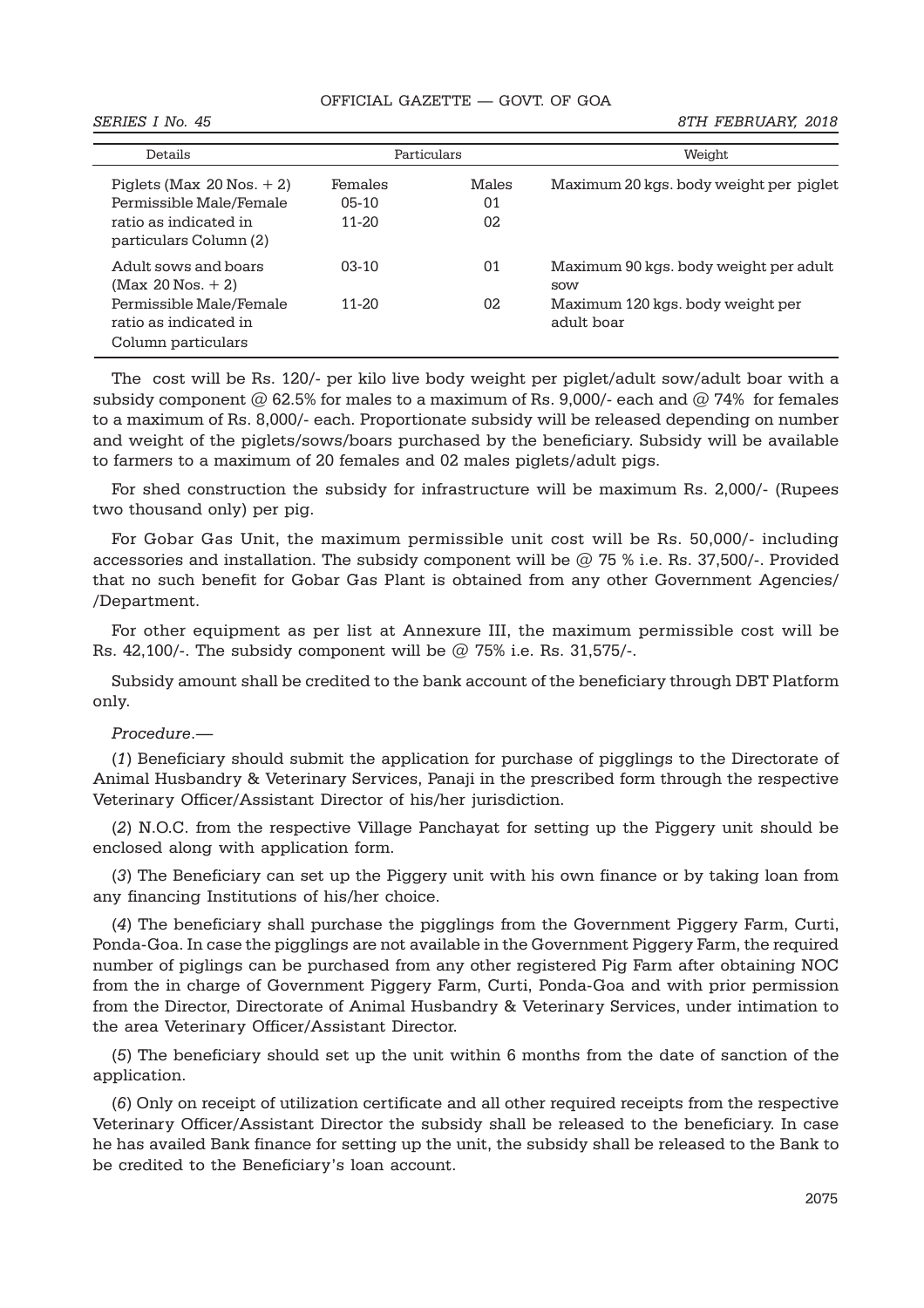(7) Before release of the subsidy the beneficiary has to execute an Agreement Bond on a prescribed Stamp Paper, stating that the unit shall not be closed for a minimum period of 5 years from the date of release of subsidy in a prescribed format. Prorata recovery of subsidy in case unit closed before 5 years for any reason which will be recovered as arrears under land revenue code.

(8) The beneficiary should get the pigs vaccinated regularly as per recommended vaccination schedule under the guidance of the local Assistant Director/Veterinary Officer.

(9) The insurance of the pigs is optional and the beneficiary can insure the pigs, if he/she so desires, at his/her own cost.

(10) The subsidy shall be released only on completion of the entire unit.

The following Documents are required for release of subsidy:–

(1) Utilisation Certificate certified by Area Assistant Director/Veterinary Officer.

(2) Bills/vouchers pertaining to the construction of Pig Sty, store room, Biogas plant, waste pit etc. duly certified by Area Officer. V.O./Assistant Director to certify availability of structure for the purpose.

(3) Purchase receipt of sows/boars/pigglings with health certificate from the area Veterinary Officer/Assistant Director.

(4) Cash receipt of equipments purchased (Subsidy will be admissible for new equipments only) duly certified by Area Assistant Director/Veterinary Officer.

(5) Undertaking that the unit will run for 5 yrs. Prorata recovery of subsidy in case unit closed before 5 years for any reason which will be recovered as arrears under land revenue code.

(6) An agreement has to be signed in a prescribed format on stamp paper by the beneficiary with the Department/Government.

(7) One time subsidy will be released after the completion of the unit in all respect and only after inspection by the committee constituted by the Department of Animal Husbandry and Veterinary Services, the subsidy amount shall be credited by DBT mode to the account of the beneficiary.

| Sr. No. | Particulars                                                                     | Maximum Subsidy                                                                                    |
|---------|---------------------------------------------------------------------------------|----------------------------------------------------------------------------------------------------|
| 1.      | For piglets (Maximum 20 kgs. body weight)<br>$@$ Rs. 120/- per kg. body wt.     | $\omega$ 62.5 % of Unit Cost for male piglet & $\omega$ 74% of<br>the Unit Cost for female piglet. |
| 2.      | For sows (Maximum 90 kgs. body weight)<br>$\omega$ Rs.120/- per kg. body wt.    | Max. subsidy Rs. 8,000/- per sow.                                                                  |
| 3.      | For Boars (Maximum 90 kgs. body weight).<br>$\omega$ Rs. 120/- per kg. body wt. | Max. subsidy Rs. 9000/- per boar.                                                                  |
| 4.      | For infrastructure a maximum of<br>Rs. 2,000/- per pig.                         | Max. Rs. 44.000/-.                                                                                 |

### ANNEXURE I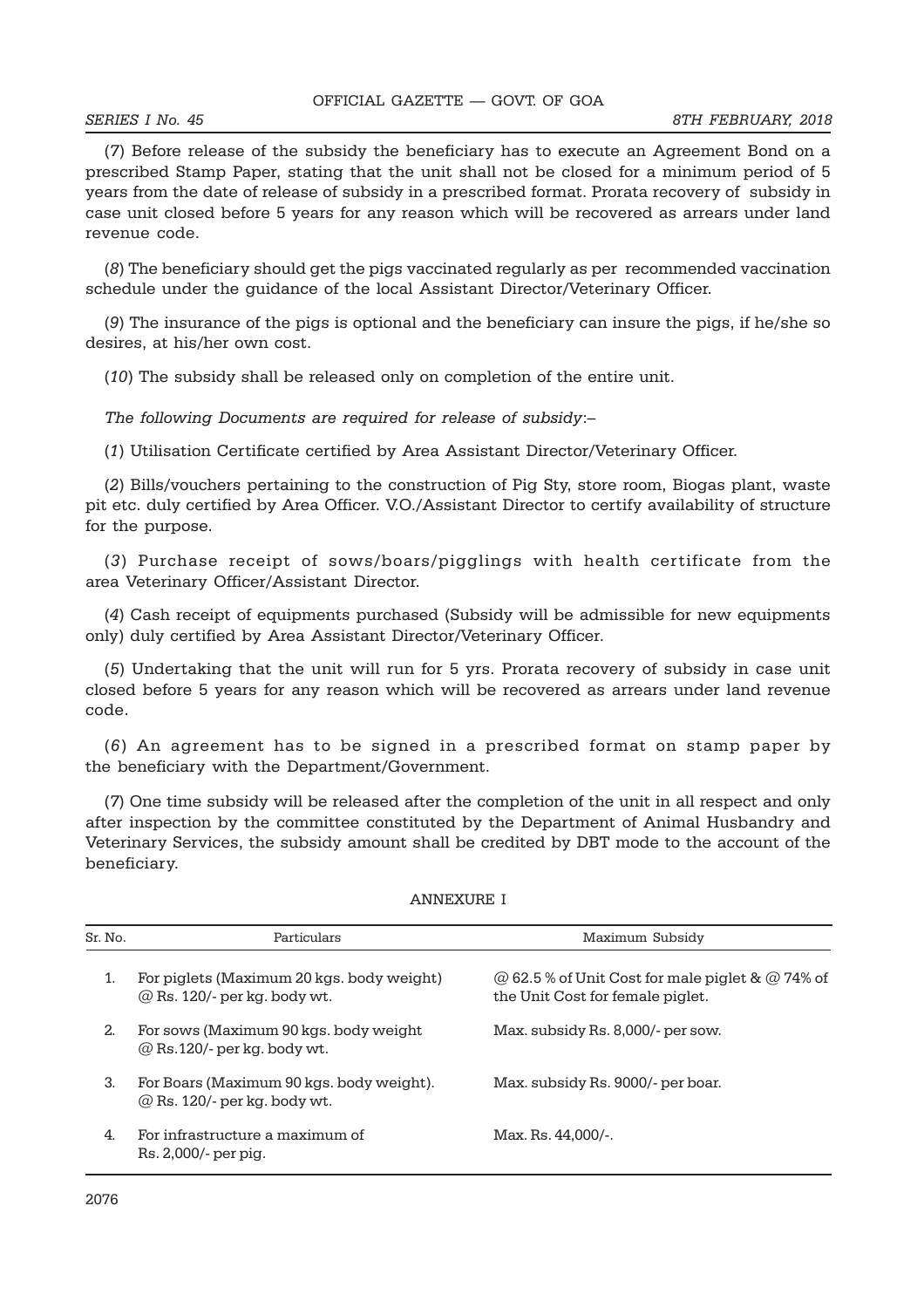# OFFICIAL GAZETTE — GOVT. OF GOA

SERIES I No. 45 8TH FEBRUARY, 2018

|         | <b>ANNEXURE II</b> |                                                                                   |                                 |                        |  |
|---------|--------------------|-----------------------------------------------------------------------------------|---------------------------------|------------------------|--|
| Sr. No. | Particulars        | Details                                                                           | Maximum permissible cost<br>Rs. | Subsidy $@$ 75%<br>Rs. |  |
|         | Gobar Gas Unit     | Maximum unit cost being<br>Rs. 50,000/- including<br>accessories and installation | $50,000/-$                      | $37,500/-$             |  |
| 2.      | Other Equipments   | List of equipments as<br>per annexure III                                         | $34,800/-$                      | $26,100/-$             |  |

# ANNEXURE III

| Sr.<br>No. | Particulars                                            | Description                        | Permissible UNIT<br>Cost in Rs. | Permissible Nos. | Eligibility                   | Subsidy @ 75%<br>in Rs. |
|------------|--------------------------------------------------------|------------------------------------|---------------------------------|------------------|-------------------------------|-------------------------|
| 1.         | Shed<br>Washer                                         | 1.5 H.P Motor<br>Power<br>Operated | 20,000                          | 1                | Unit of<br>minimum<br>20 pigs | 15,000/-                |
| 2.         | Spray Pump                                             | 15 Ltrs. capacity                  | 2,000                           | 1                | Unit of<br>minimum<br>10 pigs | $1,500/-$               |
| 3.         | Fans                                                   | Ceiling fans/<br>/Wall fans        | 2,400                           | $\overline{2}$   | Unit of<br>minimum<br>20 pigs | $1,800/-$               |
| 4.         | Wheel<br>Barrow<br>with Zinc<br>Metal<br><b>Bucket</b> | Two wheels<br>25" x 22"<br>of 16 C | 5,500                           | 1                | Unit of<br>minimum<br>10 pigs | 4,125/                  |
| 5.         | Water<br>Stograge<br>Tank                              | 500 Ltrs.<br>capacity              | 3,500                           | 1                | Unit of<br>minimum<br>20 pigs | $2,625/-$               |
| 6.         | Spades                                                 | Medium size                        | 200                             | 1                | Unit of<br>minimum<br>10 pigs | $150/-$                 |
| 7.         | Ghamelas                                               | Ghamelas<br>medium size            | 500                             | $\overline{a}$   | Unit of<br>minimum<br>10 pigs | $375/-$                 |
| 8.         | <b>Steel Buckets</b>                                   | 10 Ltrs.<br>capacity               | 700                             | $\overline{a}$   | Unit of<br>minimum<br>10 pigs | $525/-$                 |

# (Other items under Varah Palan Scheme)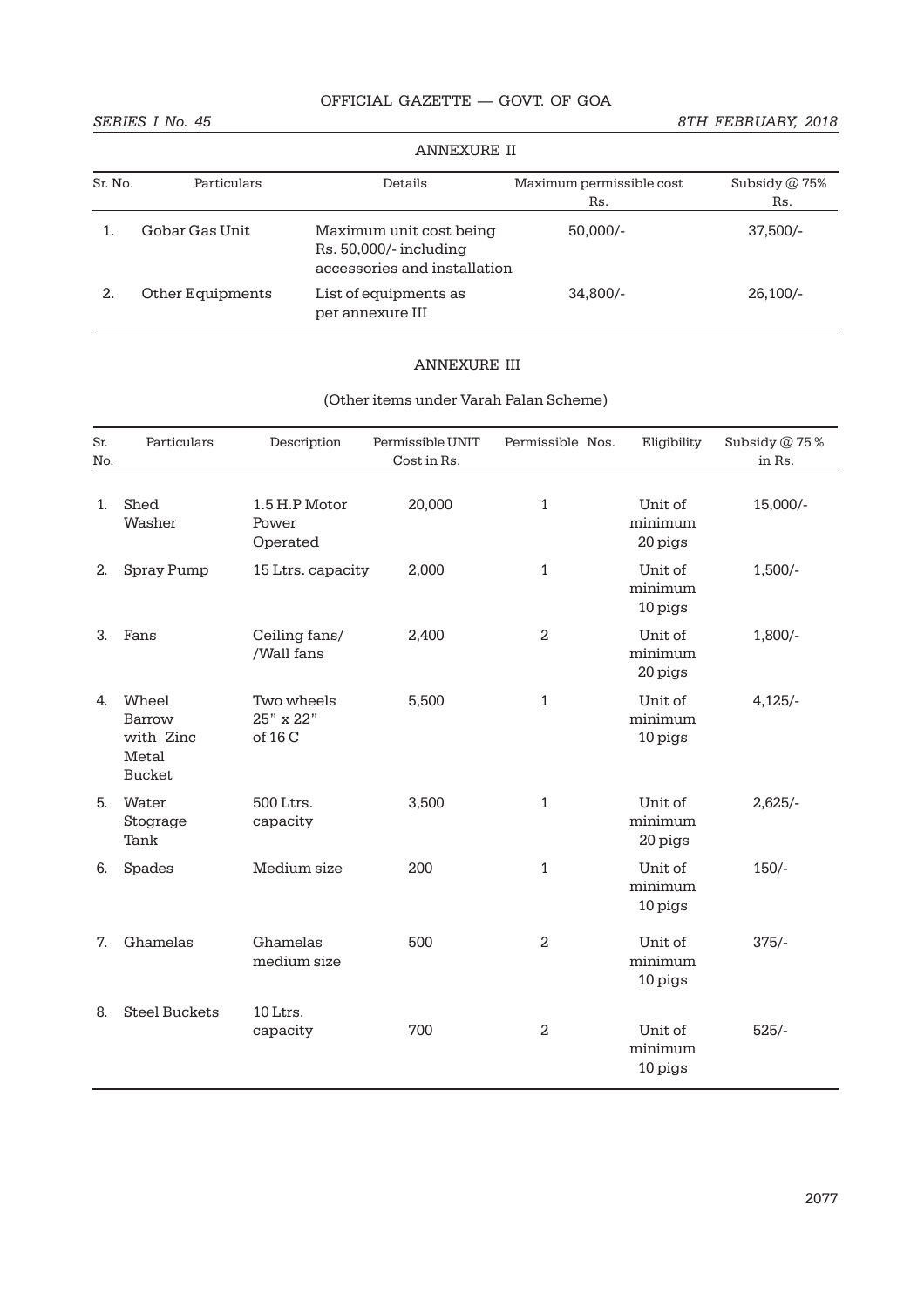# GOVERNMENT OF GOA

# DIRECTORATE OF ANIMAL HUSBANDRY AND VETERINARY SERVICES, PASHU SAMVARDHAN BHAVAN, PATTO PANAJI - GOA

#### **VARAH PALAN SCHEME**

# Application for Setting up Piggery Unit

|                                       | <b>Block Letters</b>                                           |  |                                                                                                     |  |  |
|---------------------------------------|----------------------------------------------------------------|--|-----------------------------------------------------------------------------------------------------|--|--|
|                                       |                                                                |  |                                                                                                     |  |  |
|                                       |                                                                |  |                                                                                                     |  |  |
|                                       |                                                                |  |                                                                                                     |  |  |
|                                       |                                                                |  |                                                                                                     |  |  |
|                                       |                                                                |  |                                                                                                     |  |  |
|                                       |                                                                |  |                                                                                                     |  |  |
|                                       |                                                                |  |                                                                                                     |  |  |
|                                       |                                                                |  |                                                                                                     |  |  |
|                                       |                                                                |  |                                                                                                     |  |  |
|                                       |                                                                |  |                                                                                                     |  |  |
|                                       |                                                                |  |                                                                                                     |  |  |
|                                       |                                                                |  |                                                                                                     |  |  |
|                                       |                                                                |  |                                                                                                     |  |  |
|                                       |                                                                |  |                                                                                                     |  |  |
|                                       |                                                                |  |                                                                                                     |  |  |
|                                       | with own finance or with assistance from Bank                  |  |                                                                                                     |  |  |
|                                       |                                                                |  |                                                                                                     |  |  |
|                                       |                                                                |  |                                                                                                     |  |  |
|                                       | Member of his/her family have                                  |  |                                                                                                     |  |  |
|                                       | availed subsidy from this Department for                       |  |                                                                                                     |  |  |
|                                       | setting up of Piggery Unit or any other Animal                 |  |                                                                                                     |  |  |
|                                       | Husbandry Schemes earlier if so,                               |  |                                                                                                     |  |  |
|                                       | details may be indicated                                       |  |                                                                                                     |  |  |
|                                       |                                                                |  |                                                                                                     |  |  |
|                                       |                                                                |  |                                                                                                     |  |  |
|                                       |                                                                |  |                                                                                                     |  |  |
| for construction of the unit, if yes, |                                                                |  |                                                                                                     |  |  |
| Form I & XIV may be produced.         |                                                                |  |                                                                                                     |  |  |
|                                       | In case of Lease such a deed copy                              |  |                                                                                                     |  |  |
|                                       | may be enclosed.                                               |  |                                                                                                     |  |  |
|                                       |                                                                |  |                                                                                                     |  |  |
|                                       | as per terms and conditions of this                            |  |                                                                                                     |  |  |
|                                       | Department for payment of subsidy.                             |  |                                                                                                     |  |  |
|                                       | 15. Annexures to be attached:-                                 |  |                                                                                                     |  |  |
|                                       | (a) Residence Certificate (05 years residence) from Mamlatdar. |  |                                                                                                     |  |  |
|                                       | (b) Certified copy of Aadhar Card.                             |  |                                                                                                     |  |  |
| (C)                                   | Certificate of training in Piggery Management.                 |  |                                                                                                     |  |  |
| (d)                                   |                                                                |  | Documents indicating the ownership of land in Form No. I & XIV or copy of lease deed for 6 years or |  |  |
|                                       |                                                                |  | NOC from the Land owner for 6 years in case of Tenants for the purpose of Piggery farming.          |  |  |
| (e)                                   | Survey site plan/plan of the proposed Unit.                    |  |                                                                                                     |  |  |
| (f)                                   | Project report in details.                                     |  |                                                                                                     |  |  |
|                                       | N.O.C. from respective Village Panchayat/ Municipal Council.   |  |                                                                                                     |  |  |
| (g)                                   |                                                                |  |                                                                                                     |  |  |
| (h)                                   |                                                                |  | Caste certificate issued by competent authority if the applicant belongs to SC/ST community.        |  |  |

(i) Passport size photograph of the applicant.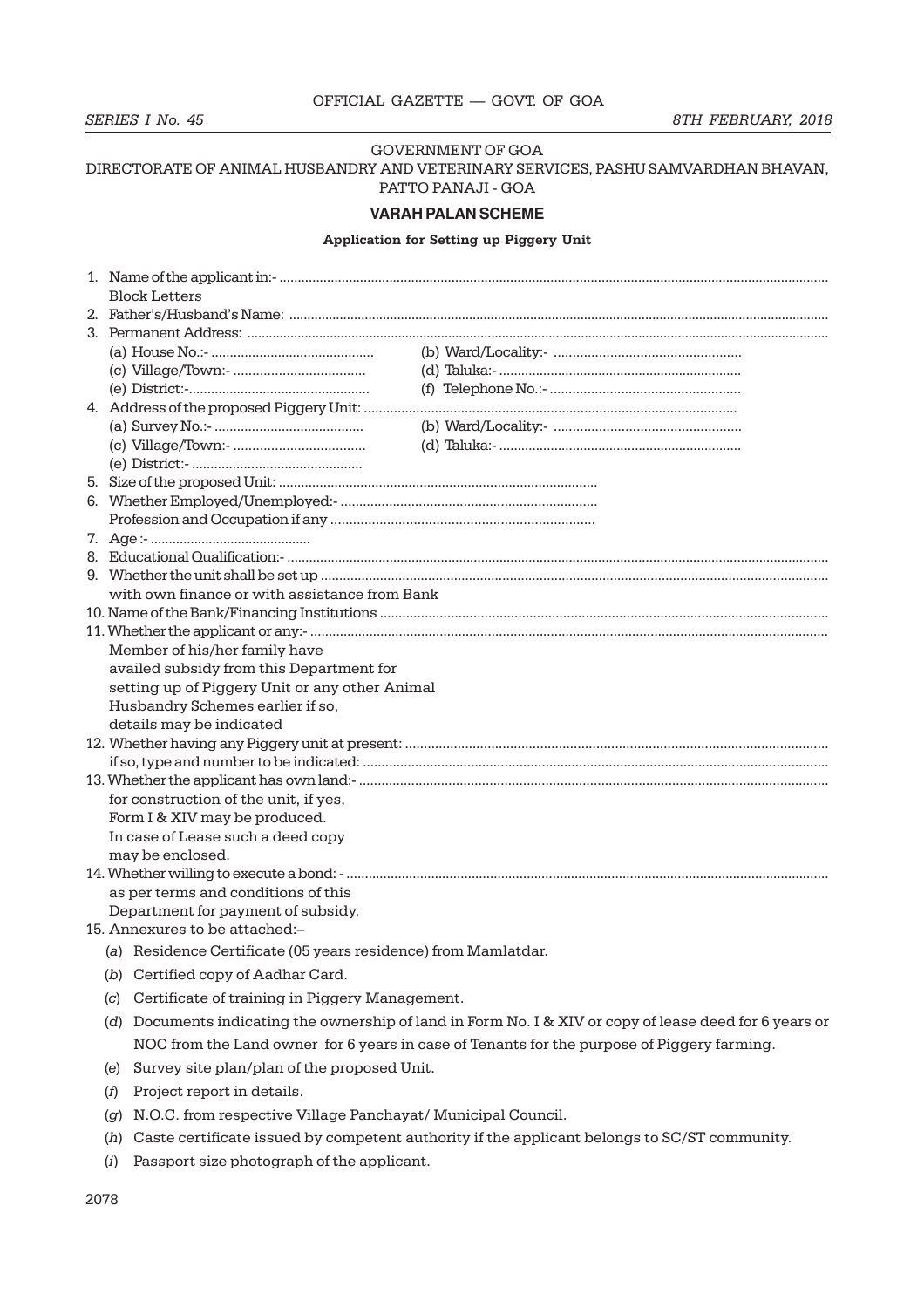## DECLARATION

1. I hereby certify that I am aware of the entire scheme containing its rules, regulations and guidelines and have enclosed all the required documents. I also hereby agree to abide by all rules and regulations of the scheme and to any changes, which the Government may effect from time to time.

2. I, hereby declare that the above information given by me is true to the best of my knowledge and belief and in case it is found false, I shall be liable for any action as the Government may deem fit and appropriate to impose upon me.

Signature of the applicant

(NAME IN FULL)

Place:-

Date:-

### FOR OFFICE USE ONLY

Form to be verified and recommended within 15 days of receipt of application by the area Veterinary Officer/Assistant Director:

Certified that I have personally visited the site of proposed Piggery Unit under the VARAH Scheme by ............................................................... (name of the applicant) and found that the information given above is correct. The applicant is having/not having the required land for the proposed unit. The project submitted is verified and countersigned by me. In my opinion the project submitted is viable/not viable and the application is recommended/not recommended for further consideration and necessary sanction.

Any other information and comments:

By order and in the name of the Governor of Goa.

Dr. Santosh V. Desai, Director & ex officio Jt. Secretary (AH).

Panaji, 25th January, 2018.

SERIES I No. 45 8TH FEBRUARY, 2018

# Department of Industries

Goa Industrial Development Corporation

# — **Notification**

### 11/19/2018-IND

# Goa-IDC (Transfer & Sub-Lease Regulations), 2018

In exercise of the powers conferred by clause (d) of sub-section 1 of section 51 of the Goa Industrial Development Corporation Act, 1965, the Goa Industrial Development Corporation, with prior approval of the Government, hereby make the following regulations:–

Preamble.— The Government of Goa, reacting to industry grievances relating to allotment, transfer and sub-lease of plots in GIDC industrial estates, brought in The Goa Industrial Development Corporation Allotment Regulations, 2012 and The Goa Industrial Development Corporation Transfer and Sub-Lease Regulations, 2013 to make the process of allotment, transfer and sub-lease transparent and fair. Further amendments were made with the introduction of The Goa Industrial Development Corporation Allotment, Transfer and Sub-Lease Regulations, 2014 and The Goa Industrial Development Corporation Allotment, Transfer & Sub-Lease Regulations, 2016.

Industry, however, has represented to the Government of Goa that the process of allotment, transfer and sub-lease of GIDC plots continues to be affected by inordinate delay, indecision, misinterpretation, confusion, heavy levies and penalties. This has adversely affected industrial activity and development in Goa. Ease of doing business has also suffered.

In order to rejuvenate industrial activity and development in Goa, which is the purpose of GIDC, and to attract new industrial investment, the Government of Goa has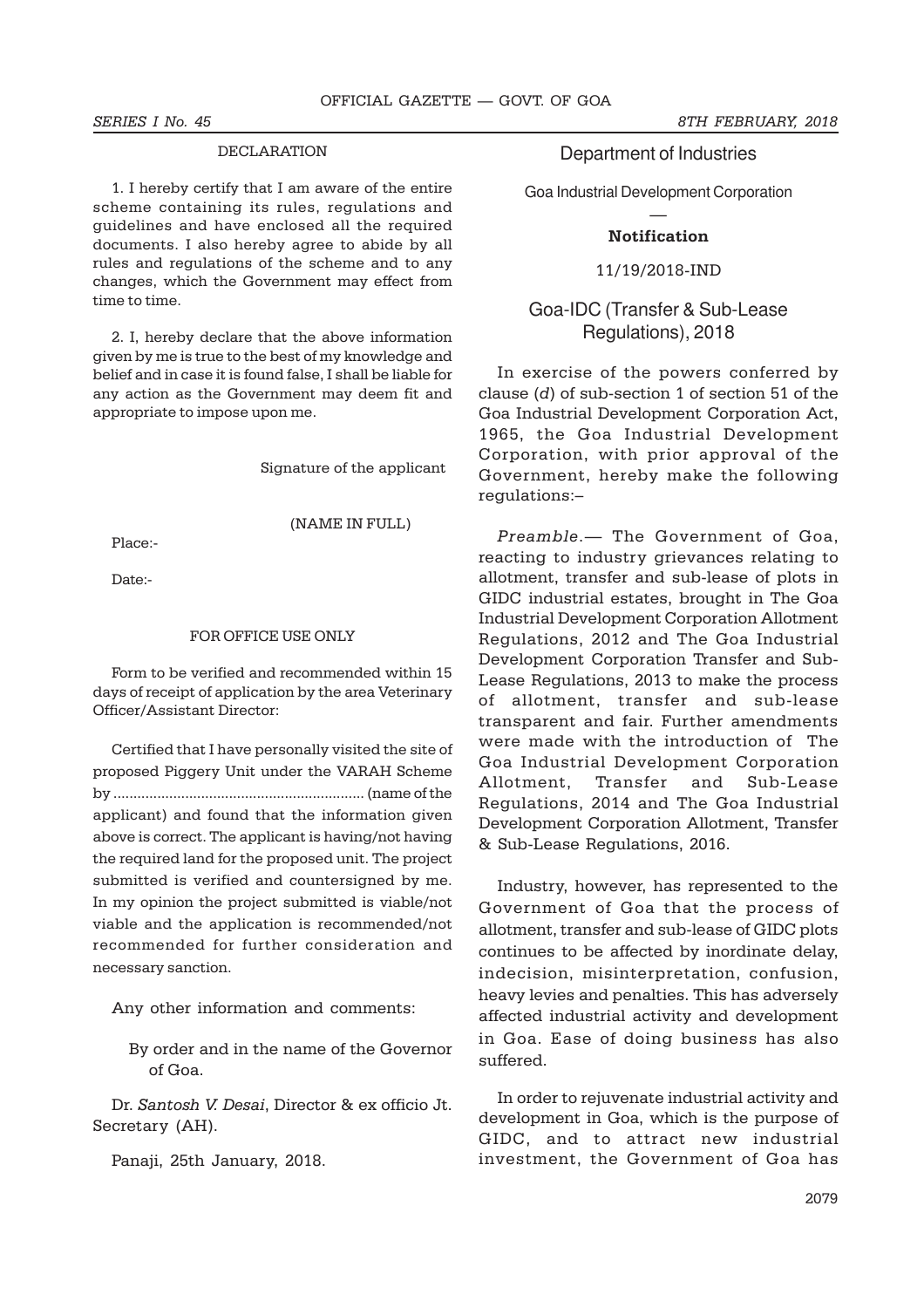decided to amend regulations relating to transfer and sub-lease of GIDC plots with the following in mind:

\* Expedite approval of bonafide applications for transfer and sub-lease of plots.

\* Eliminate speculative and unauthorized transfer and sub-lease of plots.

\* Provide one-time opportunity for regularizing unauthorized transfer and sublease transactions by payment of fees and penalty.

\* Ensure bonafide applicants for transfer or sub-lease of plots who have occupied the plot or premises in expectation of transfer or sub-lease are not penalized on account of delay in approval of application by GIDC.

\* Ensure processes, procedures and functioning of GIDC serve the paramount goal of supporting industrial activity, growth and development, and the creation and sustaining of jobs and employment in the State of Goa.

Regulations.— 1. These regulations may be called as the Goa Industrial Development Corporation (Transfer and Sub-Lease) Regulations, 2018. These regulations shall come in force from the date of publication in the Official Gazette.

2. These regulations shall apply to the properties in all industrial estates/areas owned and controlled by the Corporation and used for granting lease or sub-lease in the State of Goa, in the interest of its primary objectives envisaged under the Goa Industrial Development Act, 1965 and shall not apply to the properties commercially acquired by it.

3. Definitions.— In these regulations, unless the context otherwise requires.

A. The terms "Corporation", "Allottee", "Industrial Estates/Areas", "Managing Director", "Government", "Industrial

Undertaking", "Institutions", "Service Industry", "Utilities", "Commercial Activity", "Commercial Operations or Date of Commercial Operations", "Relative" shall have the meaning as defined under the Goa Industrial Development Corporation Allotment Regulations as in force.

B. Transfer of lease hold rights shall mean and include following acts.—

(i) Conveyance of lease hold rights over the plot allotted to such allottee entity by the Corporation to any other entity or transfer by way of lease, will, gift, mortgage or any other financial arrangement.

(ii) Any change in the shareholding structure of the allottee which results in the original promoter's shareholding percentage being reduced below 26%.

Provided that, where the entity is a publicly listed limited company, any change in the shareholding of the promoters shall not be considered as a transfer unless there is a change in the management control of such listed public limited company. Management control of publicly listed company shall be as defined under SEBI guidelines. (Shareholding pattern shall be reckoned as existing on the date of allottee unit starting commercial production or the latest shareholding pattern as approved by the Corporation).

C. "Associate/Sister Companies" for the purpose of these regulations shall mean and include:–

(i) Companies which are owned by the same entity/s.

(ii) Where the same promoters or group of promoters, and their relatives, control a minimum of 26% stake or where the same entity/s hold management control in case of publicly listed limited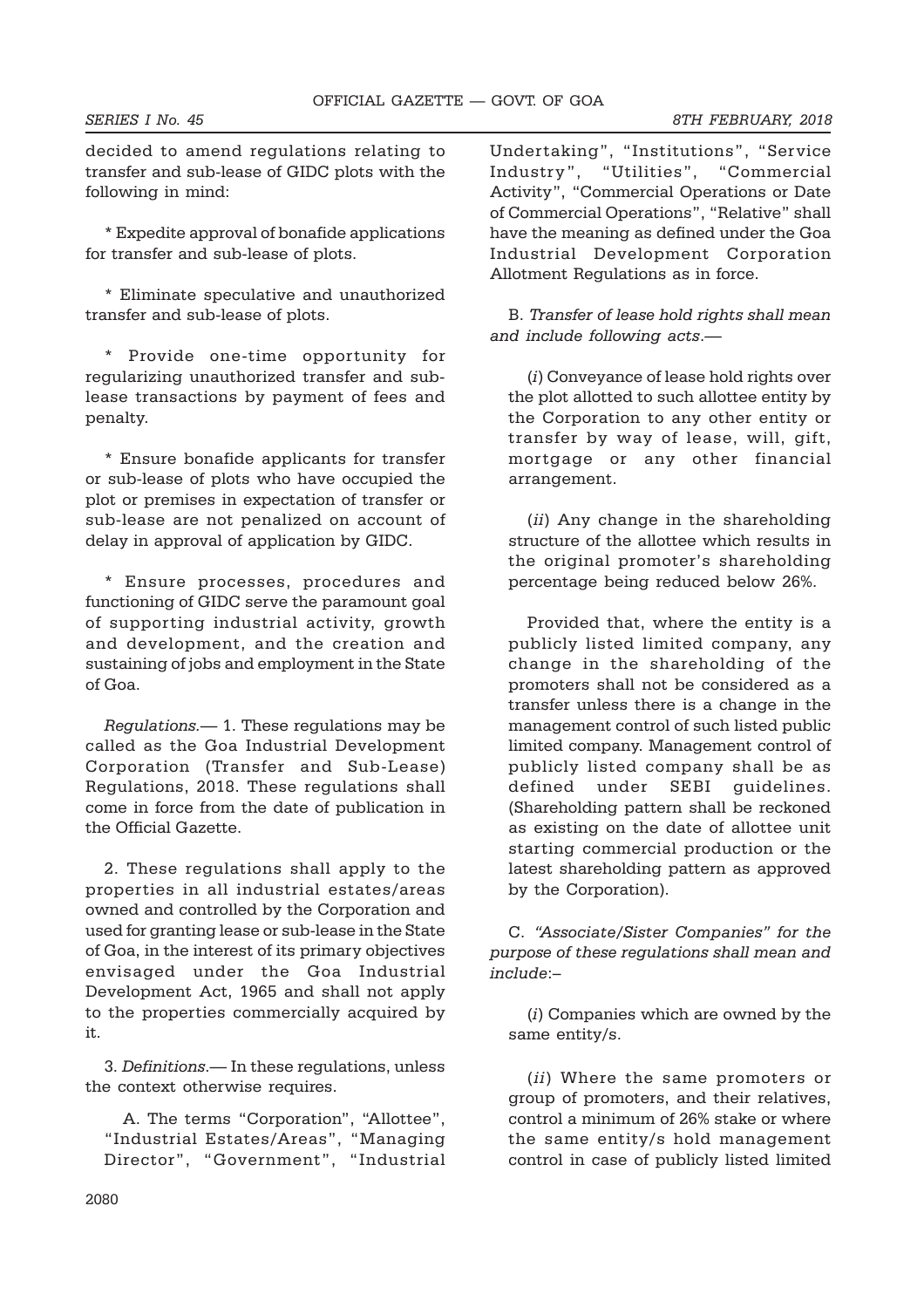companies. Such shareholding could be direct holding or indirect holding through a holding company, as certified by a Company Secretary/Chartered Accountant.

D. "Associate/Sister Firms" for the purpose of these regulations are such proprietorship firms which are owned by the same proprietor or such partnership firms (including limited liability partnership firm) in which the same group of partners or their relatives control a minimum of 26% stake. Such shareholding could be direct holding or indirect holding through a holding firm, as certified by a Chartered Accountant.

E. "Captive Warehousing" means use of built up area, by a manufacturing unit for the purpose of storing raw materials, packing materials used in the manufacturing process, semi-finished goods and finished goods manufactured at its manufacturing unit/s located in the State of Goa.

Captive Warehousing shall also include use of built up area for the purpose of warehousing and distribution of such products by authorised distributors or franchises of manufacturers with manufacturing units located in the state of Goa. This clause shall be in force until such time the authorised distributor or franchisee continues to enjoy the right to distribute the products of units manufactured in the state of Goa. Should such rights end/be terminated, the right of the occupant to continue using the premises as captive warehousing shall cease.

F. "Entity" shall mean and include an individual, a company, a partnership firm or a limited liability partnership, Hindu undivided family, a society, a trust or associations or body of individuals, whether incorporated or not.

G."Holding Company" shall mean a holding company as defined under the Companies Act in force.

H."Permissible Transfers" shall mean transfers other than prohibited transfers.

I. "Plot Rate" shall mean and include the prevailing premium rate per sq. mt. as on date of receipt of the application by the Corporation.

J. "Plot Without Building construction" shall mean a barren plot with or without a compound wall and/or a security cabin constructed thereon.

K. "Plot With Substantial Building Construction" shall mean a plot in which the allotee has invested in construction of the building an amount equal to or more than Rs. 2000 per sq. mtr., excluding the cost invested on compound wall and security cabin, calculated on gross plot area.

(Example: For a plot of 1000 sq. mtrs., the minimum value of investment of building should be Rs. 2000 x 1000 which equals to Rs. 20 Lakhs).

This concept of building with substantial construction shall not be applicable to the plots where the units have commenced commercial operation.

However the Board may review the above rate periodically, if it so desires with prior approval of the Government.

L. "Prohibited Transfers" shall mean transfers prohibited as mentioned in Section 5 of these regulations.

M. "Promoter" shall mean that entity/s which holds single largest majority stake (minimum of 26%) at the time of going in to commercial production in case of all individual/s or entity/s and those entities which are in management control in case of publicly listed limited company at the time of going into commercial production.

N. "Promoter's Stake" shall mean the share of ownership held by the promoters.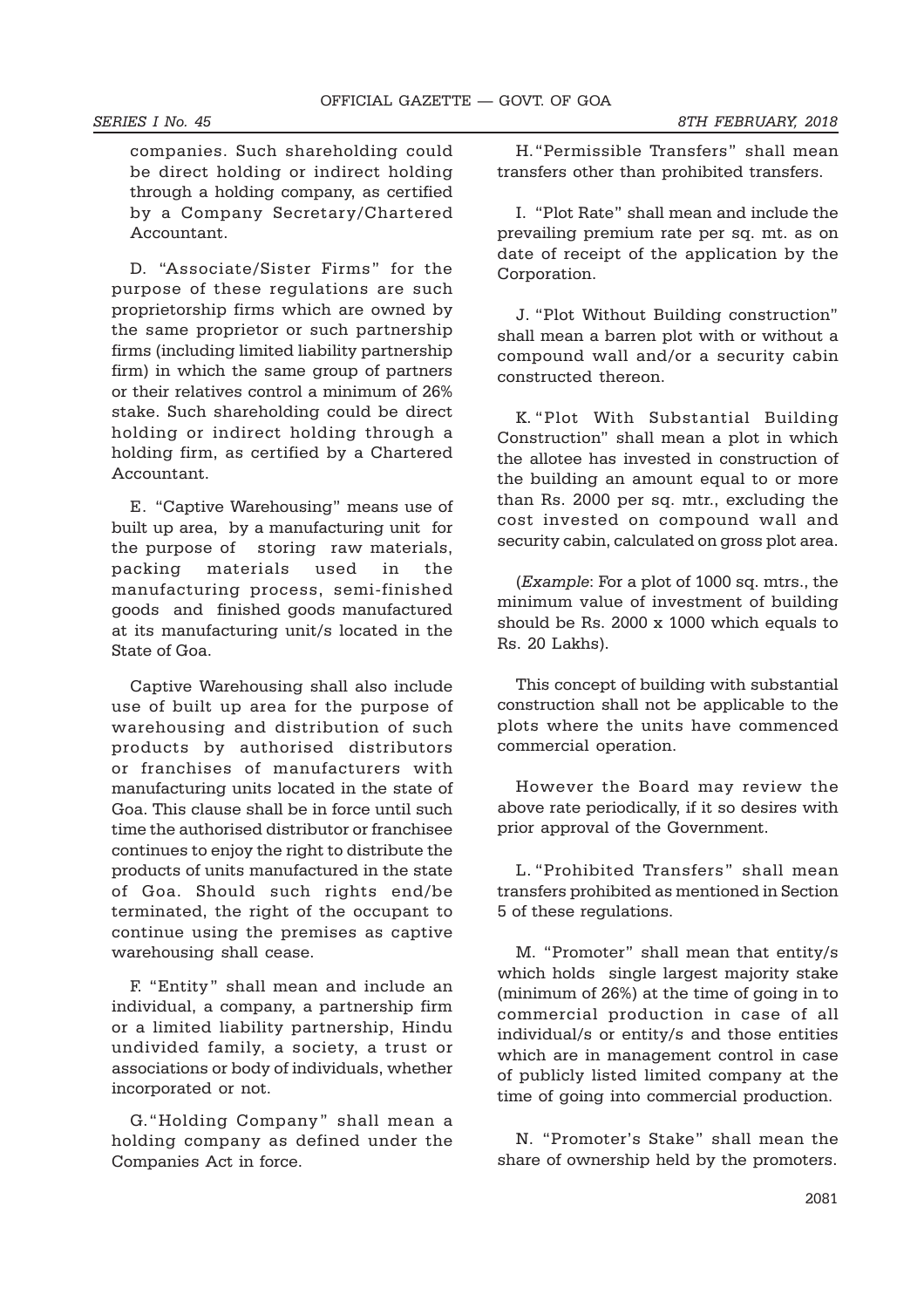SERIES I No. 45 8TH FEBRUARY, 2018

O. "Related Entity" shall mean those entities:

 (i) In which the same promoters or their relatives hold more than 26% share of ownership either directly or indirectly, including through holding entities.

Or

(*ii*) In which the same promoter along with their associates acting in concert hold management control in case of publicly listed limited companies.

P. "Sub-Lease" shall mean an act by which an allottee leases the built up area constructed over the plot allotted to him by the Corporation to any other party, partially or fully.

Q. "Subsidiary Company" shall mean a subsidiary company as defined under Companies Act in force.

R. "Tripartite Deed" is a deed between the Corporation, Allottee and Transferee which is required to be executed when the allottee intends to transfer the lease hold rights to any other entity; barring those covered under Schedules A & B.

4. Transfer and Sub-Lease.— (i) No allottee shall be permitted to convey/transfer the leasehold rights of the plot allotted to it by the Corporation either to a third party or such individuals or entities without the due approval of the Corporation, subject to conditions as defined under these regulations.

(ii) The transfer of the plot allotted by the Corporation shall be valid and effective between the Corporation, Allottee and Transferee as provided for these regulations only upon the execution of tripartite deed, except those which are covered under Schedules A & B.

(iii) No sub-lease of the plot allotted by the Corporation shall be valid and legal without obtaining a letter/consent/order of

approval/deemed approval from the Corporation as provided in these regulations.

Provided that for the purpose of Subletting the plot by the allottee, no tripartite deed is required.

(iv) All allottees whose applications for transfer or sub-lease are pending with the Corporation for approval as on the date of these regulations coming in force shall be dealt with and decided in accordance with the provisions of these regulations, including the fee structure. Any access provided by such applicants to the intended transferee or sub-lessee shall not be treated as unauthorized access and therefore no penalties shall be levied. However transfer fees as applicable will be recovered with simple interest.

For sub-lease, fees as stipulated in these regulations shall be recovered for the retrospective period along with interest. Interest shall be applicable for the period from the date of providing actual access until the date of these regulations at the rate specified under Clause 11 of these regulations. The date of providing access shall be determined on the basis of declaration to be jointly signed by the allottee and transferee/sub-lessee. If such declaration is proved to be incorrect at any point of time, the Corporation shall levy penalty equal to twice the interest as stipulated for the said period.

(v) No Land/Plot allotted to the allotee for a Kiosk under any scheme of the Government shall be permitted to be transferred except to those legal representatives as listed in Schedule A of these regulations.

(vi) No dues of any kind shall be pending and shall be duly cleared by the allotee prior to obtaining approval of sub-lease or transfer application. In case of any dispute over the pending dues, the allottee can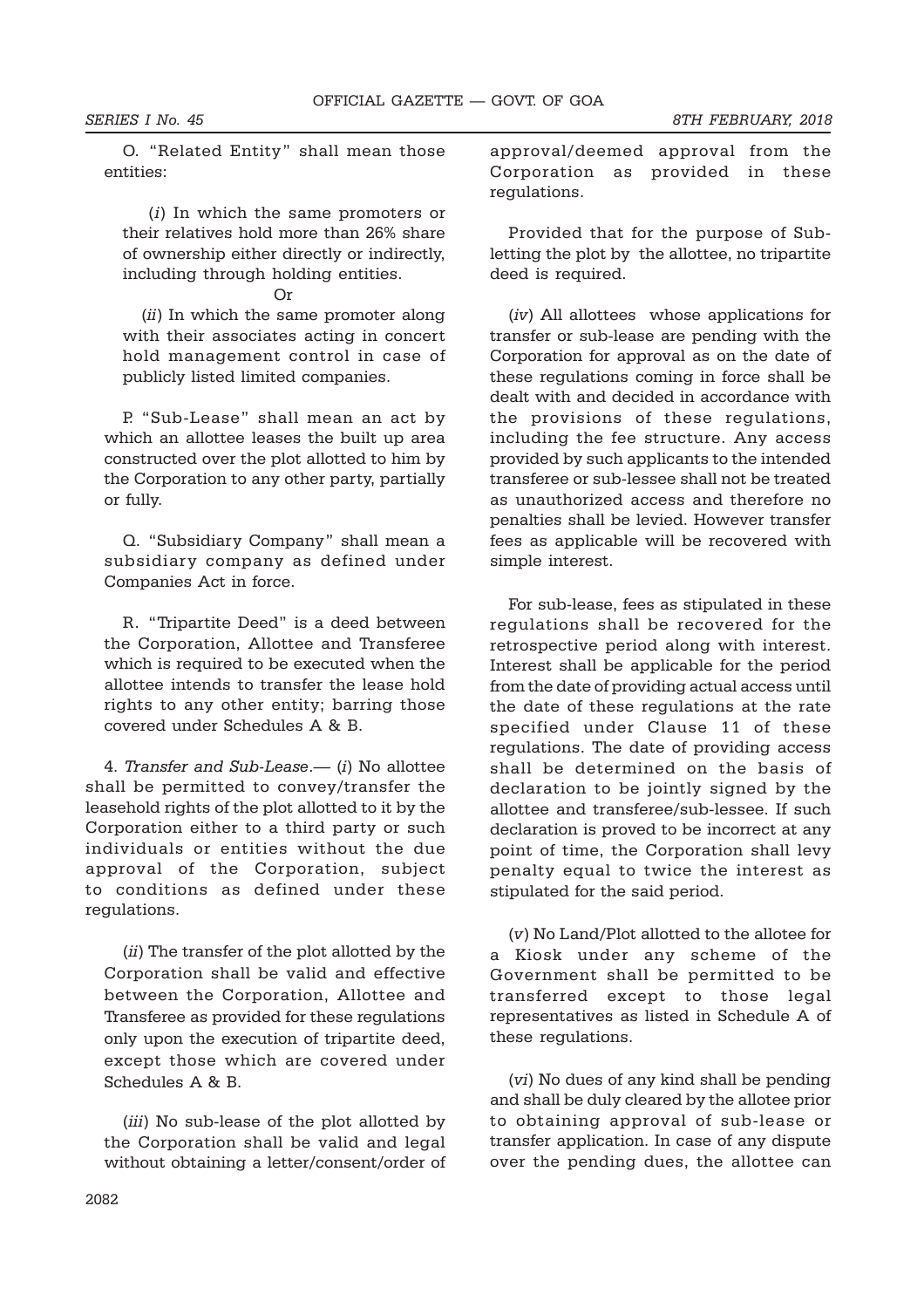approach a special committee as notified under clause 10, which shall have the sole jurisdiction to adjudicate over the matter within 30 days. The decision of the special committee shall be final and binding on the Corporation and the allottee. In case the committee fails to take a decision within the stipulated period of 30 days, the matter shall stand referred to the Government.

(vii) Allottee shall be permitted to sub- -lease the shed/built-up area/factory to a maximum of three units at a time.

5. Prohibited transfers and sub-leases.— Notwithstanding anything contained in these Regulations, the following types of leases are prohibited from being transferred or sub-let:–

(i) Transfer or sub-lease of plots without substantial building construction, except in case of transfers covered under Schedules A & B.

(ii) Transfer or sub-lease to marble and stone-cutting unit, except in cases covered under Schedules A & B.

(iii) Transfer or sub-lease for tobacco manufacturing unit, except in cases covered under Schedules A & B.

 $(iv)$  Among the categories  $(a)$ ,  $(b)$ ,  $(c)$ ,  $(d)$ and (e) listed below in descending order:–

- (a) Industrial Undertaking.
- (b) Institutions.
- (c) Service Industry.
- (d) Utilities.
- (e) Commercial activity.

### Explanation to the clause above:–

Transfers or sub-lease are permitted within the same defined category. Therefore, category (a) cannot transfer or sub-lease to categories  $(b)$ ,  $(c)$ ,  $(d)$  and  $(e)$ . Category  $(b)$ cannot transfer or sub-lease to categories (c), (d) and (e). Category (c) cannot transfer or sub-lease to categories (d) and (e). Category (d) cannot transfer or sub-lease to category (e).

These restrictions stated herein above shall not be applicable to captive warehousing, as defined under these regulations, for products manufactured in Goa.

Provided that for any Industrial Undertaking unit which is or was utilised as Industrial Undertaking unit by the original allottee/ /transferee/sub-lessee cumulatively for a minimum of 15 years, having a plot area not exceeding 2000 sq. mtrs., shall be allowed to change the use from Industrial Undertaking unit to Service Industry unit, either for itself or for use of sub-lessee/transferee as the case may be.

6. Procedure for Transfer.—  $(i)$  Any allottee who intends to make such transfer/lease rights, other than prohibited category as per clause 5 of these regulations, to other party shall make an application to the Corporation in prescribed format, including the documents enlisted below:–

| Sr. No. | Type of Transfer                                                                               | Documents to be attached                                                                                                                                                                         |
|---------|------------------------------------------------------------------------------------------------|--------------------------------------------------------------------------------------------------------------------------------------------------------------------------------------------------|
| 1.      | Plot with only substantial building<br>construction which was never in<br>commercial operation | a. Certificate from a Chartered Engineer or Registered<br>Valuer or Registered Architect certifying that sub-<br>stantial construction exists on the plot as defined under<br>these regulations. |
|         |                                                                                                | b. No Objection Certificate from Bank or Public Financial<br>Institution, in case the land is mortgaged.                                                                                         |
|         |                                                                                                | c. Any other document as may be specified in the pres-<br>cribed format.                                                                                                                         |
| 2.      | Plot where the unit is or was in<br>commercial operation                                       | a. Certificate from Chartered Accountant certifying the<br>number of years the unit has been in commercial<br>operation.                                                                         |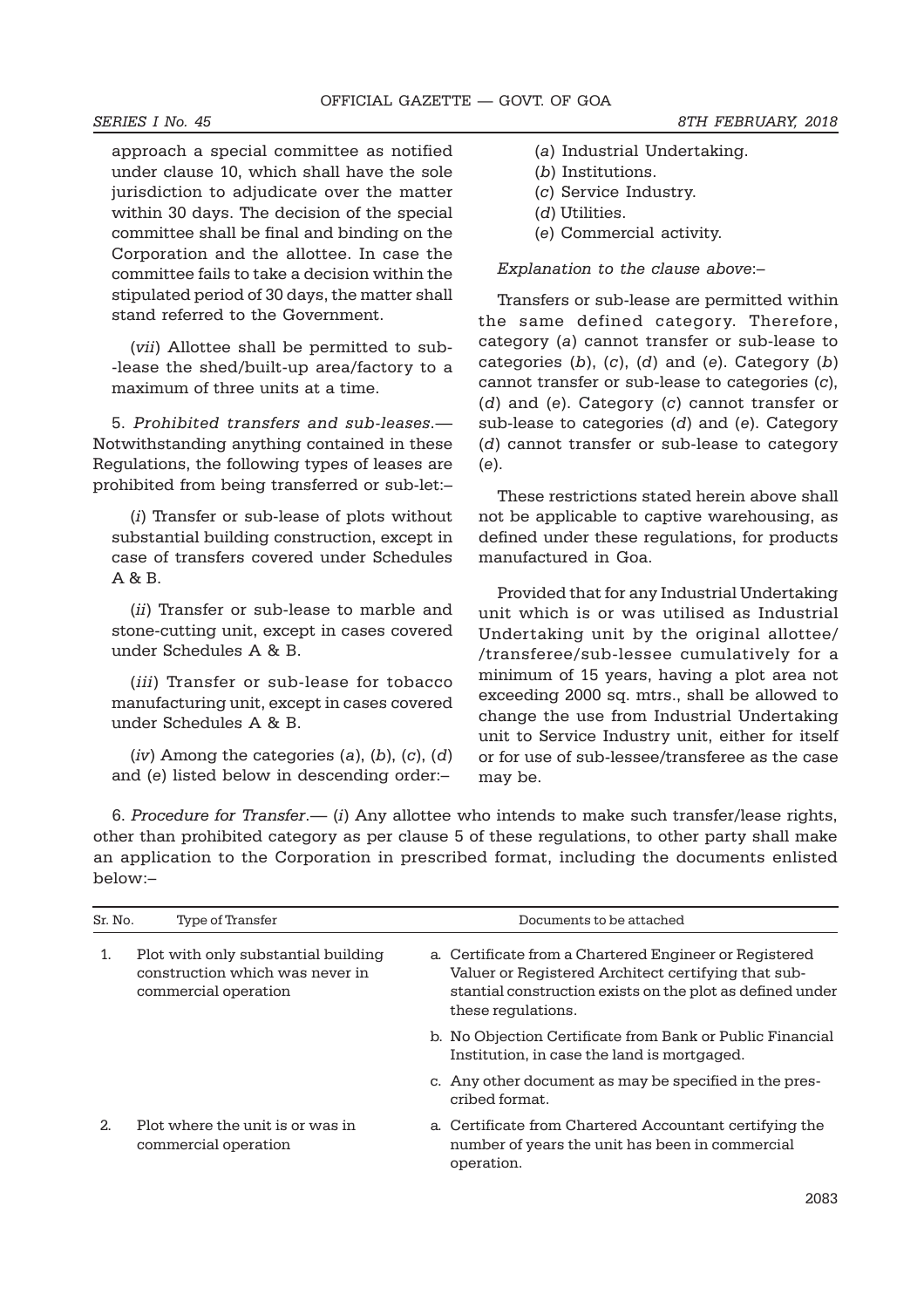| OFFICIAL GAZETTE - GOVT. OF GOA |                                                                                                                                                                                    |  |  |  |
|---------------------------------|------------------------------------------------------------------------------------------------------------------------------------------------------------------------------------|--|--|--|
| SERIES I No. 45                 | 8TH FEBRUARY, 2018                                                                                                                                                                 |  |  |  |
|                                 | b. No Objection Certificate from Bank or Public Financial<br>Institution, in case the land is mortgaged.<br>c. Any other document as may be specified in the<br>prescribed format. |  |  |  |

Note: The documents specified in 1. a and 2. a above will not be required to be submitted in event of transfers covered under Schedules A&B.

(ii) The completed application along with the processing fees, if any, shall be submitted to the Managing Director of the Corporation, who shall decide upon the said application. Upon approval from Managing Director, the Corporation shall issue transfer order with demand for payment of transfer fee and facilitate the signing of tripartite deed of lease upon the payment of transfer fee and pending dues, if any.

(*iii*) The Corporation shall within 21 days communicate the approval of transfer application or otherwise, failing which it shall be deemed to have been approved, except for those covered under clause 6.v, subject to payment of pending dues. Upon the expiry of 21 days, the Managing Director of Corporation shall within next 10 days raise demand towards transfer fee. On payment of fees, Managing Director shall issue transfer order thereafter within 10 days.

(iv) The allottee shall make the payment within a period of 14 days from the date of issue of order by the Corporation. If the allottee fails to pay the fees within 14 days, an interest  $@12\%$ per annum shall be charged on the fees payable. If the allottee fails to pay within 90 days, the transfer shall stand cancelled.

Notwithstanding anything contained herein above, the deeming provision shall apply only if pending dues and transfer fee are paid.

(v) Deemed transfer shall not apply to transfers which are under the prohibited category, and such applications would automatically be rejected and closed.

(vi) If an application is submitted online through the official website of the Corporation the same procedure shall be followed.

(vii) Any denial of permissible transfer for reasons other than non-payment of dues, shall be a criminal complaint lodged by the Corporation against the allottee, prior to the filing of application by the allottee.

(viii) Notwithstanding anything contained herein above, an approval of transfer by the Corporation and the execution of tripartite deed shall not legalise any irregularity concerning the said land/plot. The Corporation shall reserve the right to remedy any such irregularities in respect of the same plot. However, the Corporation shall not stop such transfer merely because of such irregularity.

- 7. Fees for Transfer.—
- (i) Fees for transfers not covered in Schedules  $A \& B$ :-

| Sr.<br>No. | Status of Applicant                                                                                                       | Period of operation of unit | Transfer fee                                                     | One time Processing<br>Fees |
|------------|---------------------------------------------------------------------------------------------------------------------------|-----------------------------|------------------------------------------------------------------|-----------------------------|
|            | Transfer of plot with only<br>substantial building<br>construction where the<br>unit was never in commercial<br>operation | N.A.                        | 40% of the prevailing plot<br>rate per sq. mtr. of the plot area | Rs. 10000                   |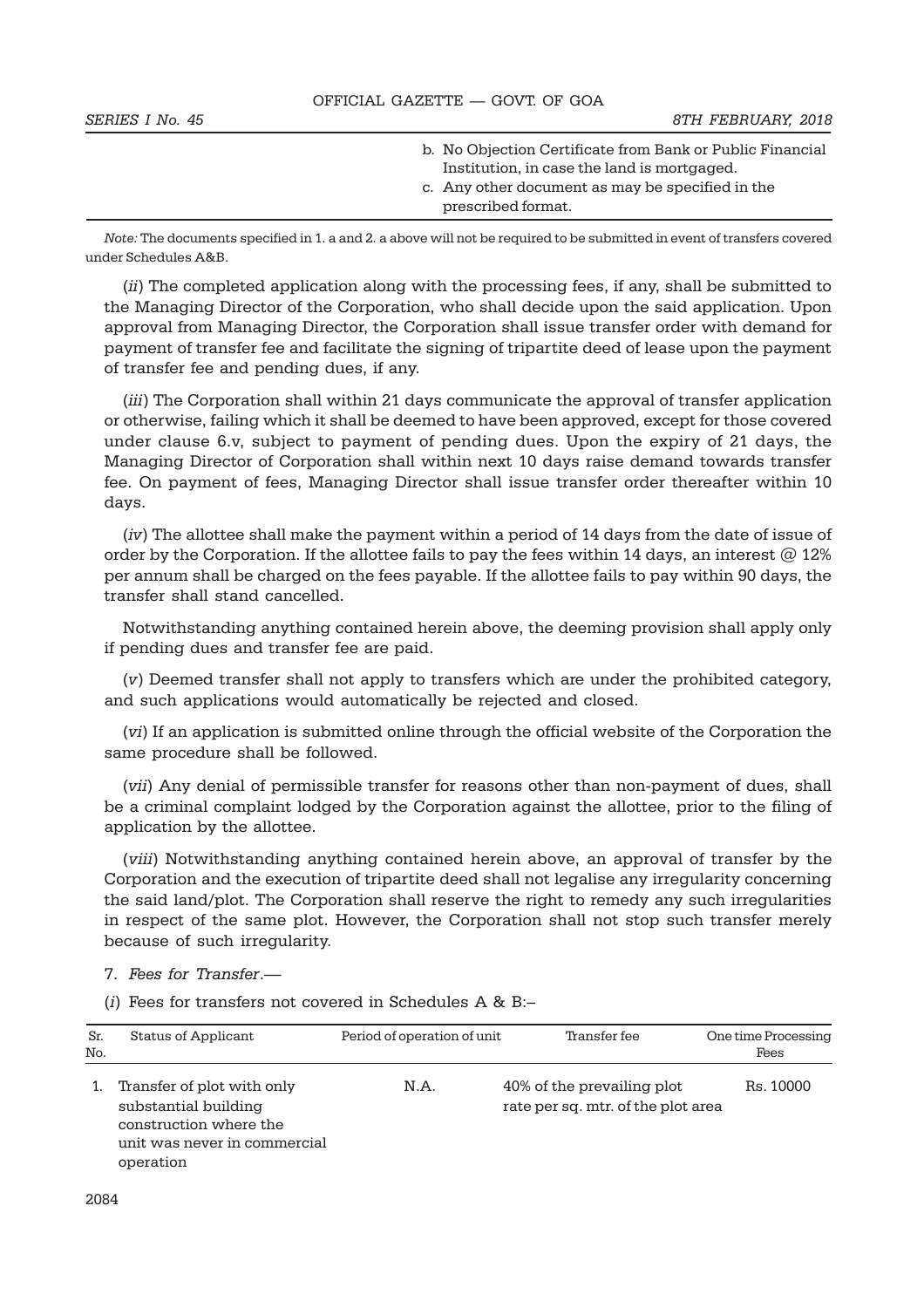|    | SERIES I No. 45                                                                                                                                                                                                                               |                           |                                                                                                                                                           | 8TH FEBRUARY, 2018 |
|----|-----------------------------------------------------------------------------------------------------------------------------------------------------------------------------------------------------------------------------------------------|---------------------------|-----------------------------------------------------------------------------------------------------------------------------------------------------------|--------------------|
| 2. | Transfer of plot where the<br>unit is or was in commercial<br>operation                                                                                                                                                                       | Less than 5 years         | 30% of the prevailing plot<br>rate per sq. mtr. of the<br>plot area                                                                                       | Rs. 10000          |
| 3. | Transfer of plot where the<br>unit is or was in commercial<br>operation                                                                                                                                                                       | Between 5 and 10<br>years | 20% of the prevailing plot rate<br>per sq. mtr. of the plot area                                                                                          | Rs. 10000          |
| 4. | Transfer of plot where the<br>unit is or was in commercial<br>operation                                                                                                                                                                       | More than 10 years        | 10% of the prevailing plot rate<br>per sq. mtr. of the plot area                                                                                          | Rs. 10000          |
| 5. | Transfer of plot initiated by<br>any Bank or by any financial<br>institution through attach-<br>ment proceedings and auction.                                                                                                                 | N.A.                      | 15% of the prevailing plot rate<br>per sq. mtr. of the plot area                                                                                          | Rs. 10000          |
| 6. | Transfer of plot in between<br>or to the Central, Union<br>Territories or State Govern-<br>ment owned companies,<br>joint sector companies and<br>associate companies pro-<br>moted by the Central, Union<br>Territories or State Government. | N.A.                      | 15% of the prevailing plot rate<br>per sq. mtr. of the plot area                                                                                          | Rs. 10000          |
|    | 7. All transfers where the<br>original plot/land was<br>allotted under the auction<br>process of the Corporation.                                                                                                                             | N.A.                      | Nil                                                                                                                                                       | Rs. 10000          |
| 8. | Creation of mortgage                                                                                                                                                                                                                          | N.A.                      | Nil                                                                                                                                                       | Rs. 5000           |
| 9. | Enforcement of mortgage<br>wherein the mortgagee<br>seeks to transfer the mortga-<br>ged plot to the mortgagee or<br>any other entity.                                                                                                        | N.A                       | Fees as provided under<br>Clause $7$ (i) (1-7) as may<br>applicable depending<br>on the status                                                            | Rs. 5000           |
|    | 10. Creation of will, gift or any<br>other financial arrangement<br>wherein the beneficiary<br>entity intends to get the<br>lease-hold rights of the plot<br>transferred in the benefi-<br>ciary entity's favour.                             | N.A                       | Fees as provided under<br>Clause $7$ (i) (1-7) as may<br>applicable depending on<br>the status, with the<br>exceptions provided under<br>Schedules A & B. | Rs. 5000           |

Note: The period of commercial operation of the unit shall be determined on cumulative basis, taking into account the commercial operation of all users, including transferees/sub-lease holders of the particular plot/premises since the time of allotment of plot.

(ii) Fees for transfers covered under Schedule B:

| Sr. No. | Area of plot (in Sq. Mtrs.) | Transfer fees | One time processing fees |  |
|---------|-----------------------------|---------------|--------------------------|--|
|         |                             | Rs. 5000      | Rs. 5000                 |  |
|         | Upto 1500                   |               |                          |  |
| 2.      | Between 1500 to 3000        | Rs. 7500      | Rs. 5000                 |  |
| 3.      | Between 3000 to 5000        | Rs. 10000     | Rs. 5000                 |  |
| 4.      | Between 5000 to 10000       | Rs. 50000     | Rs. 5000                 |  |
| 5.      | Above 10000                 | Rs. 100000    | Rs. 5000                 |  |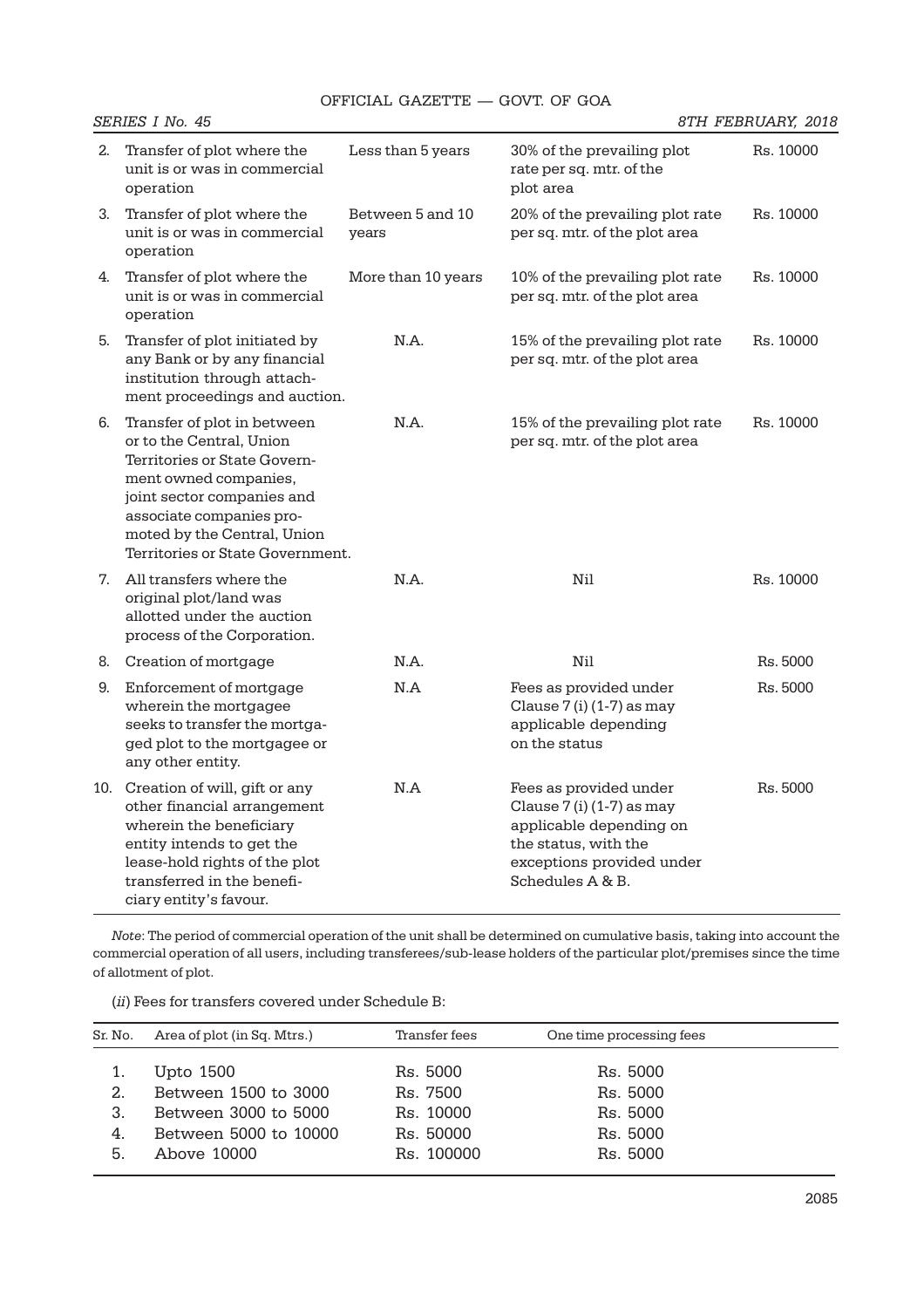(iii) No transfer fees are applicable for transfers covered under Schedule A. However, the applicant shall be subjected to payment of processing fee of Rs. 5000/-.

(iv) An application with multiple requests made to the Corporation, the allottee shall be subjected to payment of only one processing fee.

(v) The Corporation shall be at liberty to change this fee structure from time to time upon concurrence with the State Government. It is made clear that Fee Structure prevailing as on date of decision to allow transfer would be relevant.

### 8. Procedure for Sub-Lease:

(i) An allottee who intends to sub-lease the plot/shed, except those covered under prohibited category as per clause 5, shall make an application in prescribed format, including the documents enlisted below, along with prescribed fees:

| Sr. No. | Type of Sub-Lease            | Documents to be attached                                                                                                                                                                                                                                                                  |
|---------|------------------------------|-------------------------------------------------------------------------------------------------------------------------------------------------------------------------------------------------------------------------------------------------------------------------------------------|
|         | All except those prohibited. | a. Certificate from Certified Valuer/Registered Architect/Chartered<br>Engineer certifying that substantial construction, as defined<br>under these regulations exists on the plot, for sub-lease<br>applications which have substantial construction but not in<br>commercial operation. |
|         |                              | b. Certificate from Chartered Accountant certifying that the unit<br>was or is in commercial operation, for sub-lease application of<br>built up area which is in commercial operations.                                                                                                  |
|         |                              | c. A notarised copy of the agreement between the two parties.                                                                                                                                                                                                                             |
|         |                              | d. Any other document which may be prescribed under the<br>application format.                                                                                                                                                                                                            |

(ii) The Corporation shall communicate the approval of sub-lease or rejection within 21 days from the date of application or resubmission, failing which the sub-lease shall be deemed to have been approved, subject to payment of fees as stipulated in clause 8(*iii*). This clause shall not be applicable to prohibited sub-leases, and all such applications under prohibited category shall be automatically rejected and closed.

(iii) The Corporation shall issue an order for sub-lease with demand for payment of sub-lease fees as stipulated below. Upon the payment of sub-lease fees, the sub-lease shall stand formalised. The period for payment will be 14 days from the date of issue of order by the Corporation. If the allottee fails to pay the fees within 14 days, a simple interest  $@12\%$  per annum shall be charged on the fees payable. If the allottee fails to pay within 90 days, the sub-lease shall stand cancelled.

(iv) If the Corporation fails to raise a demand for fees upon approval, the sub-lease would be deemed to be approved and the allottee shall calculate the fees on the basis of these regulations and pay the same to the Corporation. However, the deeming provision shall apply only if pending dues are paid. On payment of fees, Managing Director shall issue sub-lease order thereafter within 10 days.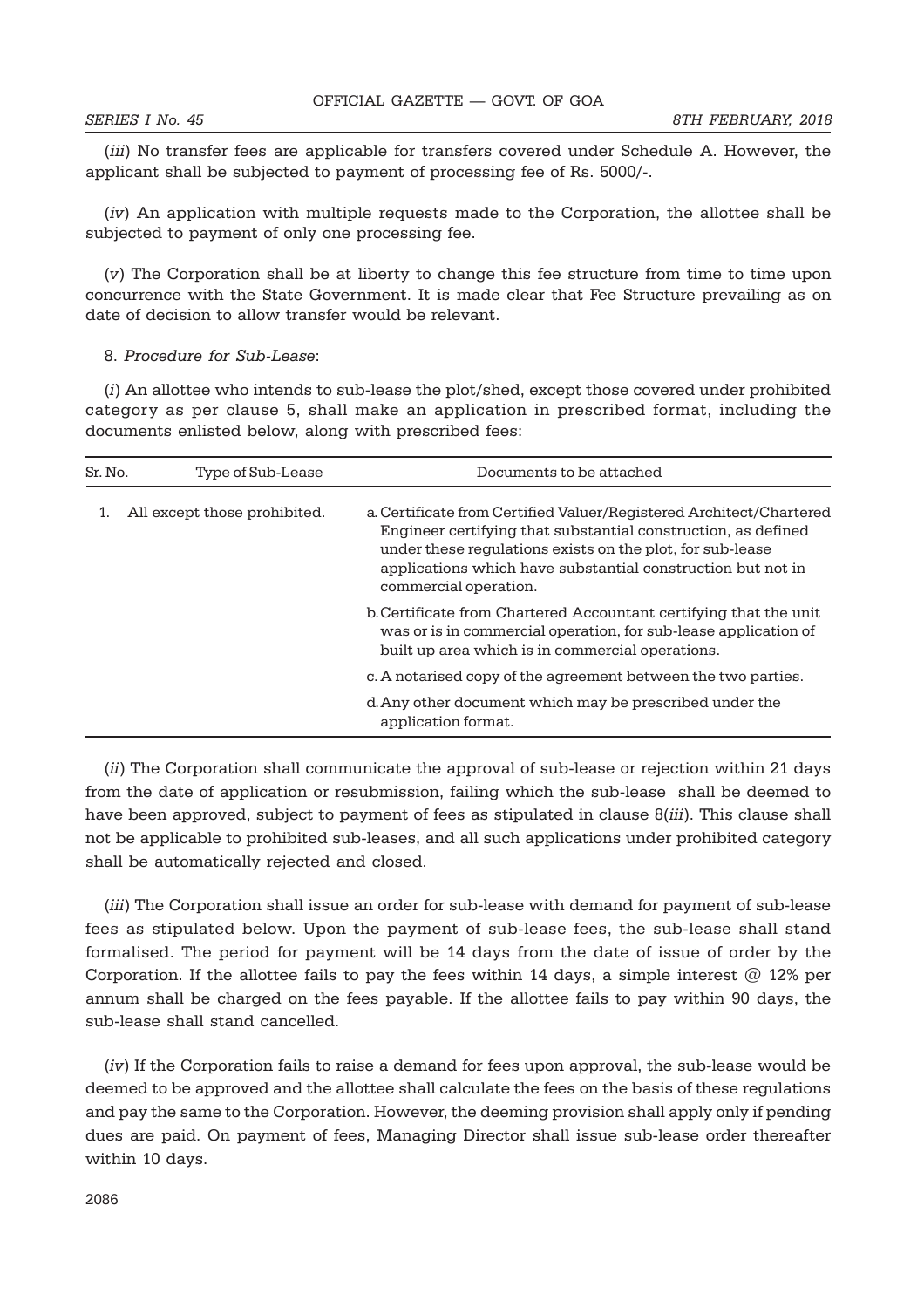9. Fees for Sub-Lease.—

| Sr. No.        | <b>Status of Applicant</b>                                                                             | Sub-Lease fee per year                          | One time processing fees |
|----------------|--------------------------------------------------------------------------------------------------------|-------------------------------------------------|--------------------------|
|                | Plot with only substantial<br>building construction which<br>has never been in commercial<br>operation | 10% of the prevailing plot<br>rate per sq. mtr. | Rs. 5000                 |
| 2 <sub>1</sub> | Plot where the unit is or was<br>in commercial operation.                                              | 8% of the prevailing plot rate<br>per sq. mtr.  | Rs. 5000                 |
| 3.             | i. Sub-lease from holding<br>company to subsidiary<br>company and vice versa.                          | NII.                                            | Rs. 5000                 |
|                | ii. Sub-lease between Associate/<br>/Sister Companies and<br>Associate/Sister Firms.                   |                                                 |                          |

(i) Only the actual building area to be sub-leased shall be considered while calculation of sub-lease fees.

(ii) If the sub-lease is for a period in fraction of a year, the fees are to be calculated and paid on the fractional component.

(iii) Irrespective of the period of sub-lease, the payment of sub-lease fees shall be made:

(a) In full if the sub-lease period is equal to or less than a year.

(b) Once in a year, within 1st month of the period, for the 12 month period or fraction thereof (pro-rata) should the period of sub-lease be more than one year.

(iv) Sub-lease fees shall be applicable as per the prevailing rate and the prevailing percentage applicable at the time of making payment, and shall be calculated on declared valid rates of that year.

(v) The Corporation shall be at liberty to change this fee structure from time to time upon consultation with the State Government. It is made clear that Fee Structure prevailing as on date of decision to allow sub-lease would be relevant.

10. Creation of Special Committee:

(i)The Government shall constitute a Special Committee under these regulations and shall duly notify creation of a special committee to resolve the following issues:

(a) To settle all disputes/difficulties/clarifications raised by either the Managing Director of the Corporation against allottee and vice versa pertaining to any matter concerning transfer/sub-lease of plots as provided under these regulations.

(b) To settle any dispute on dues raised by the Corporation and referred to the committee either by the allottee or the Corporation.

(ii) This committee shall adjudicate upon the dispute within 30 days from the date of application.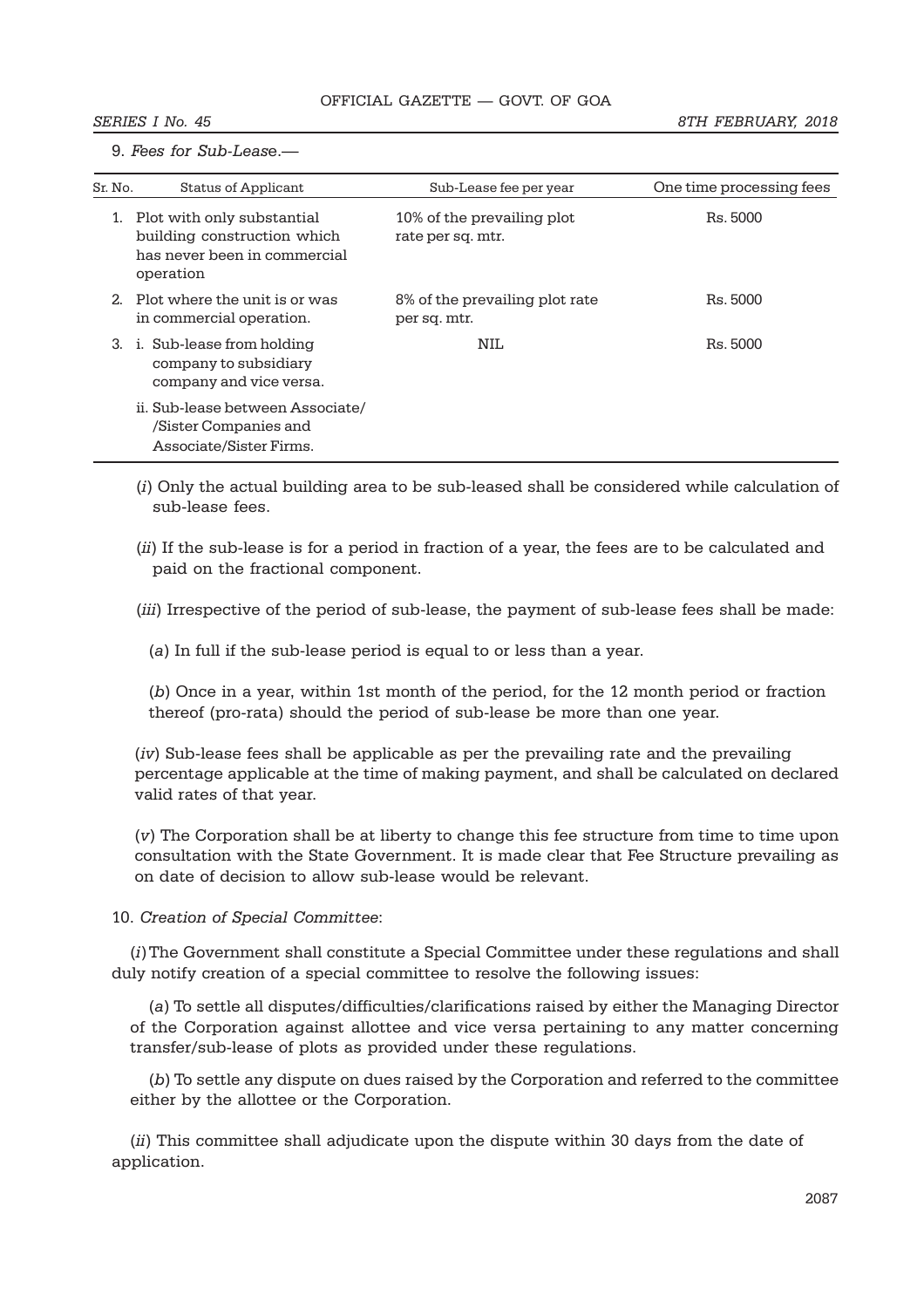(iii) This committee shall have a tenure of 3 years from the date of its constitution. However, if a fresh committee is not notified, the existing committee will continue to operate until new committee is notified. Government may however change the composition of the committee anytime during the validity of the committee in the interest of industry and public interest.

(iv) Subject to sub-clause (iii) above, the special committee shall comprise of the following members:–

(a) Chairman of Goa Industrial Development Corporation.

(b) Director of Industries, Trade and Commerce or any other Gazetted Officer, to be nominated by the Government.

(c) Chief Executive Officer of Goa Investment Promotion & Facilitation Board, who shall be the Member Secretary of this Committee.

(d) Nominee of Goa State Industries Association.

(e) Nominee of Goa Chamber of Commerce & Industries.

However, the Government may change the composition on its own accord or based on resolution by Board of Goa-IDC.

The quorum for the special committee shall be 4 members present with at least one of the members present being among the two specified under (d) and (e).

(v) The special committee may refer any matter which it is unable to resolve, or which it considers to be beyond its mandate, to the Government for decision or direction.

(vi) Guidelines for the special committee shall be issued separately with the approval of the Government.

(vii) The decision of the special committee shall be final and binding on the Corporation and the allottee. However, in case the value of financial write off exceeds Rs. 10.00 Lakhs, the Managing Director of the Corporation shall refer the matter to the Government.

11. Penalty and Regularisation:–

(i) The Corporation shall offer a 180 days window for regularising cases where unauthorised access/usage has been given to the plot and/or premises of the allottee to a third party or there has been any transfer as has been defined in these regulations. The procedure for regularisation is as follows:—

The allottee shall apply to Corporation in the prescribed format, specifying the date on which such unauthorised access was provided to a third party. The allottee shall also specify whether it intends to regularise the transaction with the third party by way of sub-lease or transfer. The Corporation shall scrutinize such applications and raise demand for fees within 90 days of application as per following:–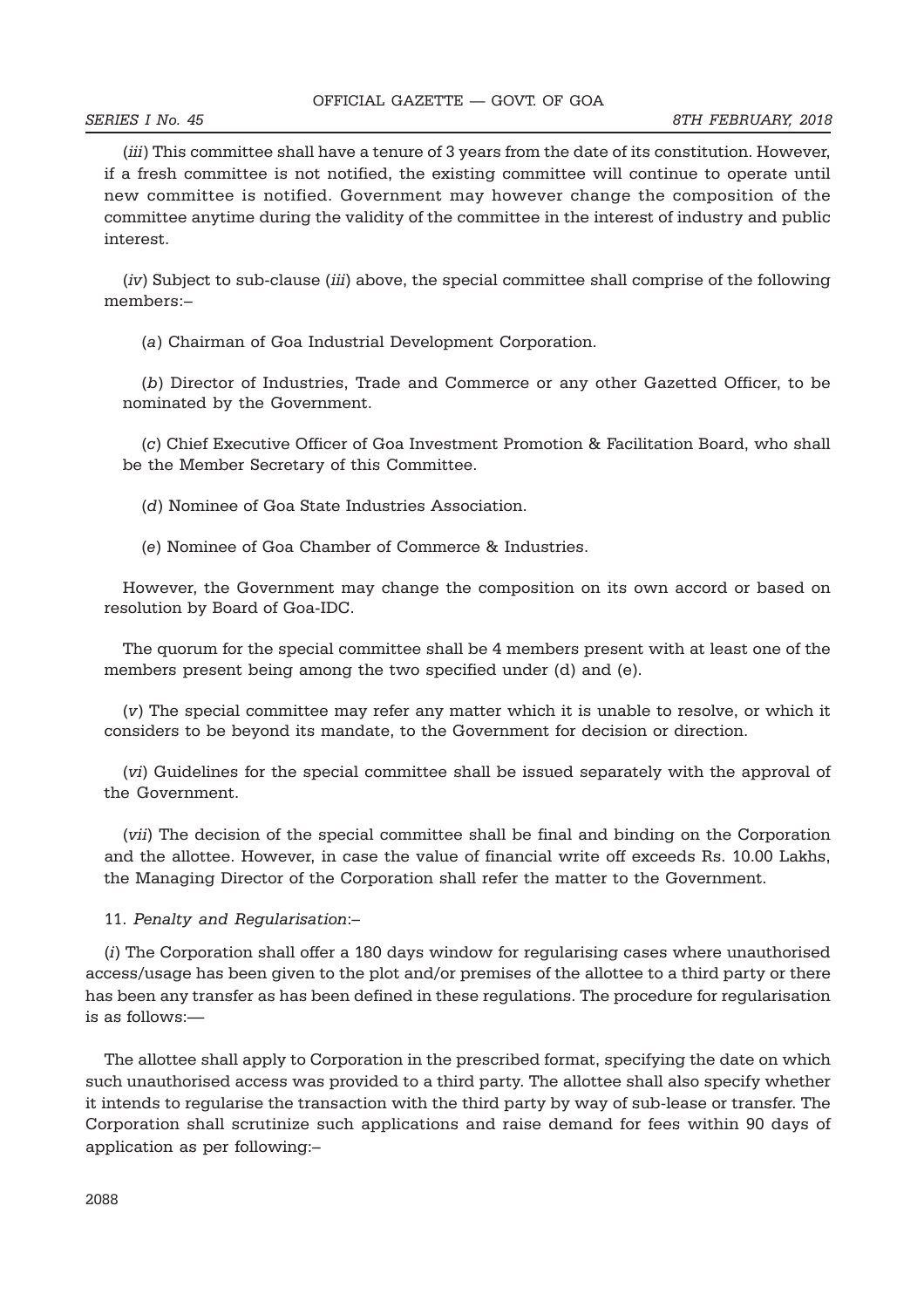# OFFICIAL GAZETTE — GOVT. OF GOA

SERIES I No. 45 8TH FEBRUARY, 2018

| Type of Application | Fees                                                                                                                                                                              | Penalty                                 |
|---------------------|-----------------------------------------------------------------------------------------------------------------------------------------------------------------------------------|-----------------------------------------|
| (1)                 | (2)                                                                                                                                                                               | (3)                                     |
| Transfer            | Sub-lease fees applicable as per these regulations<br>(i)<br>for the period of unauthorised possession ( <i>i.e.</i> Period<br>up to the date of application for regularisation). | 10% penalty on $(i)$<br>as in column 2. |
|                     | ( <i>ii</i> ) Transfer fee as applicable on the date of reqularisation.                                                                                                           |                                         |
|                     | Note: Fees applicable shall be a sum of ( <i>i</i> ) and ( <i>ii</i> ) above.                                                                                                     |                                         |
| Sub-Lease           | Sub-lease fees applicable as per these regulations<br>(i)<br>for the period of unauthorised possession ( <i>i.e.</i> Period<br>up to the date of application for regularisation). | 10% penalty on $(i)$<br>as in column 2. |
|                     | ( <i>ii</i> ) Sub-lease fees for prospective period from the<br>date of application.                                                                                              |                                         |
|                     | <i>Note:</i> Fees applicable shall be a sum of ( <i>i</i> ) and ( <i>ii</i> ) above.                                                                                              |                                         |

(ii) If the allottees have given access/ /usage to third party after making an application for transfer/sub-lease to the Corporation as on the date of the notification of these regulations and where transfer/ /sub-lease applications are pending with the Corporation, the said access/usage shall not be treated as an unauthorised access. However they will have to pay the transfer/ /sub-lease fees as per these regulations along with a simple interest of 12% per annum from the date of occupation of the premises.

(*iii*) Upon the completion of the six months regularization period, the Corporation shall proceed to repossess the plots where there is an unauthorised access granted or possession handed over to a third party by the allottee without Corporation's consent.

12. Change in Name/Constitution/ /Shareholding Structure/Trade:

(i) The allottee shall by way of an application in writing to the Corporation specify if there is a change in name or constitution or shareholding structure or trade for updating the records, along with the following documents:–

## For change in name:–

(a) Certificate issued by the Registrar of Companies in case of Limited Liability Companies, Private Limited Companies or Certificate issued by the Registrar of Firms in case of Partnership or LLP.

(b) PAN Card of the allottee entity with the change in name.

(c) Udyog Aadhar Memorandum if applicable.

For change in trade:

(a) Udyog Aadhar Memorandum if applicable.

For change in constitution/shareholding structure of an entity, following documents to be submitted:

(a) Copy of the latest shareholding structure certificate from Company Secretary/Chartered Accountant and the latest Memorandum and Articles of Association, partnership deed or any other such document evidencing change in constitution/shareholding of the entity.

(b) Documents certifying/evidencing change in constitution arising out of conversion of one form of entity into another form of entity.

(c) Documents certifying/evidencing change in status of a company from Private Limited to Public Limited or vice versa.

(ii) The Corporation shall acknowledge the change in name/constitution/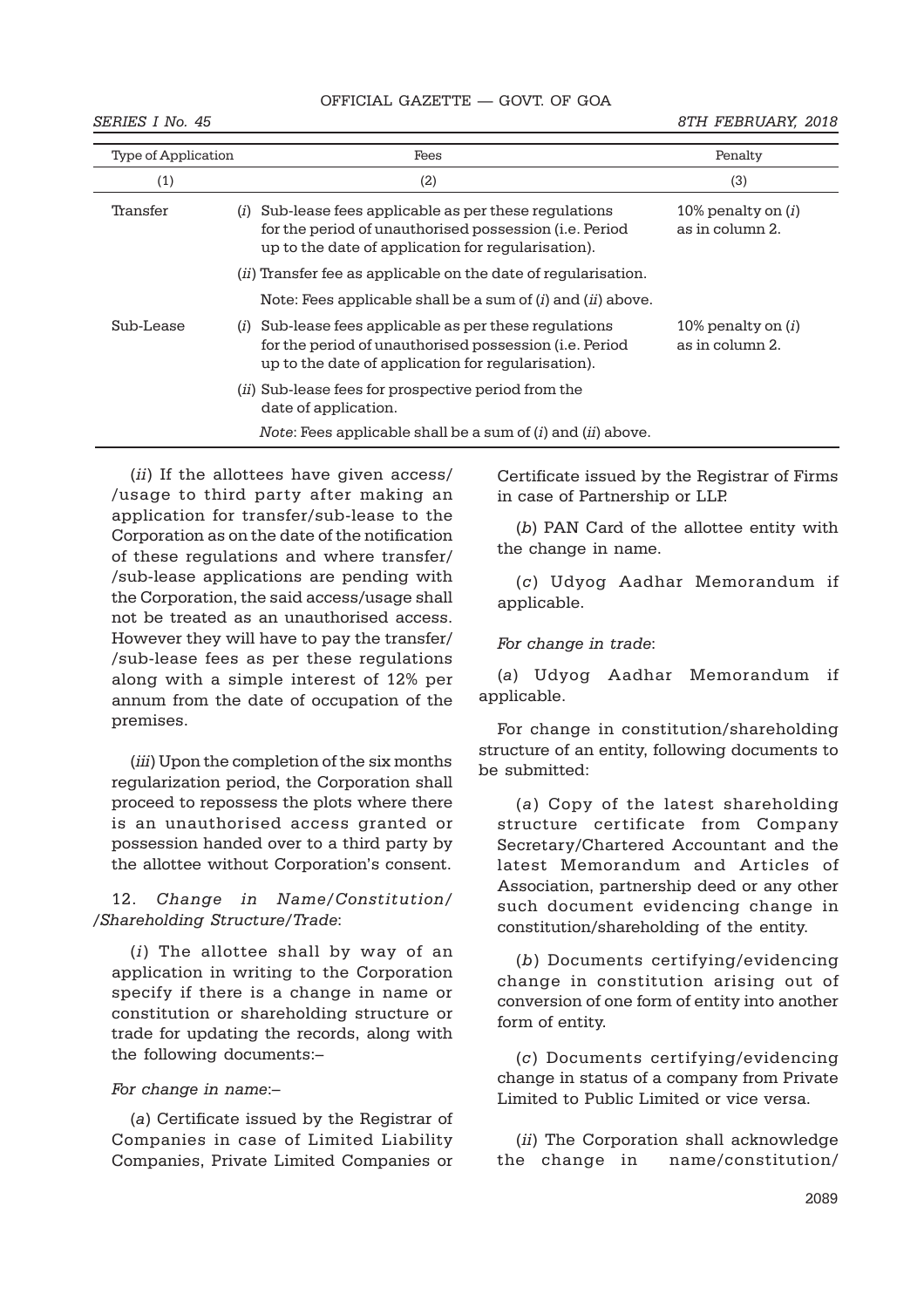shareholding structure/trade within a period of fourteen working days.

(iii) A one-time processing fee of Rs. 1000 will be charged per application (with or without multiple requests).

(iv) Notwithstanding anything said above, in case the plot allotted on the direction of Government or Goa-IPB, should the original promoter's stake reduce below 26% prior to commercial production, shall require the special approval of the Government or Goa-IPB for effecting transfer under these regulations.

## 13. Mortgage and Loan Defaults

(i) Grant of permission for mortgage of leased plots/premises:

(a) No person/allottee shall mortgage the allotted/leased plot save as otherwise provided under these regulations.

(b) Upon receipt of an application, the Board of the Corporation or any official authorized to that effect and extent, may decide in respect of permitting an allottee to mortgage the lease hold rights over the plot allotted, over the machinery installed/to be installed and the factory building constructed/to be constructed on the said plot, to any Financial Institution for raising funds for setting up the project.

(c) Pursuant to the decision referred to under clause 13. i.a above, a letter conveying no objection shall be issued by the Corporation to the Financial Institution for financing the allottee for setting up the project, to have the First, Second or pari-passu charge over the lease hold rights of the plot allotted, over the machinery installed/to be installed and the building constructed/to be constructed on the said plot, provided the allottee regularly remits the annual lease rent fixed.

(d) On behalf of the Corporation, the letter to the financial institutions will be issued by the Managing Director, or any other officer authorized by the Corporation, within a period of 15 days from the receipt of the application and/ /or from the date of payment of any outstanding dues by the allottee, whichever is later, provided the applicant submits, along with the application, the NOC from the Bank to whom NOC was earlier issued by the Corporation.

(e) In case of any unforeseen circumstances if the movable or immovable assets of the allottee are attached by the Financial Institution for recovery of dues and the said assets are put to auction, then the financial institution shall also recover the outstanding dues if any of the Corporation from the allottee and remit the same to the Corporation.

(f) No transfer shall be eventuated unless and until the outstanding dues of the Corporation are deposited with the Corporation either by the financial institution or the bidder parties. It would be incumbent upon the bidder parties and/or financial institutions to check the outstanding dues of the Corporation if any, against the said assets before bidding so as to avoid further complication to get the plot transferred in their names.

(g) Auction of the allottee's assets attached by the Financial Institution shall be only for use under category permitted by the Corporation to be set up by the prospective bidders.

(ii) For processing the applications in all the above categories, a processing fee of Rs. 5,000/- shall be charged. Processing fees shall also be applicable to the application of the allottees who have taken the plots/ land etc. under auction.

(*iii*) The Corporation reserves its right to revise the Payment, Fees, Charges, Taxes, Deposits etc. as stipulated under these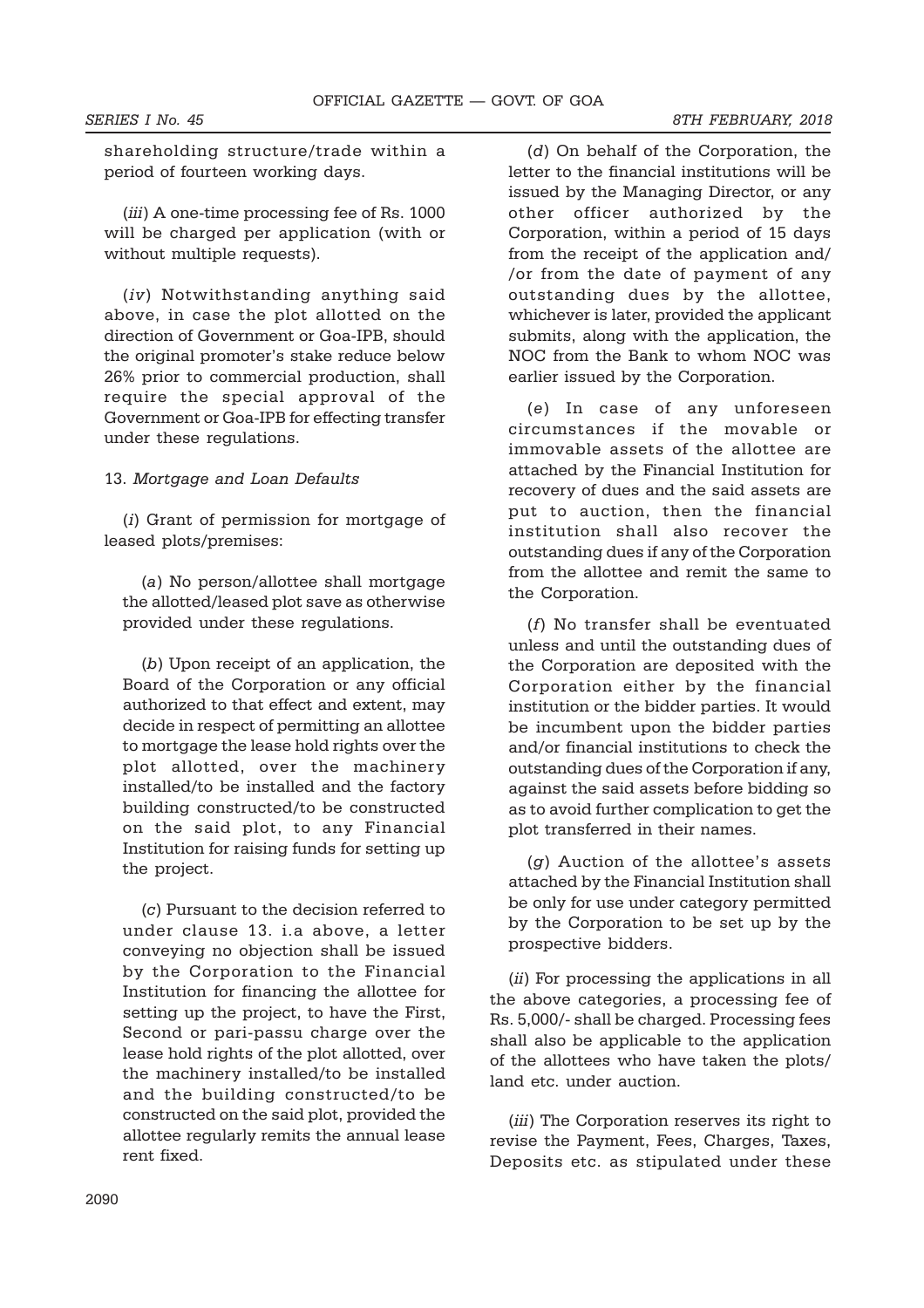Regulations and the allottee shall be bound to pay the Payment, Fees, Charges, Taxes, Deposits etc. on demand by the Corporation.

# 14. Action against registered professionals for mis-declaration

(i) If upon scrutiny the Corporation realizes mis-declaration of facts by Chartered Accountant, Chartered Engineer, Certified Valuer, Architect, Company Secretary or any other professional whose certificate is submitted to complete an application for transfer/sublease/change in trade/change in name/ /change in constitution, that person would be liable for blacklisting by Government of Goa. Such cases would be intimated to concerned regulatory authorities.

### 15. Surrender of Plots

Following surrender charges shall be deducted by the Corporation in the event an allottee intends to surrender his land/shed/ /shop/godown allotted to him:

(i) The amounts paid by the allottee towards the lease rent, interest on premium, penal interest, processing fees, service tax/GST to the Corporation, shall stand forfeited.

(ii) Any amount pending towards dues on account of lease rent, penal interest, interest on premium, processing fees, service tax/ /GST or any other dues shall be recovered from the premium amount and any shortfall after adjusting the premium amount shall be recovered as land revenue arrears.

(*iii*) The balance amount if any, to be refunded by the GIDC to the allottee without any interest thereon.

(iv) In case the allottee wants to surrender the plot due to access to road, electricity and water not provided/made available, the Corporation will refund the entire amount paid by the allottee without any deduction, except the processing fees collected.

However, the allottee shall not be entitled for any interest on the refunded/refundable amount.

16. All pending cases with the Corporation shall be scrutinised as per latest regulations. These regulations will be applicable to all pending transfers, sub-lease and change in name/constitution/shareholding cases. Fees, penalties and other charges to all pending cases will be levied on the basis of these regulations.

17. In case of a dispute in interpretation of these regulations, the matter shall be referred to the Government and the decision shall be final and binding.

18. The transfers and sub-leases done by the Corporation shall be made in terms and in consonance with the general policy of the Government, including the policy on environmental issues and prevailing guidelines.

19. Notwithstanding anything contained herein, these regulations shall not affect and/ /or have bearing over any directions issued to the Corporation by the Government in terms of section 16 of the Goa Industrial Development Act, 1965.

20. The Board of the Corporation, with prior approval of the State Government, shall be entitled for taking appropriate measures for removal of difficulties, if any, that may arise at any stage in the performance of its lawful functions, so as to give full effect to the regulations.

## 21. Repeal and Savings

(i) The Goa Industrial Development Corporation Transfer and Sub-Lease Regulations, 2014 and amendment thereto is hereby repealed.

(ii) The repeal of the Goa Industrial Development Corporation Transfer and Sub-Lease Regulations, 2014, under sub-clause  $(i)$  shall not-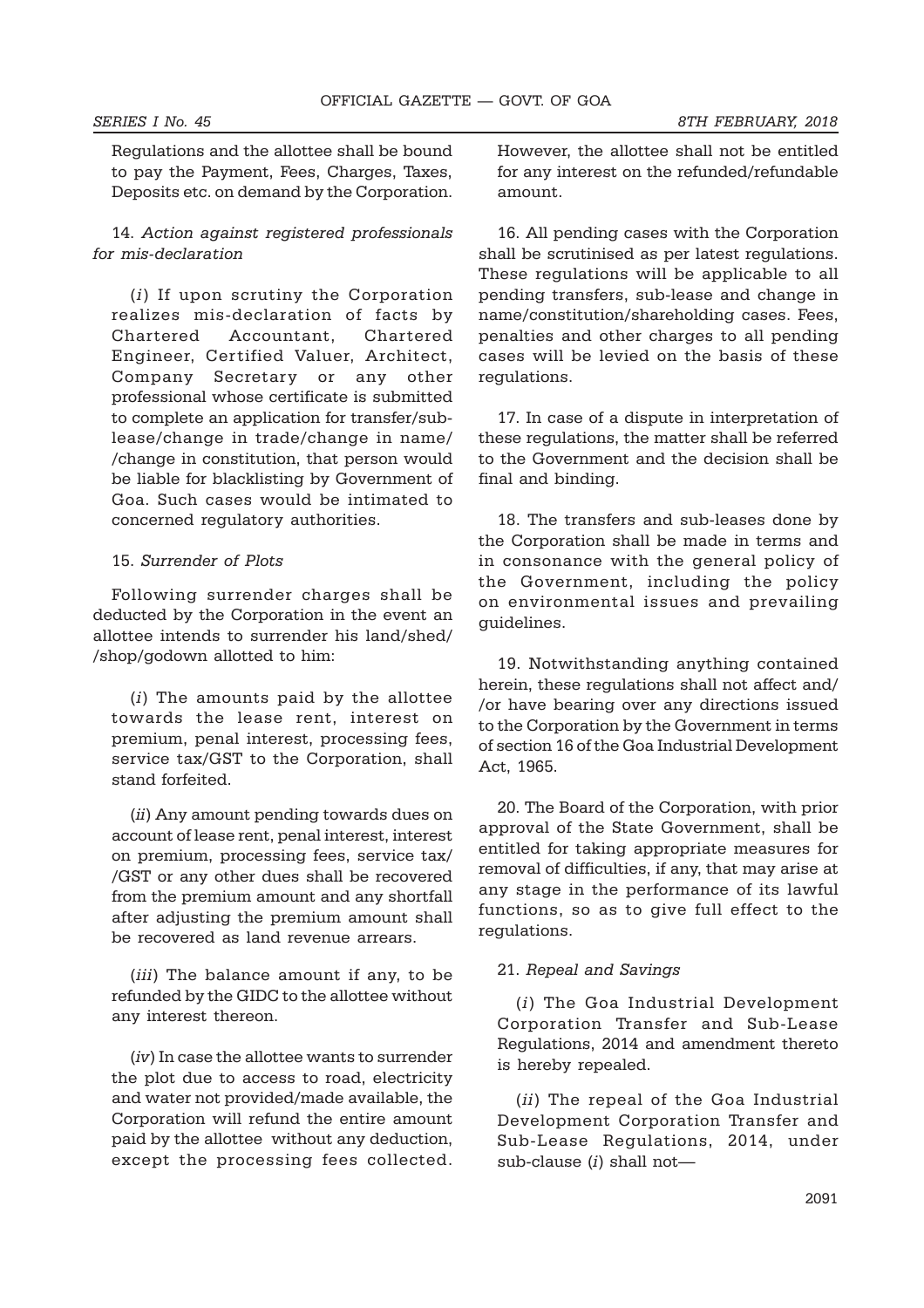(a) Revive anything not in force or existing at the time at which the repeal takes effect, or;

(b) Affect the previous operation of the repealed regulations or anything duly done or suffered thereunder, or;

(c) Affect any right, privilege, obligation or liability acquired, accrued or incurred under the repealed regulations, or;

(d) Affect any fees, interest, penalty as are due or may become due or any forfeiture or violation committed under the provisions of the repealed regulations.

(iii) Notwithstanding anything contained herein, these regulations shall not affect the mutually agreed terms and conditions of the lease deed or other documents executed in between the Corporation and the allottee, prior to these regulations coming into force and the same shall be effective and binding.

(iv) Any difficulty in interpretation of these regulations, which the Corporation and/or the Special Committee may encounter, may be referred to the Government and the Government will examine such difficulties, and give its decision regarding the interpretation. The Government's decision will be based on the objectives and spirit of these regulations as defined under the Preamble based on which these regulations were created.

(v) All pending application as on the date of coming into force of the present regulations shall be decided in accordance with the present regulations.

# SCHEDULE - A

Conveyance of the lease hold rights over the plot/ /land initiated due to,—

In the event of the principal promoter/partner/ /shareholder/key person's  $(i)$  death; or  $(ii)$  permanent disability or serious health condition, certified by the Goa Medical College or any Government Doctor; or (iii) attaining the age of 60 years, the conveyance of the lease hold rights over the plot/land shall be made to his/her/their legal representatives in the following order of preference, namely:–

(a) Spouse and or children;

(b) and or father or mother;

(c) brother or sister.

# SCHEDULE - B

(i) Conveyance of lease hold rights over the plot/ /land arising out of change in constitution or shareholding in case of a partnership firm (including limited liability partnership) or a company amongst the relatives.

(ii) Conveyance of lease hold rights over the plot/ land arising out of amalgamation or mergers and demergers of companies, provided such change does not result in change in shareholding structure wherein the promoter's stake reduces below 26% in the merged/demerged/amalgamated entity or does not result in change in management control in the case publicly listed limited company/s.

(iii) Conveyance of lease-hold rights over the plot/ /land from a holding company to its subsidiary company, and vice versa.

(iv) Conveyance of lease hold rights over the plot/ land amongst associate/sister companies and associate/sister firms.

(v) Conveyance of lease hold rights over the plot/ /land arising out of acquisitions restricted to within a country or cross-border, provided such change does not result in change in shareholding structure wherein the promoter's stake reduces below 26% in the merged/demerged/amalgamated entity or does not result in change in management control in the case of publicly listed limited company/s.

By order and in the name of the Goa Industrial Development Corporation.

Shri Narayan M. Gad, Managing Director.

Panaji, 2nd February, 2018.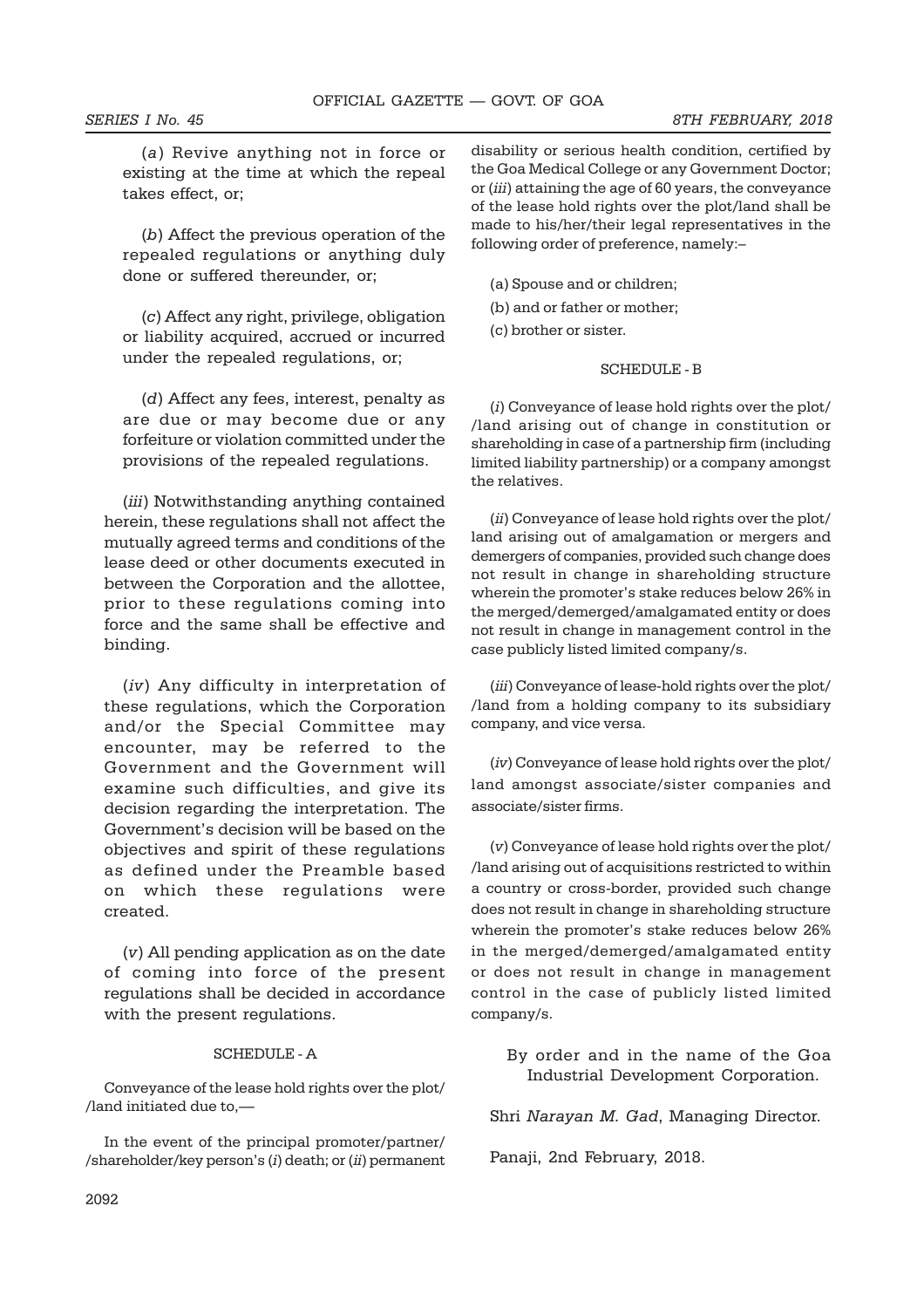# Department of Tribal Welfare

Directorate of Tribal Welfare

# — Notification

# DTW/STAT/PC/2017-18/53

Read: "Financial Assistance for Medical Treatment for infertility amongst Scheduled Tribe couples by IVF (Invitro Fertilization) & IUI (Intra Uterine Insemination) Method under MATRUTVA YOJANA".

Whereas the Government has notified a scheme "Financial Assistance for Medical Treatment for infertility amongst Scheduled Tribe couples by IVF (Invitro Fertilization) Method under MATRUTVA YOJANA" vide Notification No. DTW/STAT/PC/2016-17/53/ /9274 notified in Official Gazette, Series I No. 37 dated 15-12-2016.

And whereas Government desires to Amend & Revise the Scheme "Financial Assistance for Medical Treatment for infertility amongst Scheduled Tribe couples by IVF (Invitro Fertilization) & IUI (Intra Uterine Insemination) Method under MATRUTVA YOJANA".

Now therefore, the scheme "Financial Assistance for Medical Treatment for infertility amongst Scheduled Tribe couples by IVF (Invitro Fertilization) & IUI (Intra Uterine Insemination) Method under MATRUTVA YOJANA" is revised to read as under:–

# Name of the Scheme "MATRUTVA  $YO.IANA''$  —

Financial Assistance for Medical Treatment for infertility amongst Scheduled Tribe couples by IVF (Invitro Fertilization) & IUI (Intra Uterine Insemination) Method.

1. Introduction.— There are many Scheduled Tribe couples who do not have children even after 3 years of marriage due to primary infertility. These couples are deprived

of proper medical treatment due to financial constraints. A scheme title "Matrutva Yojana" is formulated to help ST community couples to avail this benefit.

2. Objective.— (1) Married couple from ST community who fail to conceive even after three years of marriage due to primary infertility and who desire to undergo medical treatment under IVF/IUI under this scheme.

(2) To provide a good, healthy life of mother & child in the womb.

(3) Benefit under the scheme.— A financial assistance to avail medical treatment for IVF or IUI from Government Hospitals or empanelled Private Hospitals/Nursing Homes in Goa for ST couples who are diagnosed with primary infertility after following due medical procedure.

The financial assistance shall include the actual cost of treatment including diagnostic investigation, medicine, hospital admission, professional fees of any specialist in the field of Obstetrics and Gynaecologist in a specified course/package in IVF or IUI including investigation and procedure like Laparoscopy required during the treatment course.

The maximum financial assistance shall be upto Rs. 5.00 Lakhs.

The benefit will be given for birth of first born child only.

4. Empanelment of Hospitals/Clinics/ /Nursing Homes under IVF & IUI.— Empanelment of the Private hospitals/Nursing homes within the state of Goa shall be done by the Director of Tribal Welfare in consultation with the Director of Health Services and Goa Medical College after due approval of the Government. The Hospitals desirous to get empanelled should submit financial cum medical proposals to Directorate of Tribal Welfare. Empanelment shall be for 5 years. The empanelled hospitals should submit their bank details for transferring of payment.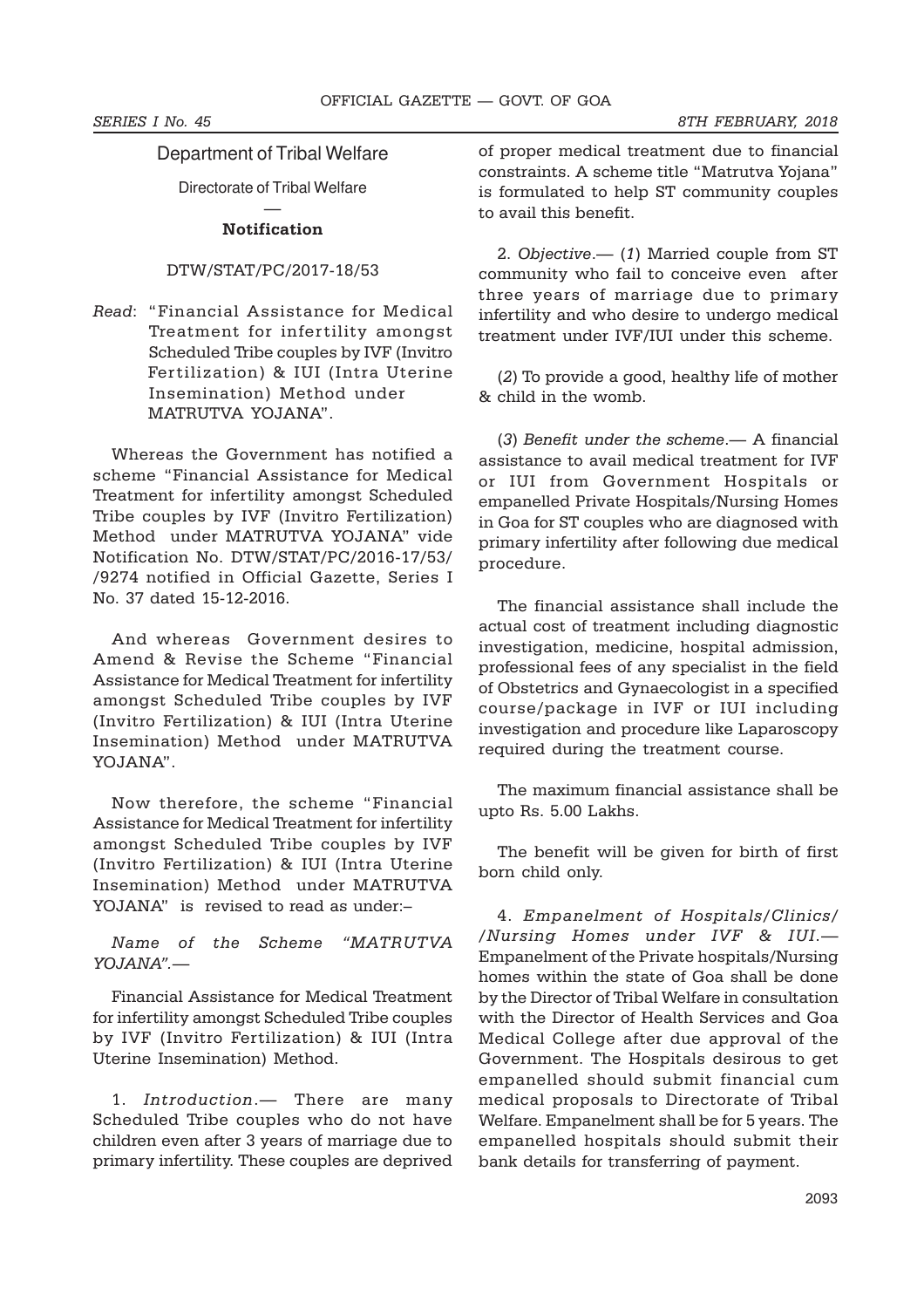Procedure of Empanelment of Private Hospitals/Nursing Homes.— Application along with the detail procedural package of IVF/IUI shall be submitted to the Director of Tribal Welfare. A team comprising of following shall be constituted to decide the empanelment of Hospitals/Nursing Homes.

| 1. Director, Tribal Welfare                                                      | — Chairman            |
|----------------------------------------------------------------------------------|-----------------------|
| 2. Professor & Head of Gynaecology<br>Department of Goa Medical College — Member |                       |
| 3. Chief Medical Officer (FW) of<br>Directorate of Health Services               | — Member              |
| 4. Head of Gynaecology from<br>North Goa District Hospital                       | — Member              |
| 5. Dy. Director of Tribal Welfare                                                | — Member<br>Secretary |

All the applications received for empanelment shall be scrutinized by the Member Secretary and placed before the committee headed by Director of Tribal Welfare. The Committee shall hold meeting within one month from the last day of receipt of applications. Every year in the month of January advertisement should be published for empanelment of new Hospitals/Nursing Homes. Any complaint regarding empanelled Hospital shall be examined by the above mentioned committee and submit recommendation to the Government. Government resumes right to terminate empanelment of any Hospitals/Nursing Homes after conducting due inquiry by above committee.

5. Procedure to apply or avail benefits.— Applicant shall submit the application form in Annexure-I appended duly filled to the Directorate of Tribal Welfare along with the following required documents:

(a) Copy of provisional ST certificate issued by Dy. Collector alongwith verification certificate issued by Director of Tribal Welfare of the couple or wife/husband as applicable.

(b) Marriage Certificate.

(c) Aadhar Card Copy

6. Eligibility Criteria.—

\*Couples belong to Scheduled Tribes are eligible to avail the benefits under this scheme.

\*There is no income limit to avail the benefit under the scheme.

\*Scheme is to be availed only for cases of primary infertility.

7. Scrutiny Committee.— There shall be Scrutiny Committee constituted as under:–

| ( <i>i</i> ) Deputy Director of        |        |
|----------------------------------------|--------|
| Tribal Welfare  Chairman.              |        |
| $(ii)$ Assistant Director – I  Member. |        |
| <i>(iii)</i> Assistant Accounts        |        |
|                                        | Member |
|                                        |        |

8. Role of Scrutiny Committee.— (1) Scrutiny Committee shall meet regularly in the first week of the calendar month.

(2) All applications received till the end of previous month shall be taken up for scrutiny.

(3) Applications found eligible after scrutiny for referring to medical examination to the Government Hospital as per choice indicated in the applications and call for report within 3 weeks, shall be submitted to Directorate of Tribal Welfare.

(4) Applications found ineligible shall be recommended for rejection and submit to Directorate of Tribal Welfare.

(5) Applications rejected are not barred from applying a fresh.

(6) Once report is received the same shall be examined by the committee in the succeeding meeting and if found eligible/ /recommended by the Government Hospital concerned, then same shall be proposed to be placed before Monitoring Committee to Directorate of Tribal Welfare.

(7) Cases which are not recommended shall be informed accordingly to the applicants and file should be closed with approval of Director of Tribal Welfare.

9. Monitoring Committee.— There shall be Monitoring Committee constituted as under: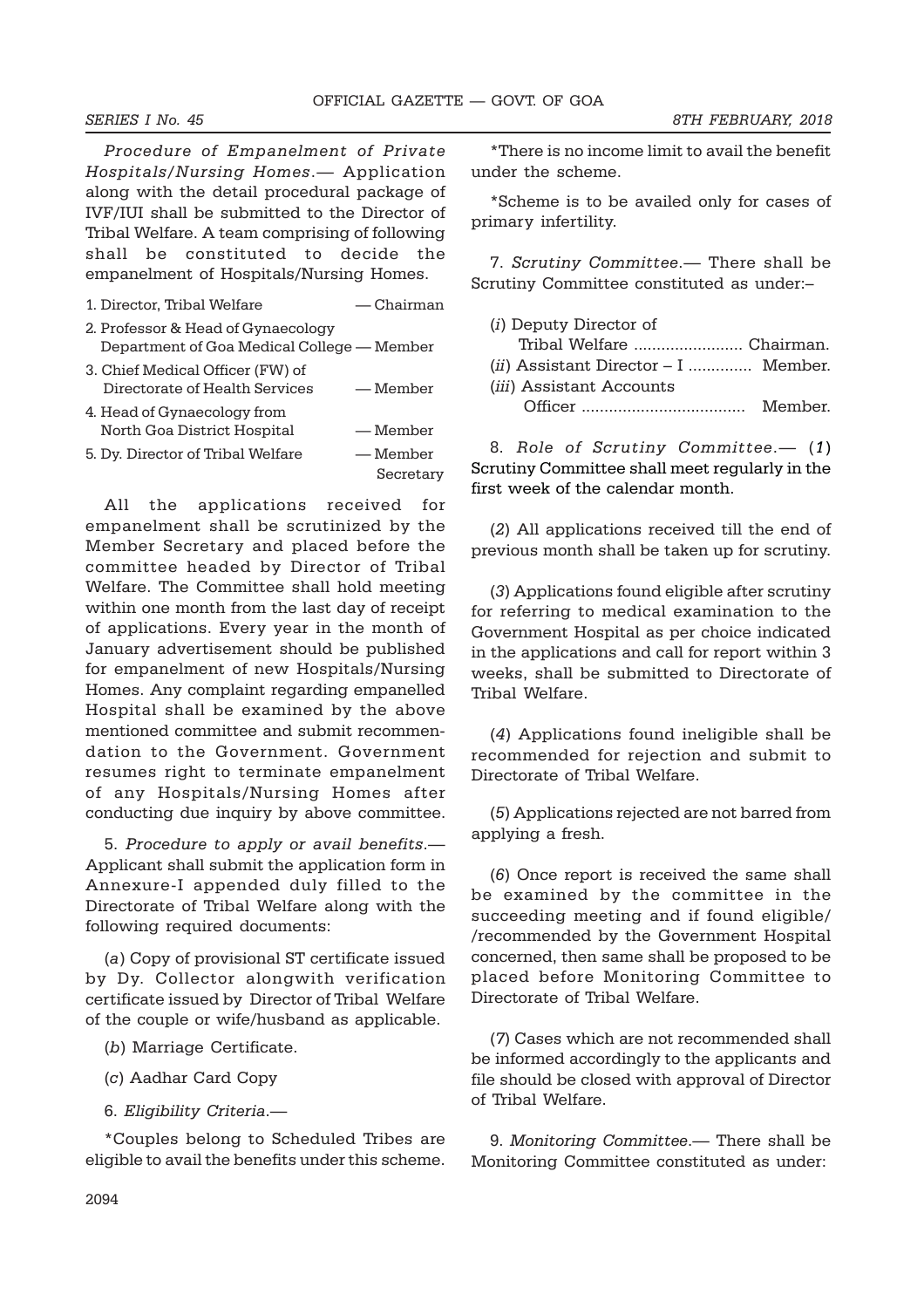(1) Director of Tribal Welfare ……………. Chairman.

(2) Professor & Head of Department of Obstetrics and Gynaecology of Goa Medical College ……........................................ Member.

(3) Chief Medical Officer of Family Planning Programme from Directorate of Health Services ………................................... Member.

(4) Head of Department of Gynaecology District Hospital/Hospicio Hospital Margao ……………………………………… Member.

(5) Deputy Director of Tribal Welfare ……............. Member Secretary.

Monitoring Committee shall meet once in a month.

There shall be quorum of three members for the meeting of Monitoring Committee.

10. Role and Functions of Monitoring Committee.— Once the report has been received from the Goa Medical College/ /District Hospital North/District Hospital South and examined by the Scrutiny Committee, the Deputy Director of Tribal Welfare shall convene the meeting of Monitoring Committee and place the applications in the meeting.

(i) Monitoring Committee shall study the applications and the report and hold interaction with the couple to know about the socio-economic aspect, medical aspect, family background etc.

(ii) To suggest the empanelled Hospitals/ /Nursing homes from where the couple can avail the treatment and give recommendation. However applicant shall have right to choose Hospital of their own choice from the empanelled Hospitals.

(*iii*) To monitor the treatment given to the beneficiary couple on completion of every cycle. Once the same is received from empanelled Hospital.

(iv) To give advice to the beneficiary as and when required.

(v) Any other suggestions on case to case basis.

(vi) Monitoring Committee shall meet once in a month.

(vii) To decide any other matter placed before the Monitoring Committee related to the Scheme.

11. Sanctioning Committee.— There shall be a Sanctioning Committee constituted under the Matrutva Yojana:–

(i) Hon'ble Minister for the Tribal Welfare .................... Chairperson.

(ii) Secretary Finance/Additional Secretary Finance ........ Member.

(iii) Secretary Tribal Welfare ......................... Member.

(iv) Head of the Department of Gynaecology of Goa Medical College ........................ Member.

(v) Chief Medical Officer of Family Planning Programme from Directorate of Health Services ............................................ Member.

(vi) Director of Tribal Welfare ....................... Member Secretary.

12. Role and Functions of Sanctioning Committee.— (i) Sanctioning committee shall be Sanctioning Authority.

(ii) Sanctioning Committee shall decide on the applications which are recommended by Monitoring Committee.

(iii) Sanctioning Committee can over rule the decision of the Monitoring committee as and when required.

(iv) To decide any other matter placed for sanctioning by the Monitoring Committee.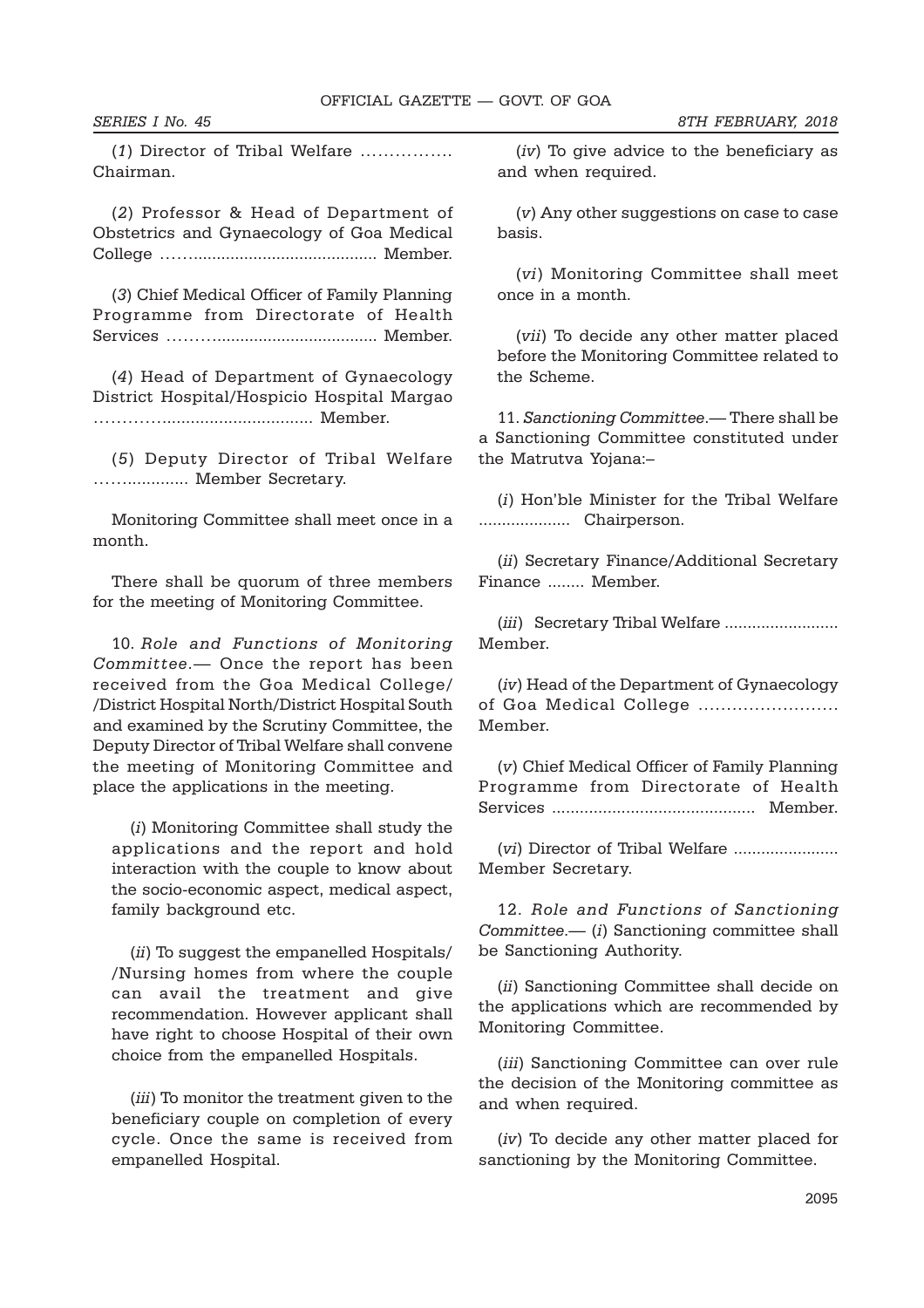(v) Any other decision as deem fit.

(vi) Decision taken by the sanctioning committee will be final and binding.

13. There shall be quorum of 3 members for the meeting of the Sanctioning Committee provided atleast one member is from the Medical Field.

14. (i) Director of Tribal Welfare shall execute the sanction given by the Sanctioning committee by issuing the sanction order within 15 days. Directorate of Tribal Welfare shall prepare the bill and transfer the fund of Rs. 5.00 lakhs to Goa Scheduled Tribe Finance and Development Corporation. The account will be in the name of the "Matrutva Yojana" and will be jointly operated by Goa Scheduled Tribe Finance and Development Corporation and Director of Tribal Welfare. The Goa Scheduled Tribe Finance and Development Corporation shall deposit interest received on the principal amount back to Government Treasury in the month of January and July of each year.

(ii) Once funds are transferred to Goa Scheduled Tribe Finance and Development Corporation, the Director of Tribal Welfare shall issue Order to Empanelled Hospital to start the treatment as per the scheme. Once the order is issued to Empanelled Hospital the actual treatment shall commence within 6 months. If the treatment could not be commenced in six months then the applicant shall submit request for extension for another six months to the monitoring Committee who shall decide on the application for extension.

(*iii*) The actual expenditure of the ST couple of IVF or IUI treatment will be released to the empanelled Hospital/Nursing Home by the Director of Tribal Welfare through Goa Scheduled Tribe Finance and Development Corporation, within 30 working days.

15. Release of payment.— The release of payment to the Empanelled Hospital shall be as follows:–

Stage-I: After the completion of the 1st cycle.

Stage-II: If couple does not conceive during 1st cycle then after completion of 2nd cycle.

Stage-III: If couple does not conceive during 1st & 2nd cycle then after completion of 3rd cycle.

Stage-IV: If couple does not conceive during 1st, 2nd & 3rd cycle then after completion of 4th cycle.

Maximum amount provided under this Scheme shall be Rs. 5.00 Lakhs only. Any expenditure above Rs. 5.00 Lakhs shall be borne by beneficiary.

Procedure for submission of bills.— (a) Empanelled Hospitals/Applicants shall submit bills duly certified by the doctor from Empanelled Hospitals to the Department of Gynaecology, Goa Medical College/District Hospital Margao (Hospicio Hospital)/District Hospital North Mapusa as the case may be.

Doctors of the Empanelled Hospitals shall be solely responsible for certifying the bills.

(b) After obtaining the certificate of reasonability from Department of Gynaecology, Goa Medical College/District Hospital Margao (Hospicio Hospital)/District Hospital North Mapusa, the bills shall be submitted by empanelled Hospital/Applicant to Director of Tribal Welfare.

(c) Director of Tribal Welfare will issue sanction order of the case the amount claimed in the bill.

(d) Goa Scheduled Tribe Finance and Development Corporation will release the payment to Empanelled Hospital as per the instruction given by the Director of Tribal Welfare.

(e) Time limit to sanction the amount is within 30 working days after bills are received to the Directorate of Tribal Welfare by the applicant/Empanelled Hospitals provided bills are inorder.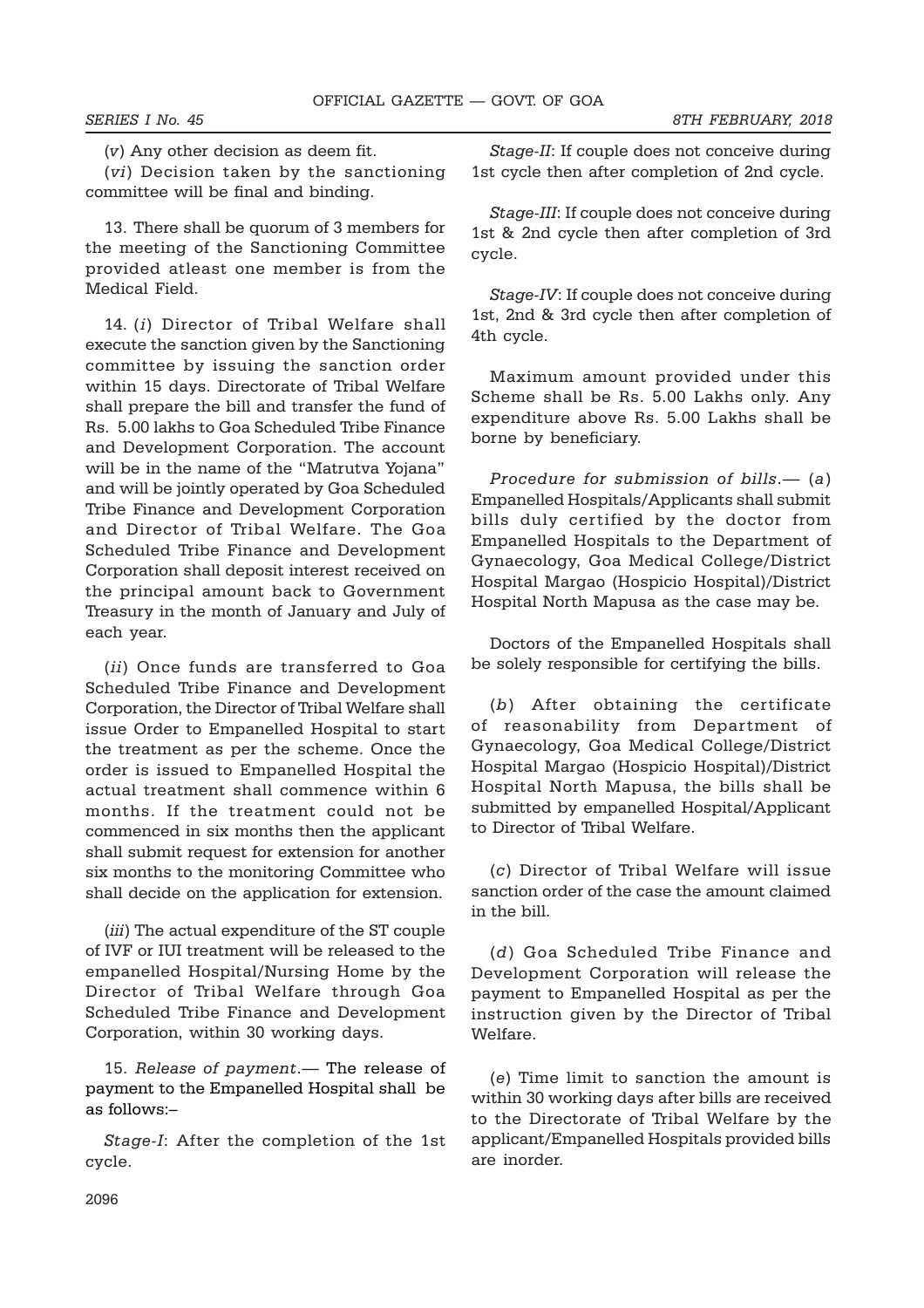16. Failure of treatment Certificate.— (a) If the treatment turns to be failure in any Empanelled Hospitals or at any cycle and the repetition of the treatment is recommended then the Certificate of Failure of such treatment shall be submitted for certification by the applicant to the Department of Gynaecology, Goa Medical College/District Hospital Margao (Hospicio Hospital)/District Hospital North Mapusa as the case may be.

(b) Any request for change of Empanelled Hospital shall be considered in case of the Failure of treatment on the recommendation of Department of Gynaecology, Goa Medical College/District Hospital Margao (Hospicio Hospital)/District Hospital North Mapusa. However such request shall not be considered as a fresh application but the sanction accorded to the applicant shall remain in force till exhaustion of the limit of Rs. 5.00 Lakhs.

(c) Such application shall be submitted to Monitoring Committee whose decision will be final.

17. Relaxation of the provision of the scheme.— The Government shall be empowered to relax the clauses or conditions of the scheme if a genuine requirement arises.

18. Redressal of Grievances and disputes.— Grievances if any, arising out of the implementation of this scheme, shall be heard and decided by the Hon'ble Minister for Tribal Welfare and the decision of the Minister for Tribal Welfare in this regard shall be final and binding on all concerned.

19. Evaluation.— Performance of the scheme will be evaluated after five years of its implementation and if required scheme will be suitably modified to meet the new challenges/requirements so as to achieve the set objective.

20. The Expenditure under the scheme shall be incurred under the following Budget Head.—

2225 — Welfare of SCs, STs & OBCs;

- 02 Welfare of Scheduled Tribes;
- 800 Other Expenditure;
- 15 F. A. for IVF (Invitro Fertilization) Method - MATRUTVA YOJANA;
- 50 Other Charges.
- By order and in the name of Governor of Goa.

Venancio Furtado, Director (Tribal Welfare).

Panaji, 31st January, 2018.

# ————— ANNEXURE - I

Application Form for availing Financial Assistance for Medical Treatment for infertility amongst Scheduled Tribe couples by IVF (Invitro Fertilization) & IUI (Intra Uterine Insemination) Method under "MATRUTVA YOJANA".

To, The Director, Directorate of Tribal Welfare, Panaji, Goa.

Sub:- Application for availing Financial Assistance for Medical Treatment for infertility amongst Scheduled Tribe couples by IVF (Invitro Fertilization) & IUI (Intra Uterine Insemination) Method under"MATRUTVA YOJANA".

Sir/Madam,

The undersigned desires to avail Financial Assistance for Medical Treatment for infertility amongst Scheduled Tribe couples by IVF (Invitro Fertilization) & IUI (Intra Uterine Insemination) Method under "MATRUTVA YOJANA".

Photograph of the Couple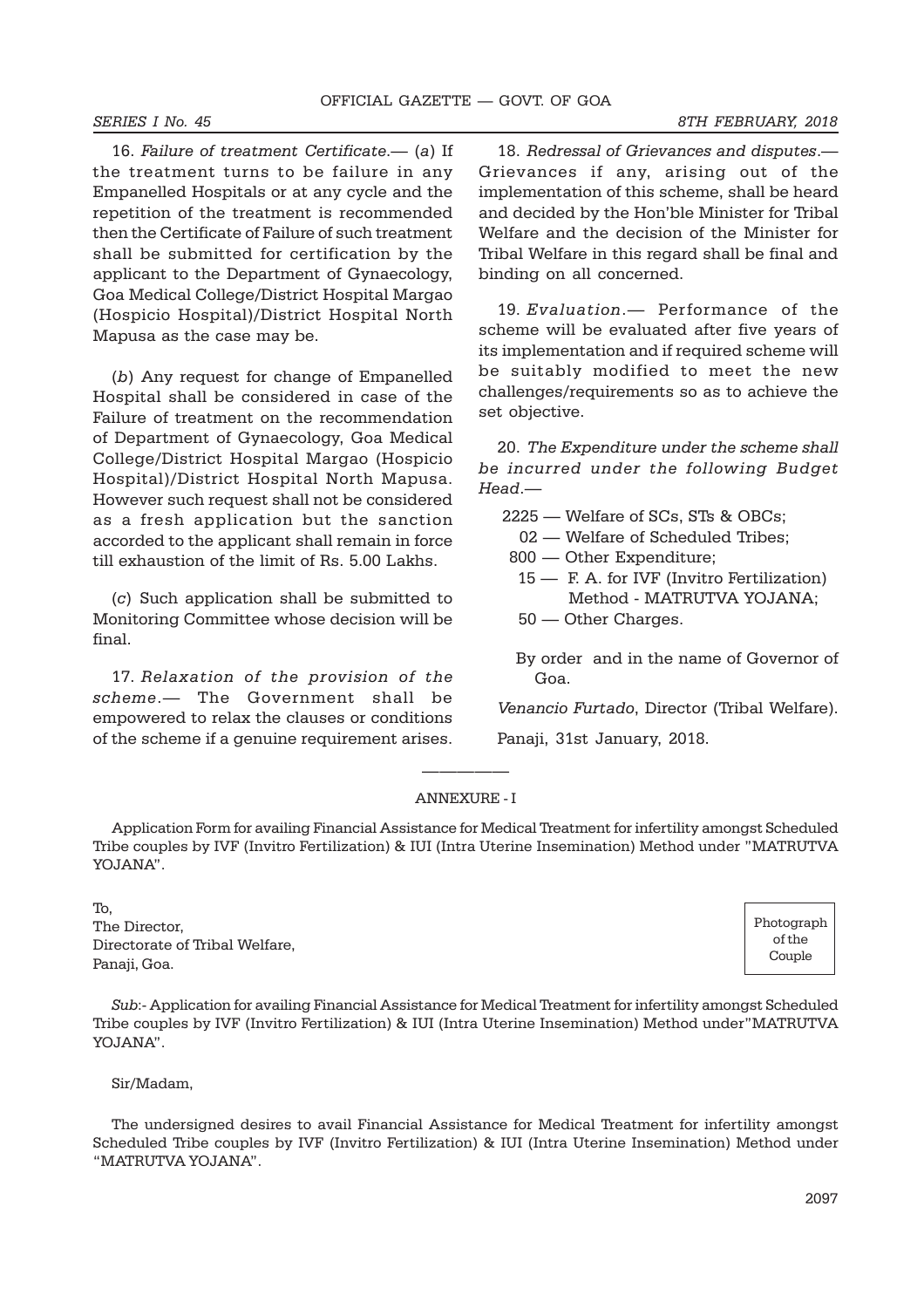# OFFICIAL GAZETTE — GOVT. OF GOA

|  | 8TH FEBRUARY, 2018 |  |
|--|--------------------|--|
|--|--------------------|--|

|    | SERIES I No. 45                                                                                                    | 8TH FEBRUARY, 2018 |
|----|--------------------------------------------------------------------------------------------------------------------|--------------------|
| 1. |                                                                                                                    |                    |
| 2. |                                                                                                                    |                    |
| З. |                                                                                                                    |                    |
|    |                                                                                                                    |                    |
|    |                                                                                                                    |                    |
|    |                                                                                                                    |                    |
|    |                                                                                                                    |                    |
|    |                                                                                                                    |                    |
| 4. |                                                                                                                    |                    |
| 5. |                                                                                                                    |                    |
| 6. |                                                                                                                    |                    |
| 7. |                                                                                                                    |                    |
| 8. |                                                                                                                    |                    |
| 9. |                                                                                                                    |                    |
|    |                                                                                                                    |                    |
|    |                                                                                                                    |                    |
|    | 12. Whether applicant is working? (Yes/No), if yes,<br>(service/professional/business etc.)                        |                    |
|    | 13. Whether Applicant's husband's is working? (Yes/No),<br>if Yes, (service/professional/business etc.) Please     |                    |
|    | 14. Choose any one Hospital for preliminary examination<br>(1) GMC (2) District Hospital North Mapusa (3) District |                    |
|    | 15. Give your preference in writing for any three empanelled                                                       |                    |
|    | 16. Whether any child was born & not survived<br>due to some reasons? If yes, then please                          |                    |
|    | 17. Is there any family history for not having children<br>in the applicant's family as well as applicant's        |                    |
|    | 18. Whether applicant and her husband has undergone<br>any medical treatment for fertilization earlier, please     |                    |
|    | 19. Whether applicant and/or her husband is Physically<br>handicapped/blind/mentally handicapped or any            |                    |
|    | 20. Any other information applicant wishes to provide                                                              |                    |
|    | 21 Aadhar Card No. of:–                                                                                            |                    |
|    |                                                                                                                    |                    |
|    |                                                                                                                    |                    |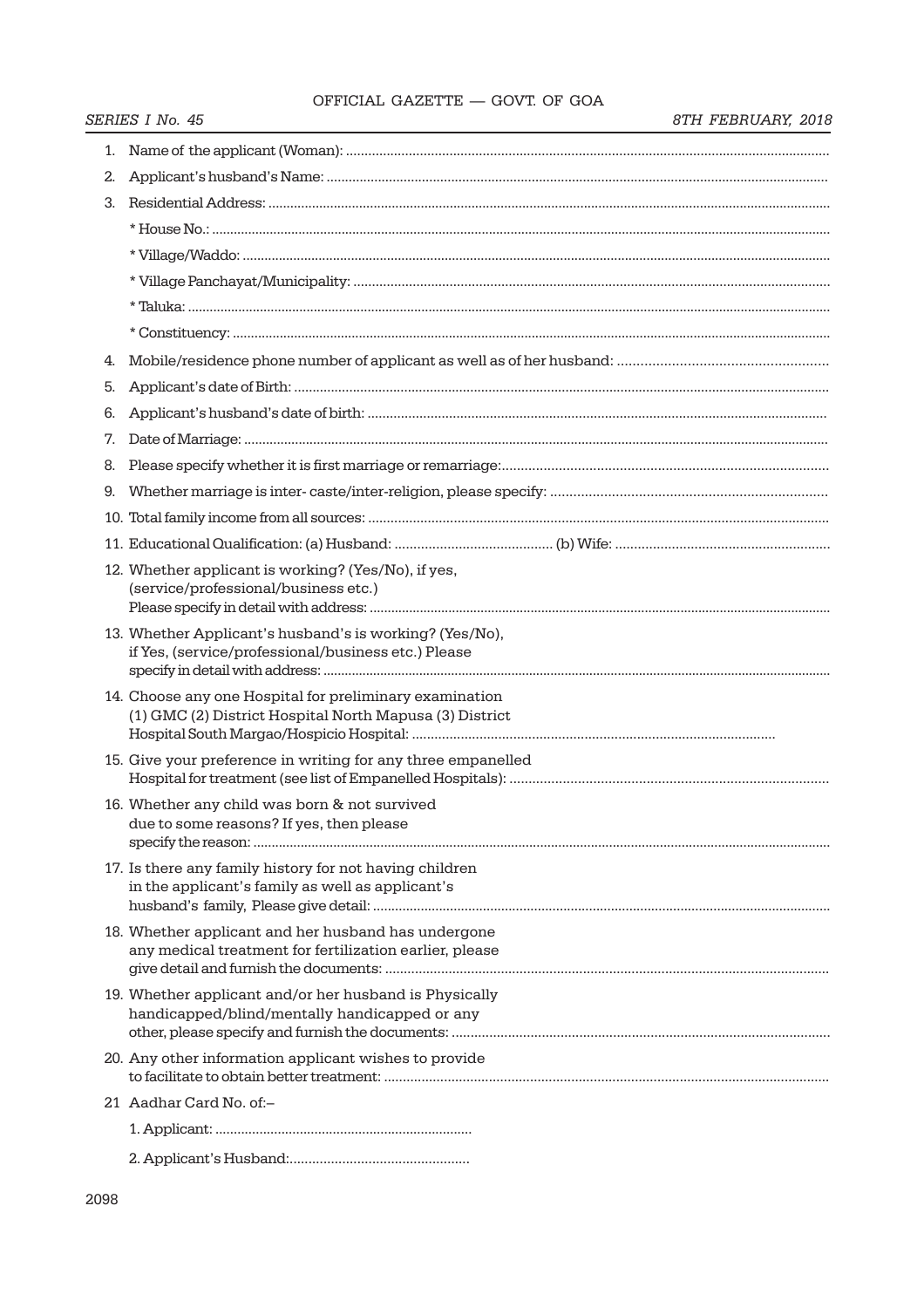#### OFFICIAL GAZETTE — GOVT. OF GOA

# DECLARATION

I, the undersigned, hereby declare that the information given above is true and correct, and nothing stated is false and I have not been benefitted with this scheme earlier. I shall be personally responsible for any false and incorrect information/documents, for which the authorities shall be at liberty to take penal action as deem fit against me including filling criminal case.

————

Dated: ...............................................................

Place:  $(Name & signature of the application)$ 

(a)  $\&$  (b), clause 10 and clause 12.

........................................................................................... (Name & signature of the applicant's husband)

Enclosures:

- 1. Self attested copy of ST certificate issued by competent Authority.
- 2. Self attested copy of Marriage Certificate.
- 3. Original Doctor's Certificate.
- 4. Doctor's Reports.
- 5. Self attested Aadhaar Card copy of applicant & Spouse.
- 6. Self attested copy of Birth Certificate of applicants & Spouse.
- 7. Mandate Form with copy of bank pass book.

# Notification

# DTW/STAT/PC/2017-18/51

Read: "Financial Assistance for Construction/ /Re-construction and Repairs of house under Atal Asra Yojana".

Whereas the Government has notified a scheme "Financial Assistance for Construction/Re-construction and Repairs of house under Atal Asra Yojana" vide Notification No. DTW/STAT/PC/2012-13/51/ /5879 notified in Official Gazette, Series I No. 41 dated 09-01-2014, amended Notification No.DTW/STAT/PC/2012-13/51/3316 notified in Official Gazette, Series I No. 14 dated 2-07-2015 and amended Notification No. DTW/STAT/PC/ 2012-13/51/2014 notified in Official Gazette, Series I No. 32 dated 05-11-2015.

And whereas Government desires to amend at clause  $3(a)$  &  $(b)$ , clause  $4(a)(i)$  &  $(ii)$ , clause 6(a), clause 7 (c), clause 8 (b) & (c), clause 9

Now therefore, the clause  $3(a)$  &  $(b)$ , clause  $4(a)(i)$  &  $(ii)$ , clause 6(a), clause 7(c), clause 8 (b) &  $(c)$ , clause 9 (a) &  $(b)$ , clause 10 and clause 12 of the scheme "Financial Assistance for Construction/Re-construction and Repairs of house under Atal Asra Yojana" is amended to read as under:—

Clause 3. Eligibility Criteria.— (a) The scheme will be applicable to any individual from Scheduled Tribes community of Goa, State of Goa having Family Income upto Rs. 3.00 Lakhs p.a. for Repairs, Re-construction and New construction.

(b) Family Income Certificate issued by V. P. Secretary or by Chief Officer of concerned Municipal Council in case of Municipal jurisdiction showing family income upto Rs. 3.00 Lakhs p.a. for Repairs, Re-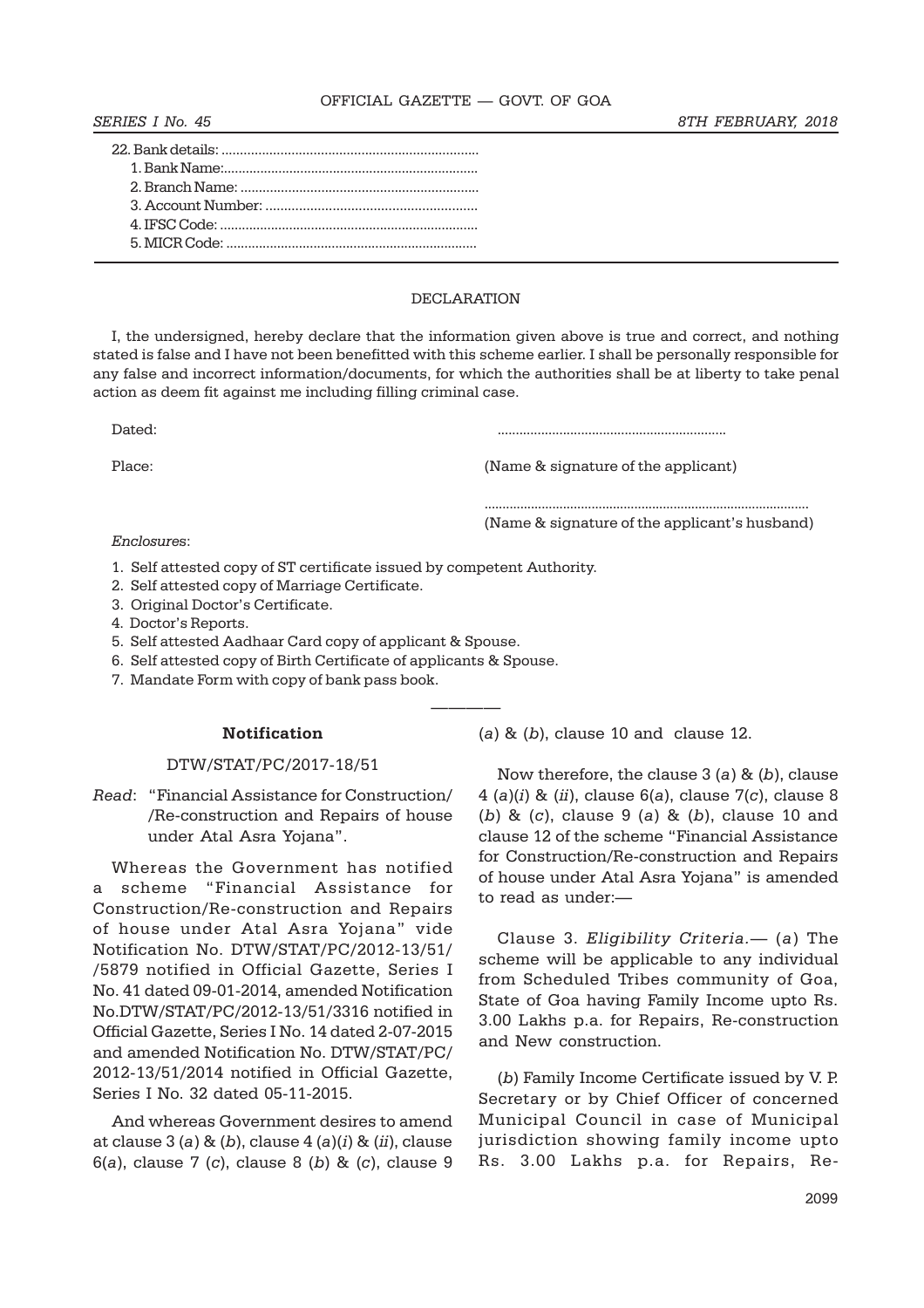-Construction and New construction from all sources shall be required for the scheme, for the purpose of this scheme, family means father/mother/spouse/unmarried son and unmarried daughter. However, if the son is major of age married and is residing separately, he should not be considered as the part of the family for the purpose of income of the family.

Clause 4. Benefit under the scheme.—  $(a)$   $(i)$ Financial Assistance will be provided for Construction of new house/Re-construction of existing house of Rs. 2.00 lakhs and for repairs of existing house upto Rs. 1.50 lakhs. Amount shall be disbursed in two instalments i.e. 75% and 25%.

No second time sanction shall be given for the same house number or same applicant or applicant's family member if, applicant's family member name included in applicant's ration card or (if applicant having more than two house number/houses).

(b)(ii) Fees of the registered Engineers/ /Architects/Contractors who are registered under PWD/GSIDC/Government Departments or Autonomous bodies etc. for the purpose of preparation of estimate of house for New construction/Repairs/Re-construction and certification required under the scheme will be paid directly to register Engineers/ /Architects/Contractors by the Director of Tribal Welfare with the restriction of Maximum of 5% of the total sanctioned amount of New construction/Re-construction/Repairs.

Clause 6. Condition of sanction. $-$  (a) Construction of the House in accordance with the plan, prepared by the registered Engineer/ /Architect/Contractor who are registered under PWD/GSIDC/Government Departments or Autonomous bodies etc.

Clause 7. Submission of application & procedure for sanctioning amount. $-$  (c) Estimate generally should be prepared for New construction and Re-construction by registered Engineer/Architect who are

registered under PWD/GSIDC/Government Departments or Autonomous bodies etc. However, for repair estimate shall be accepted if it is prepared by contractors who are registered with PWD/GSIDC/Government Departments or Autonomous bodies etc.

Consent of the registered contractor with estimate is mandatory with application.

Clause 8. Procedure of recommending the proposal.—

(b) After verification report submitted by Junior Engineer (EROE)/Municipal Engineer of Municipal Council & CCP, BDO shall convene the meeting of the recommending Committee and place the proposal before the committee and shall also place the bill of registered Engineer/Architects/Contractor who are registered with PWD/GSIDC/ /Government Departments or Autonomous bodies etc. for recommendation. No bills of self/ /local mason/local contractor shall be recommended.

(c) After the approval of the committee, BDO shall forward the application with the documents duly verified by BDO along with verification report mentioned at clause 8(a) duly countersigned by the BDO to the Director of Tribal Welfare for sanctioning the proposal. The recommending Committee shall also certify the bill presented by registered Engineer/Architect/Contractor who are registered with PWD/GSIDC/Government Departments or Autonomous bodies etc. and submit it along with the proposal for sanction. Minutes of the meeting shall also be enclosed with the proposal.

Clause 9. Sanction for the proposal.—  $(a)$ Director of Tribal Welfare will sanction the case after scrutinizing the proposal along with sanction order, 75% of the sanctioned amount will be released in the form of First instalment. Balance sanctioned amount will be credited to the account specially created for the purpose of this scheme in the Goa Scheduled Tribe Finance and Development Corporation.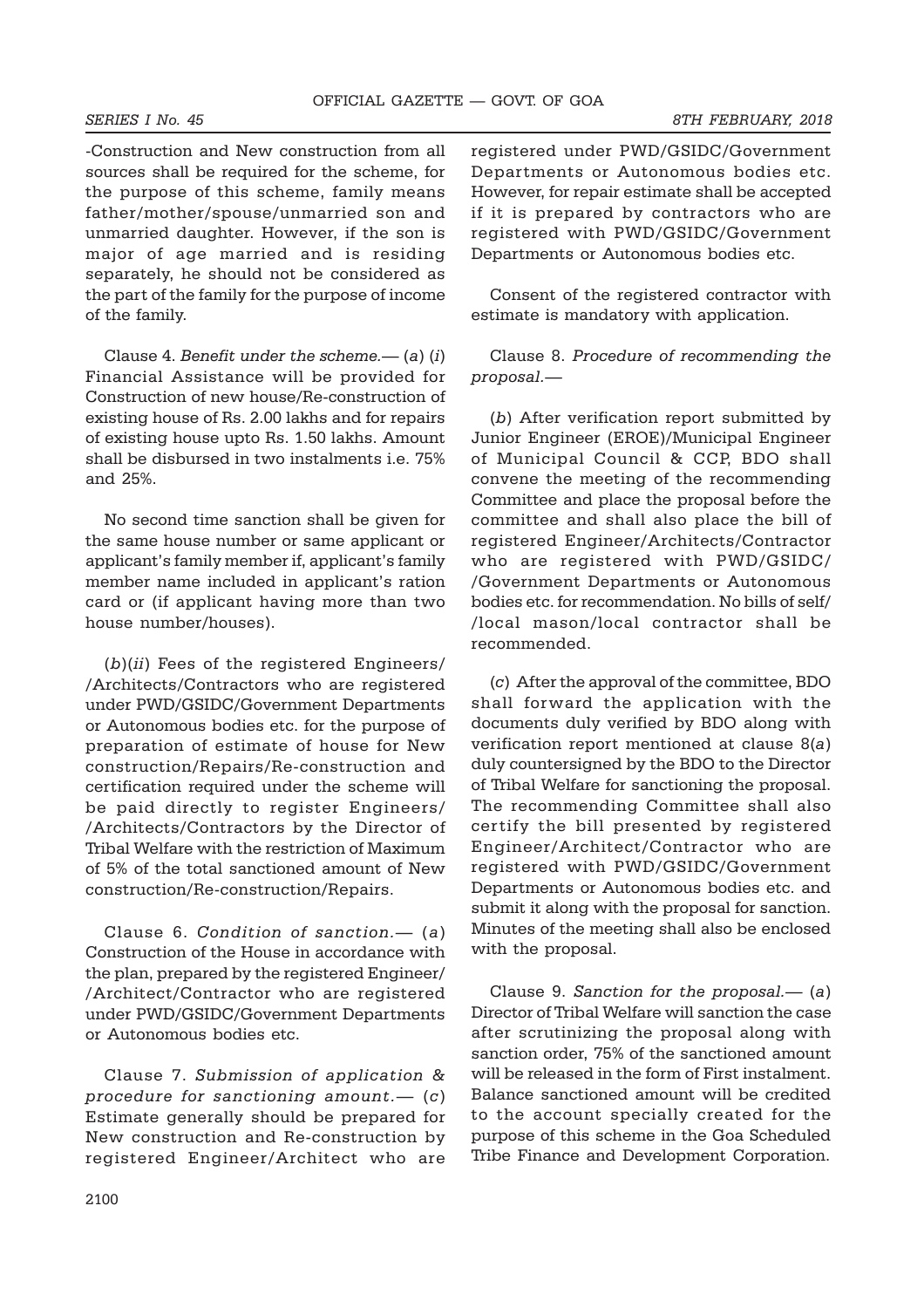Goa Scheduled Tribe Finance and Development Corporation shall deposit interest received on the principal amount back to Government treasury in the month of January and July of each year. The Account will be in the name of the "ATAL ASRA" and will be jointly operated by Goa Scheduled Tribe Finance and Development Corporation and Director of Tribal Welfare.

50% of the Fees of the registered Engineers/ /Architects/Contractor who are registered with PWD/GSIDC/Government Departments or Autonomous bodies etc. will be paid directly to them through ECS mode by Director of Tribal Welfare on receipt of the bill duly certified by the Committee with the restriction mentioned in the scheme under clause 4 (ii). The balance amount will be credited in "Atal Asra" Account mentioned above.

(b) In case of recommendation under Clause (d) of 8, Director of Tribal Welfare shall sanction the case. However 1st installment i.e 75% of the sanctioned amount will be deposited in the Joint Account in the bank in the name of Director Tribal Welfare and the name of Applicant in the form of Fixed Deposit or equivalent deposit. The balance amount will be credited in the account specially created in Goa Scheduled Tribe Finance and Development Corporation Ltd. Under the Scheme as mentioned in clause 9 (a). The entire amount of the fees of registered Engineers/Architects/Contractors who are registered with PWD/GSIDC/Government Departments or Autonomous bodies etc. will be deposited in the Account mentioned in Clause 9 (a). The Director Tribal Welfare shall release the 1st installment to the applicant only after producing the Re-construction license to the Director, Tribal Welfare. 50% of the fees of registered Engineer/Architects/ /Contractors will be released to them through ECS mode by Director of Tribal Welfare through ST Finance and Development Corporation thereafter.

It is binding on the applicant to submit the Construction/Reconstruction license issued by Competent Authority within the period of 15 months to the Director of Tribal welfare, failing which the sanction order will be get lapsed without any further notice and the entire amount shall be credited in Government Treasury. However with prior approval of Government, the period may be extended by maximum of 9 months, if requested by the applicant. Interest in such F.D shall be credited to the Account of applicant if the same is utilized in 15 months or extended period as the case may be. However in case of lapsed sanctioned order the interest will be credited to the account of the Government treasury.

The actual work should commence within 90 days from the date of sanctioned amount released. If not, the released amount will be recovered from the applicant as an Arrears of Land Revenue under the Goa Daman & Diu Land Revenue Code, 1968 & Rules.

The applicant shall apply for 2nd instalment within 90 days from the date of sanctioned amount released. If not, the released amount will be recovered from the applicant as an Arrears of Land Revenue under the Goa, Daman & Diu Land Revenue Code, 1968 & Rules and sanctioned amount will be credited in Government Treasury.

## Clause 10.

Applicant shall put the logo prescribed under the scheme on the front side or prominent place of the house after completion of the Construction/Re-construction/Repairs of the house.

On the basis of the report of the registered Engineers/Architect/Contractors of utilization of the amount released in first instalment, on join inspection by BDO or his representative and official appointed by the Director, Tribal Welfare and on the completion certificate of the registered Engineer/Architects/ /Contractor who are registered in PWD/ /GSIDC/Government Department/Autonomous bodies etc. & logo Certificate issued by Block Development Officer along with two Photographs, one photograph for logo along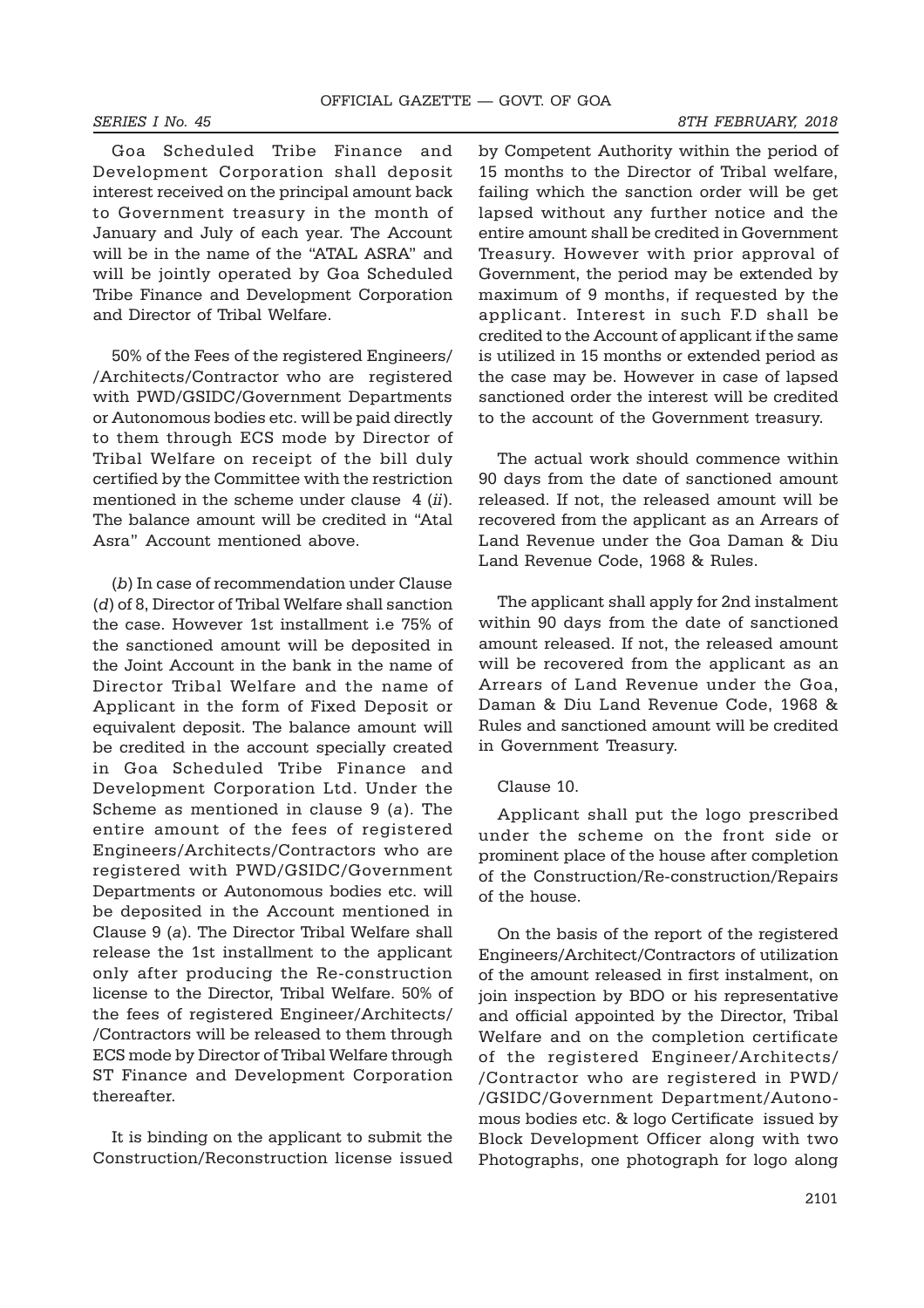with the applicant and second photograph of the site of work undertaken for Repairs/ /Re-construction/New construction and should match with the materials procured, occupancy certificate from competent authority incase of Re-construction/New construction and bills for purchase of materials. However, for Repair Estimate/bills of contractor shall be accepted if said contractors are registered with PWD/GSIDC/ /Government Departments or Autonomous bodies etc. The 2nd instalment of 25% of the sanctioned amount will be released through Goa ST Finance & Development Corporation by Director, Tribal Welfare.

On production of the certificate stating that Construction/Re-construction/Repairs is complete in all respect by registered Engineers/Architects/Contractors duly countersigned by the applicant the balance amount of fees will be paid to registered Engineers/Architects/Contractors, directly at the time of second instalment by Director of Tribal Welfare through their Aadhar/ECS mode.

Incase of estimate prepared by Contractors, EO (RE) of BDO, office for Village Panchayat jurisdiction/Municipal Engineer of Municipal Council for Municipal Jurisdiction shall certify the completion of Construction/Re- -construction or Repairs.

BDO shall recommend for 2nd installment along with above mentioned documents to the Director of Tribal Welfare.

Clause 12. Evaluation of the Scheme.— The Scheme will be implemented for five years from the date of issue Performance of the Scheme will be evaluated after two years of its implementation and if required scheme will be suitably modified to meet the new challenges/requirements so as to achieve the set objective.

Gramsevak will monitor the scheme.— Gram sevak of the office of the Block Development Officer appointed by Government as "Tribal Welfare Assistant" for the Directorate of Tribal Welfare, so as to streamline the various schemes formulated by the Directorate of Tribal Welfare at Grass Root level in the state of Goa (As per Notification 1/15/2010-11/ADMN/DTW/10027).

All other clauses in the above mentioned scheme remain unchanged.

This amendment shall come in to force w.e.f. 1st February, 2018.

> By order and in the name of Governor of Goa.

Venancio Furtado, Director (Tribal Welfare). Panaji, 31st January, 2018.

Department of Urban Development

 $-$  + +  $-$ 

# — Notification

# 10/369/2015/DMA/Part/3200

In exercise of the powers conferred by section 38 of the Street Vendors (Protection of Livelihood and Regulation of Street Vending) Act, 2014 (Central Act No. 7 of 2014), the Government of Goa hereby frames the following Scheme, namely:—

1. Short title and commencement.— (1) This Scheme may be called the Goa Street Vendors (Protection of Livelihood, Regulation of Street Vending and Licensing) Scheme, 2017.

(2) It shall come into force at once.

2. Definitions.— (1) In this Scheme, unless the context otherwise requires,—

(a) "Act" means the Street Vendors (Protection of Livelihood and Regulation of Street Vending) Act, 2014 (Central Act No. 7 of 2014);

(b) "Form" means a form appended to this Scheme;

(c) "Government" means the Government of Goa;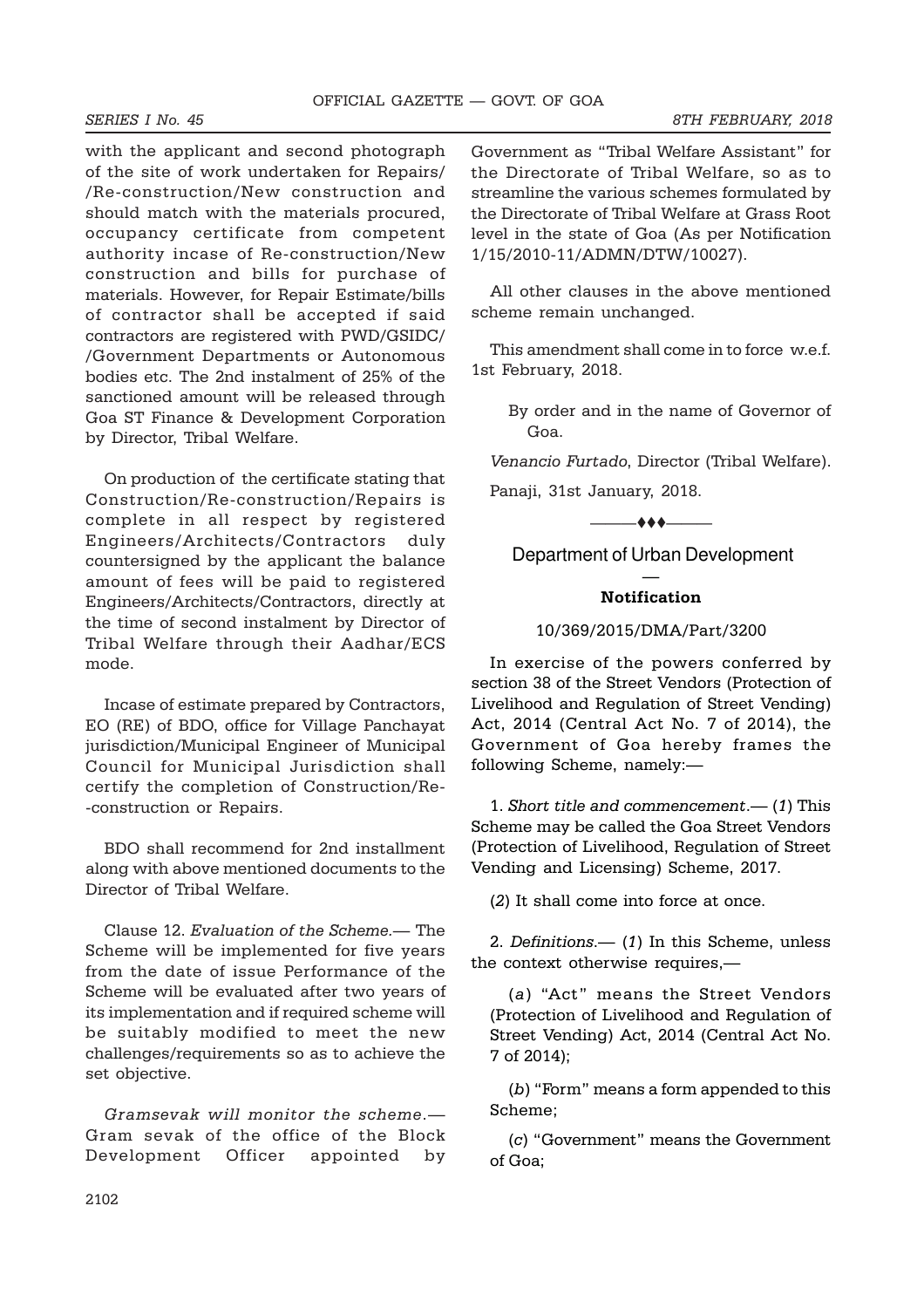(d) "No vending zone" means an area within the jurisdiction of a Town Vending Committee where no street vendors are permitted;

(e) "Rules" means the Goa Street Vendors (Protection of Livelihood and Regulation of Street Vending) Rules, 2016;

(f) "Time restricted vending zone" means the vending zone where the vendors are permitted vending activities only during certain hours of the day or certain days of the week as permitted by the Town Vending Committee;

(2) Words and expressions used in the scheme and not defined but defined in the Act shall have the same meanings respectively assigned to them in the Act.

3. Survey of Street vendors.— (1) The survey of street vendors shall be done in-situ of all the existing street vendors only and no survey shall be carried out by calling for particulars from such vendors by announcements.

(2) The survey of street vendors shall be carried out by the Town Vending Committee and completed within a period of three months from the date of Commencement of this Scheme.

(3) The respective Town Vending Committee shall, with the assistance of the staff placed at its disposal by the concerned local authority or by outsourcing to competent agency/ /students of social work/social science/post graduates of social work/social science/Self Help Groups carry out the survey. For this purpose, the local authority shall depute its staff or outsourced agency to assist the said Committee.

(4) The survey team shall identify and enumerate only such street vendors who are found to be actually carrying on business in a vending zone and shall record the details in Form I.

4. Certificate of Vending.— (1) The Town Vending Committee shall within a period of sixty days from the date of completion of survey under clause 3 issue a certificate of vending in Form II to each street vendor identified in the survey.

(2) A person who wishes to carry on street vending during the intervening period of two surveys may make an application to the Town Vending Committee in Form III which shall be disposed of by the Town Vending Committee within a period of sixty days from the date of its receipt.

5. Terms and Conditions for issue of certificate of vending.— The certificate of vending shall be issued to a street vendor, subject to the condition that, he,—

(i) has no other means of livelihood, except street vending;

(*ii*) does not vend in any other place parallely;

(iii) carries on street vending activities by himself or through any of his family member;

(iv) has completed the age of eighteen years;

(v) will not assign or sell or transfer the Certificate of Vending to any other person and gives an undertaking to the Town Vending Committee to this effect;

(vi) has not been prosecuted and convicted or penalized earlier for any reason for offence connected with vending such as adulteration, sale of narcotics etc., and

(vii) is not a legal heir of any person already holding a certificate of vending within the jurisdiction of the local authority concerned.

6. Classification of street vendors.— For the purpose of issue of certificate of vending, the street vendors shall be generally categorized as follows, namely:—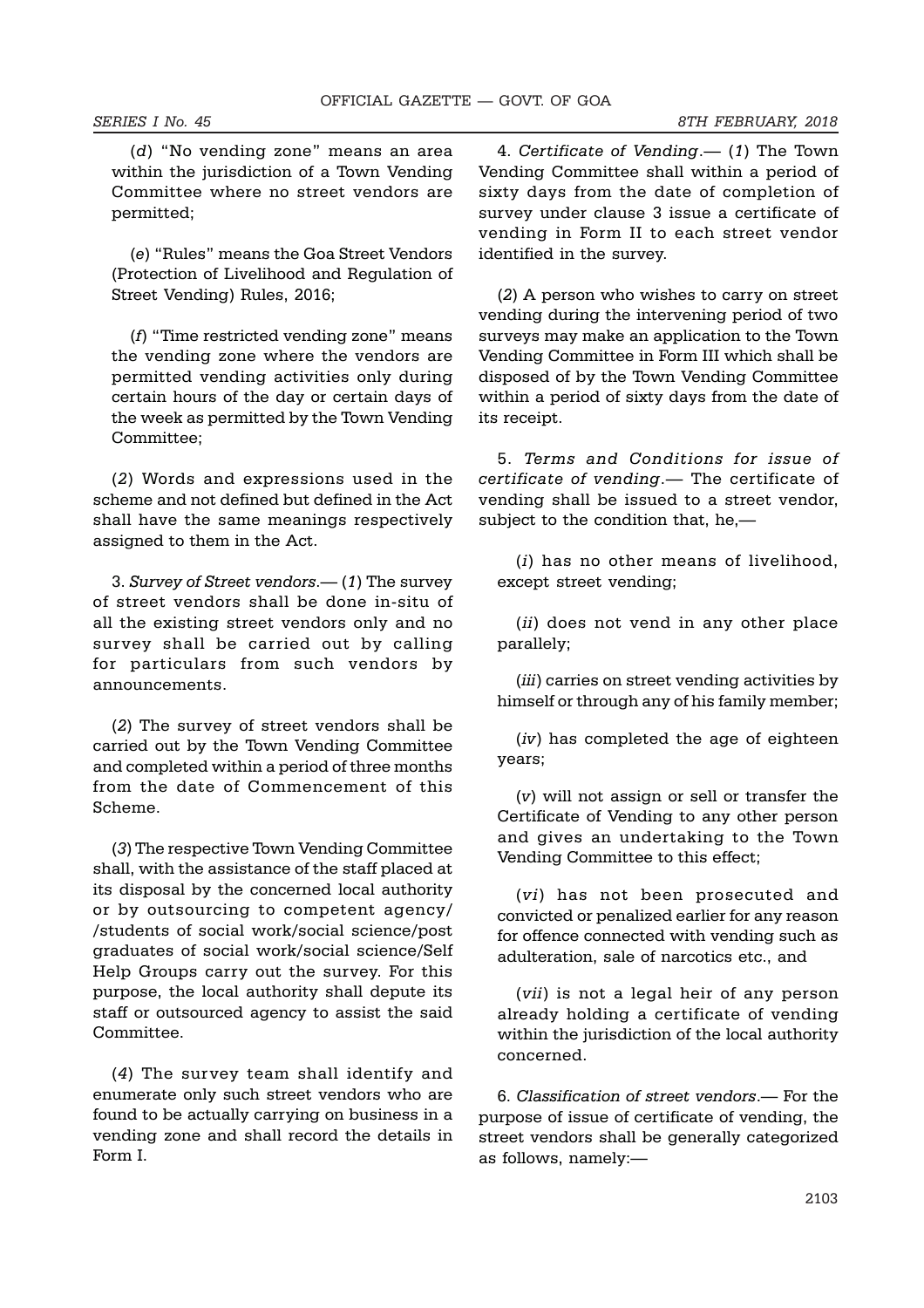(i) Stationary street vendors:- Persons carrying on street vending business in articles or goods in a particular place who carry the articles or goods and the pallets or other implements used by them for vending by human effort of not more than one person.

(ii) Mobile street vendors.— Vendors sell commodities/services by self (head load/by means of walking) or using hand pulled or pedal powered vehicles not coming within the purview of the Motor Vehicles Act, 1988 (Central Act No. 59 of 1988) and for which no license to operate is required under any other law for the time being in force.

(iii) Mobile street vendors using motor vehicles.— Persons carrying on street vending business by using motor vehicles of any description, the operation or movement of which requires a license under the Motor Vehicles Act, 1988 (Central Act 59 of 1988) or any other law in force.

(iv) Other categories of street vendors.— The vendors in weekly markets, heritage markets, festival markets and night bazaars.

7. Identity card.— An identity card shall be issued by the Town Vending Committee to each street vendor in Form IV which shall carry the biometric particulars of the street vendor.

8. Criteria for issue of certificate of vending.— The Town Vending Committee shall follow the following criteria for issuing certificate of vending to the street vendors, namely:—

(a) The name of the street vendor shall be enumerated in the survey of street vendors carried out by the Town Vending Committee;

(b) The street vendor shall be directly involved in street vending business;

(c) When there is shortage of place for vending, preference shall be given to the street vendor who belongs to the Scheduled Caste, the Scheduled Tribes, Other Backward Class or minority Community, woman, person with disabilities, transgender;

(d) The Town Vending Committee concerned shall identify those street vendors who are in need of preferential grant of certificate of vending, after taking into account the following factors, namely:—

(*i*) their disability, special or unique nature of business like trading craft items, etc.

(ii) the special nature of vending activities or services offered by a particular class or group of street vendors limited to a specific area or such other factors in order to preserve such unique business or services;

(*iii*) whether the street vendors are carrying on or offering services to the visitors or to any tourist or pilgrim centers for a particular season or during certain hours of the day or certain days of the week;

(e) The availability of space and the holding capacity of the vending area.

9. Vending Fees.—  $(1)$  The annual vending fees for various categories of street vendors shall be fixed by the local authority. The local authority may also specify other charges towards sanitation, garbage, etc. The vending fees may be fixed by local authority as per the table below:–

TABLE

| Sl. Category of Street | Area        | Vending fees               |  |
|------------------------|-------------|----------------------------|--|
| Vendors<br>No.         |             | Vending zones              |  |
|                        |             | (Rates to be fixed by      |  |
|                        |             | ULBs, Classwise)           |  |
|                        |             | Primary Secondary Tertiary |  |
| 1. Stationary vendor   | Upto        |                            |  |
| (Full time)            | $10$ sq.ft. |                            |  |

From 10 to

2104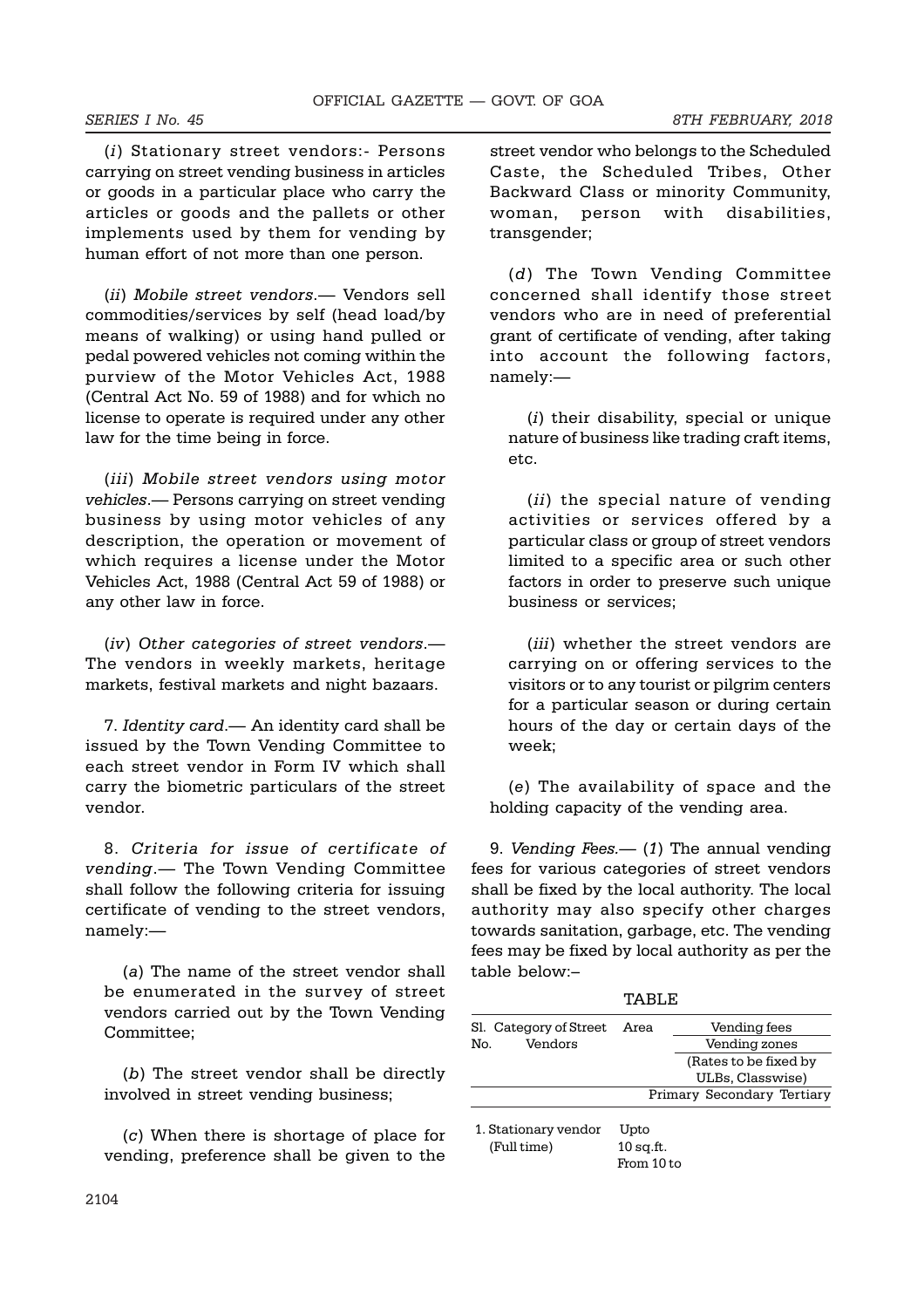|                                                           | 20 SY.IL.<br>More than<br>25 sq.ft.                                 |
|-----------------------------------------------------------|---------------------------------------------------------------------|
| 2. Stationary<br>Vendor (Part<br>Time or time<br>sharing) | Upto 10 sq.ft.<br>From 10 to<br>25 sq.ft<br>More than<br>25 sq.ft.  |
| 3. Mobile vendor<br>(with motor<br>vehicle)               | Upto 10 sq.ft.<br>From 10 to<br>25 sq.ft.<br>More than<br>25 sq.ft. |
| 4. Mobile Vendor<br>(vehicle without<br>Motor)            | Upto 10 sq.ft.<br>From 10 to<br>25 sq.ft<br>More than<br>25 sq.ft.  |
| 5. Mobile Vendor<br>(head loads)                          |                                                                     |

 $25 \times 6$ 

(2) The Town Vending Committee shall designate the vending zone as primary, secondary and tertiary, considering the commercial potentials, facilities and such other factors. The rate of vending fees shall be in the ratio of 3:2:1 for primary, secondary and tertiary zone respectively.

(3) The vending fee shall be revised at least once in three years and shall be published on the notice board of the concerned local authority.

10. The validity of the certificate of vending.— The certificate of vending shall be valid for a period of one year from the date of issue or until the next enumeration of vendors, whichever is earlier.

11. Renewal of certificate of vending.— Application for renewal of the certificate of vending shall be made to the Town Vending Committee at least sixty days prior to the date of expiry of the certificate. The fee for renewal of certificate of vending shall be as annual vending fees fixed by the local authority under clause 9(1). The certificate of vending shall be renewed for a period of one year.

12. Cancellation or suspension of Certificate of Vending.— (1) The Town Vending

Committee concerned may cancel or suspend the certificate of vending of a street vendor, if the certificate has been obtained by fraud or misrepresentation or if the street vendor fails to pay any of the fees payable with respect to the certificate of vending to the local authority or such other dues to any authority under the Act or any other law applicable or commits any breach of the conditions of such certificate or any other law, bye-law, rules or directions issued under this Scheme, the Rules or the Act;

(2) No certificate of vending shall be cancelled unless the holder thereof has been given fifteen days prior notice and an opportunity to submit his reply to the allegation on which the certificate is proposed to be cancelled. The period of fifteen days shall be counted from the date on which the notice is served on the street vendor or delivered to his last known address.

(3) A certificate of vending may be suspended for a fixed period of time for any violation of conditions of the certificate which is rectifiable during such period of suspension:

Provided that no prior notice may be required in a case of suspension of certificate of vending for a period of less than seven days in order to prevent commission of an act detrimental to public health and order.

(4) In case action has been initiated against the street vendor for violation of law or for causing public hazards or for failure to pay tax etc., the Town Vending Committee may suspend his certificate of vending after duly following the procedure specified in sub- -clause (2).

13. Relocation of street vendors.— (1) The relocation of street vendors under sub-section (3) of section 18 of the Act, shall be subject to the following conditions, namely:—

(a) The relocation shall be done with the concurrence of the Town Vending Committee;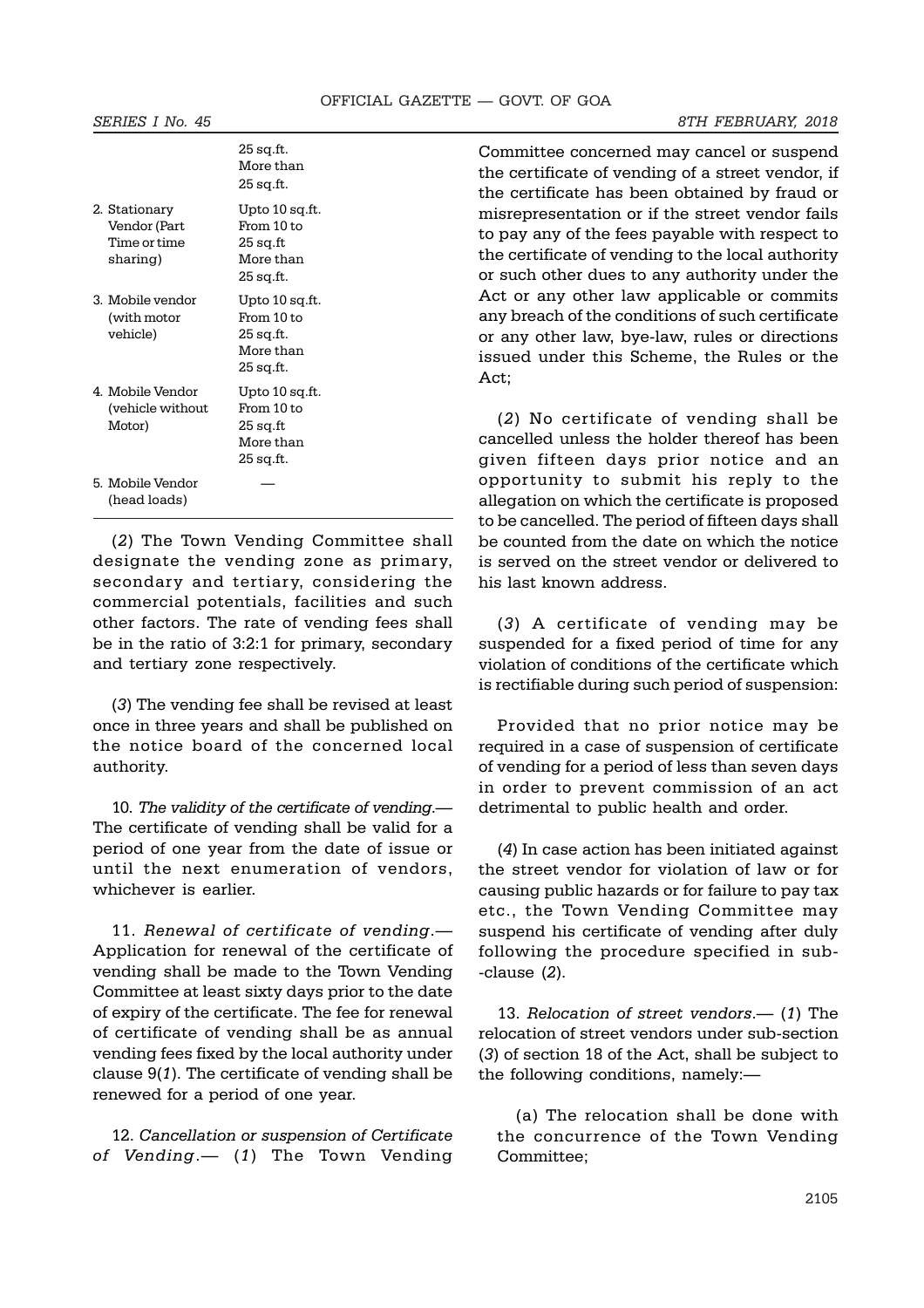(b) As far as possible, the street vendor shall be allotted location in an adjoining area of equal or similar nature and importance as the original place.

(c) As far as possible, the density of the street vendors in the new area shall be maintained;

(d) The relocation shall be, as far as possible, in the same locality or area as is commonly identifiable.

(2) In case, the conditions specified in sub-clause (1) are not possible to be complied with, the relocation shall be done with the concurrence of the Town Vending Committee, and after recording the reasons for such departure from the said conditions.

(3) In case the relocation is not possible in compliance of the conditions specified in sub-clause (1) and in case the street vendors concerned either individually or as a group refuse to move or relocate, their certificate of vending shall be cancelled and they may be offered vending locations in other areas within the ward, zone or city and fresh certificate of vending shall be issued to them by the Town Vending Committee concerned. Such street vendors shall form a special category of preferential vendors under this Scheme.

(4) The public purpose or public interest involved in the relocation of street vendors under this Scheme shall have to be separately arrived at on the basis of the fact that such relocation shall be for the betterment of the general public. While weighing the livelihoods of the street vendors against the public purpose for which they are sought to be relocated, the importance of the project for which they are displaced and the resultant benefit to the general public shall be compared. Projects such as creation of road infrastructure, under or over bridges, expansion of roads, pathways, pedestrian plazas, provision for bus stops, parking places for motor vehicles, and such other similar activities shall deemed to be public purposes for which the street vendors may be relocated. Such other purposes as are decided by the concerned Town Vending Committee as being beneficial to the public shall also be considered as public purposes for the relocation of street vendors.

14. Manner and method of eviction of vendors, seizure and disposal of goods.— (1) A street vendor, whose certificate of vending is cancelled under section 10 of the Act, or who vends without a certificate of vending or who vends in a place, area or location other than the vending zone shall be liable to be evicted immediately from such place, area, or location and his vending articles and goods shall be seized by the local authority and kept in its custody.

(2) The articles and goods of such street vendor shall be seized under a proper inventory and the signature of the street vendor concerned shall be obtained.

In case the street vendor refuses to sign the inventory, the Health officer or Health supervisor or Health inspector of the concerned local authority shall attest the inventory in addition to the attestation of the officials seizing the articles/goods.

(3) If a street vendor does not apply for the return of the articles and the goods seized by the local authority after the expiry of twentyfour hours, in case of perishable goods and after the expiry of fifteen days, in case of nonperishable goods, the local authority shall dispose of the same by an open auction. The proceeds of such auction shall be adjusted towards the charges and penalties, if any, that are payable by the street vendor under the rules or the scheme and the cost incurred for conducting the auction. The balance, if any, shall be kept in a separate account and paid to the street vendor on application.

(4) If a street vendor or his legal heirs fail to claim the balance amount under sub-clause (3), within a period of three months, the same shall be forfeited by the local authority and deposited in its general account.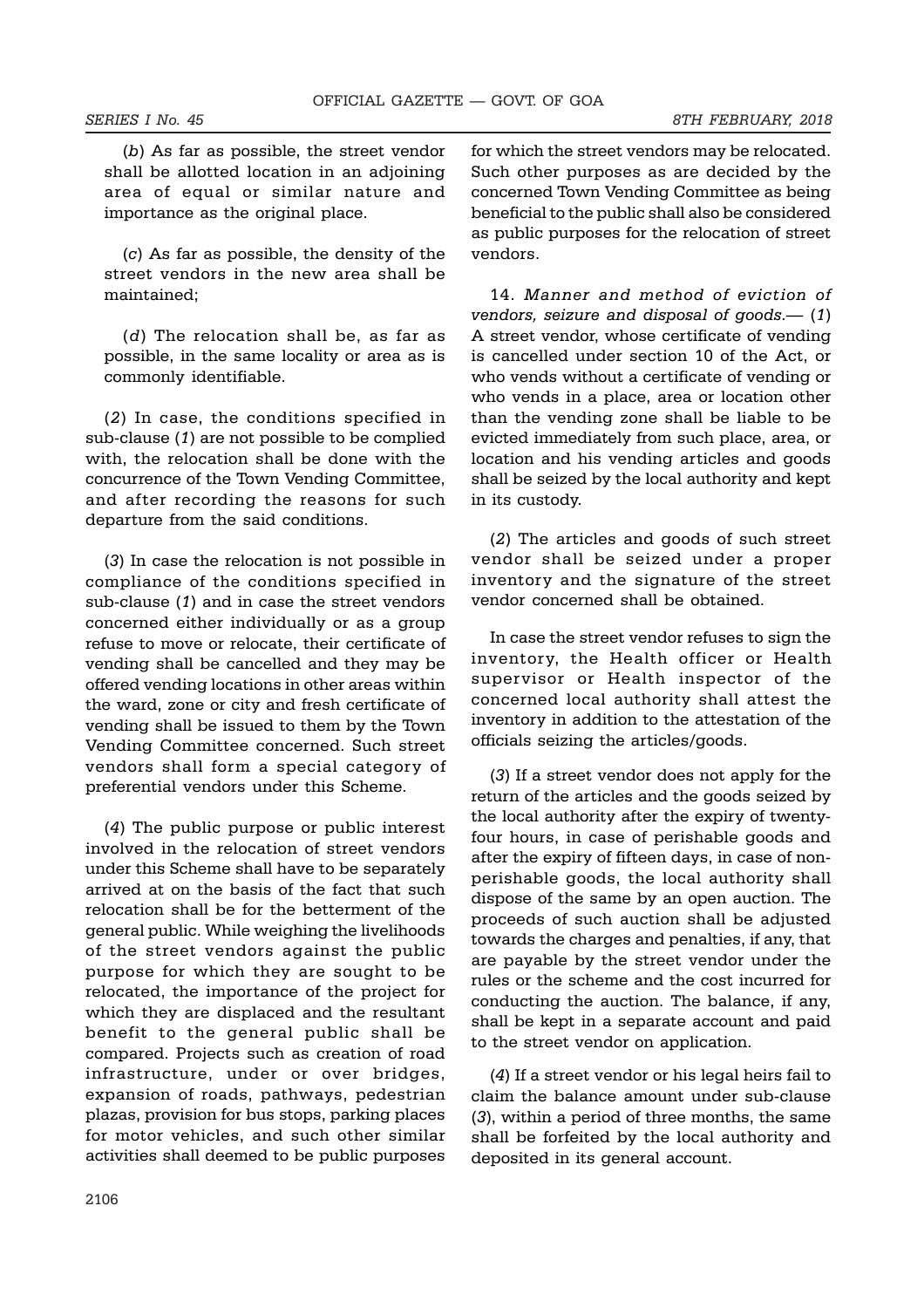15. Social Audit.— After each survey of street vendors, the concerned Town Vending Committee, shall conduct a social audit of its functions, as early as possible, with emphasis on the transaction of its business with regard to the street vendors with in its jurisdiction, the various categories of businesses being carried by them, the change in the vending profile of any particular area, the financial health of the street vendors, changes of demand for goods or services from such street vendors, requirement for relocation of street vendors, need for issue of additional certificates of vending or for reducing the number of such certificates due to physical constraints of space, economic viability of continuing the street vendors in their location, need for re-structuring the functioning of the Committee and its procedures, etc. This social audit shall be published and be made available at cost to any person who requires the same. A copy of such audit shall be submitted to the local authority.

16. Restriction of private places for being used as vending zones and the bar on using private lands for vending and restricted vending.— The private places within the jurisdiction of a Town Vending Committee shall not be used as a vending zone unless a specific permission is granted by the concerned Town Vending Committee for that purpose. The Town Vending Committee may permit private places as vending zones subject to the condition that such zones are absolutely necessary. While doing so, the primary factor shall be the welfare of the street vendors of that area. No private vending zone shall be allowed if it will affect the street vendors of that area. On the other hand, private vending areas shall be allowed in order to accommodate the street vendors who need to be removed or relocated from the public places. Permission for such private vending zones shall be given only if the number of vendors in such private vending zones together with the street vendors in that area does not exceed 2.5% of the population of that vending zone, area or location. The density of vendors, sanitation, proportions of different businesses and infrastructural facilities of such places shall be regulated as per the Rules and this Scheme.

17. Maintenance of cleanliness and charges payable to the Local Authority.— (1) Every street vendor shall be responsible for the cleanliness of the immediate surroundings of the area allocated to the vendors in a vending zone;

(2) Every street vendor shall collect and process the waste generated by his business as instructed by the local authority;

(3) Every street vendor shall remit the vending fee specified in clause 9 every year as decided by the local authority;

(4) Every street vendor shall also remit the maintenance charges to the concerned local authority as and when the same is levied;

(5) If the local authority is arranging systems for collection and disposal of waste then the street vendor shall liable to compensate the cost of the same.

18. Nodal Officer.— The Member Secretary of the Goa State Urban Development Agency(GSUDA) shall be the nodal officer at the State level to coordinate all matters relating to street vending.

19. Maintenance of registers.— Every Town Vending Committee shall maintain the registers containing the particulars of each certificate of vending issued by it to the street vendors, the names of the street vendors, location for which the certificate is issued, nature of business permitted, time of business, category and any other particulars to facilitate collection of data for future use.

20. Identification of vending zones.— (1) The Town Vending Committee shall within a period of six months from the date of commencement of this Scheme identify the 'vending zones', 'Time Restricted vending Zone' and the 'No vending zones' for street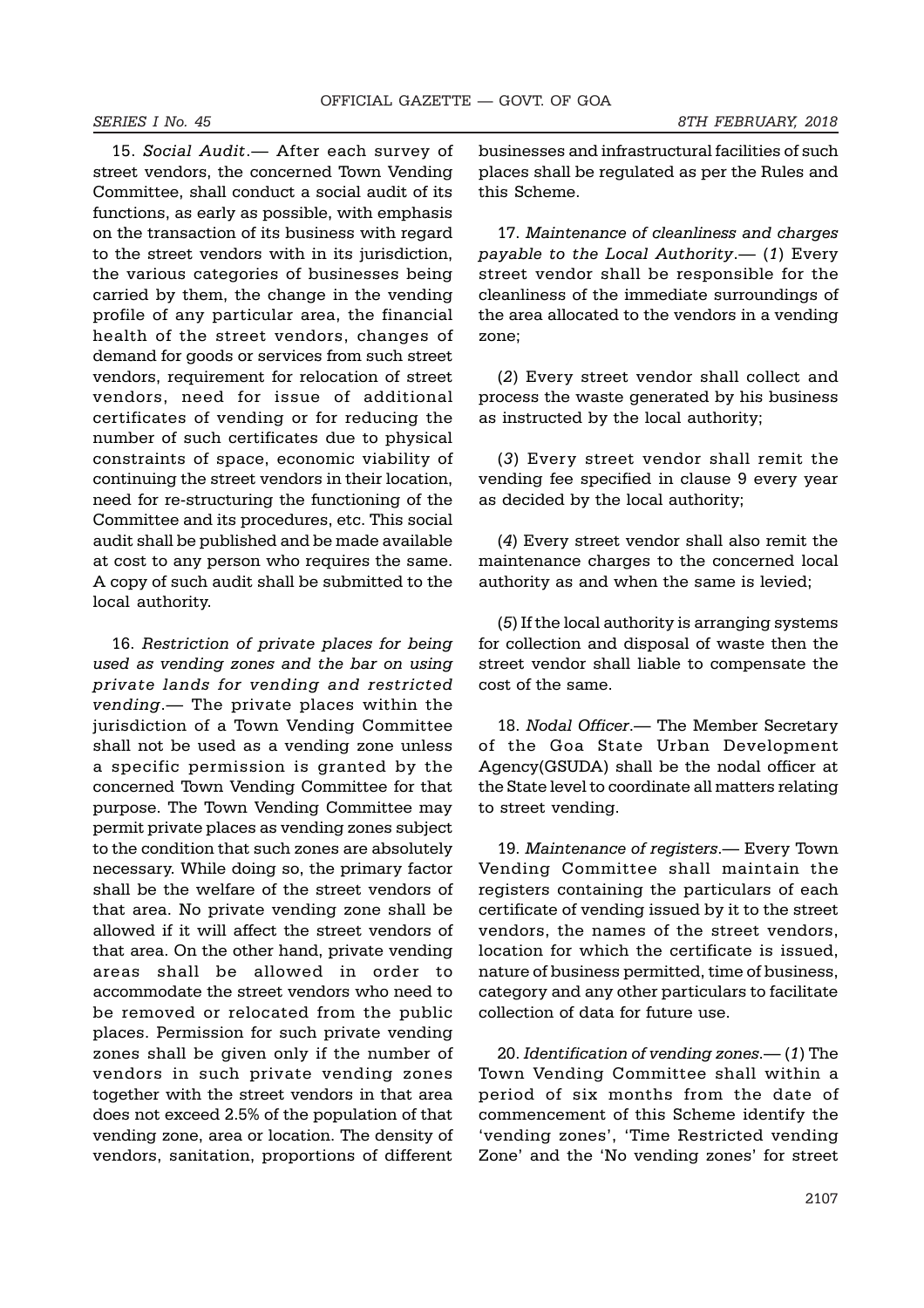SERIES I No. 45 8TH FEBRUARY, 2018

vending and shall publish the details in the notice board of the local authority concerned.

(2) (a) The 'vending zones', 'Time Restricted vending Zone' and 'No vending zones' shall be identified based on the potentials of the area of the street, volume of traffic, the number of pedestrians passing through the street and such other factors as may be material to identify the said zones in such a way that no or minimum inconvenience is caused to the general public using the street as well as the residents of the street and traders carrying on their business from the private properties abutting such street.

(b) The identification of the vending zones shall be done in consultation with the traffic police or police having jurisdiction over the area concerned. The police may recommend a place to be a vending zone. The local authority concerned may accept, modify or reject the recommendations with due reasoning and designate a place or location as vending zone, as it deems fit.

(c) Principles for determining vending zones:—

(i) Intensity of footfall, road width and density of the vehicular and pedestrian movement shall be the cornerstone for deciding vending zones;

(*ii*) There shall be no "Restriction free" vending zones in the city and "No vending zone" should be minimal. The town vending committee shall decide a particular street or market as vending zone or no vending zone on the basis of the following considerations, namely:—

(a) There shall not be any totally restriction–free vending zones in the city. The holding capacity of an area shall determine the ultimate number of street vendors which can be positioned in any area. However, there shall not be any restriction on mobile vending in such area if vendors continuously move without affecting traffic and commuter movements;

(b) Restricted vending shall be linked with the road width keeping in view the following aspects, namely:—

(i) There shall not be any stationary street vending on road having width up to 3.5 meters. But street vending can be allowed on such roads if it is declared as non vehicular road;

(*ii*) There shall not be any stationary vending on road having width between 6 meters to 9 meters. However, street vending can be allowed in such roads if such road is declared as one way vehicular road.

(iii) There shall be only one side stationary vending on road having width between 12 meters to 24 meters, while both side stationary vending can be allowed on road having road width of 30 meters or above.

(iv) The number of street vendors shall be decided by considering holding capacity of each designated vending area on such road.

(v) Such stationary vending shall be allowed after taking the clearance from the traffic police regarding the smooth vehicular and pedestrian movement. If required, road side parking shall be banned in such area where street vending is allowed.

(vi) Mobile vending shall be allowed on such road looking to the traffic and pedestrian movement.

(c) In the no vending zones; the town vending committee may decide the distance to be kept free from street vending near the important institutions like the Secretariat, District Collectorate, Office of the Village Panchayat, Municipal Corporation, Municipality, Court,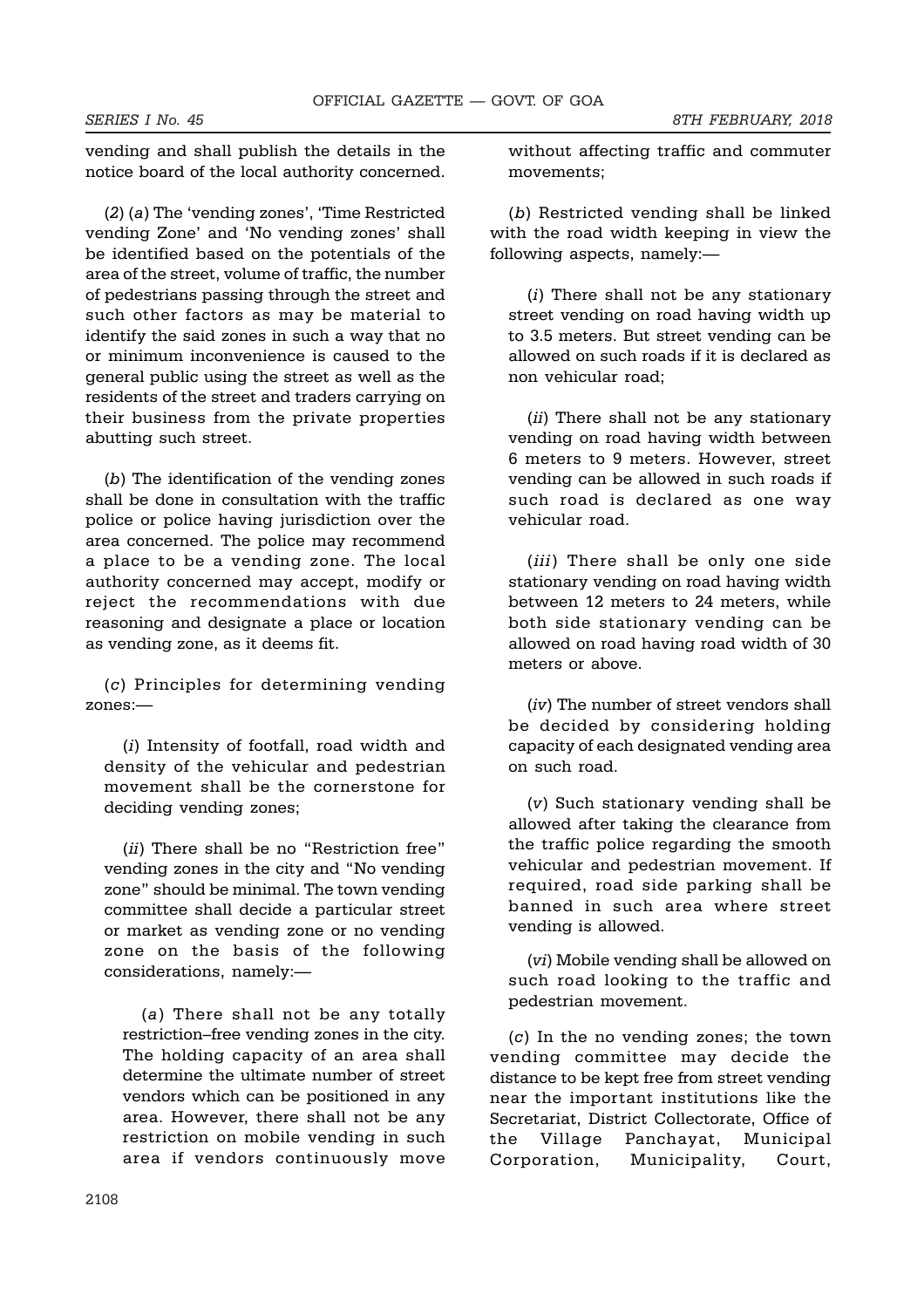cantonment board and State archeological monument attracting a high footfall, at its discretion taking into account the specifics of the area concerned.

(d) The town vending committee shall determine special vending zones, for a fixed period, during festival, considering the local as well as general importance or relevance of the festival.

(e) Any person aggrieved by the designation of the vending zones in an area shall be entitled to make a representation to the concerned Town Vending Committee. The Committee shall consider the same and dispose such representation within a period of 30 days from the date of its receipt or in the next meeting of the Town Vending Committee, whichever is earlier.

(3) The identification of vending zones and no-vending zones shall be periodically reviewed by the Town Vending Committee once in three years in the same manner specified in sub-clause (2), particularly with reference to the growth or otherwise of the traffic and other developments in the area.

21. Manner of carrying vending activities on time-sharing basis.— (1) The Town Vending Committee shall determine vending activities on time sharing basis depending on the market needs.

(2) Town vendors shall not be discriminated while allotting time sharing vending activities.

(3) The Town Vending Committee concerned shall, when it is necessary and expedient in order to accommodate more number of street vendors or in case the nature of business is such that the street vendors carry on their vending only during certain time of the day or certain days of the year or month or week, from time restricted vending zones, where the street vendors shall be issued the Certificates of Vending specifically stating the hours or days or such other periods of business. The said restrictions shall form part of the basic conditions of the certificate of vending.

22. Preparation of Street Vending Plan.— (1) The Town Vending Committee shall prepare a street vending plan. The holding capacity of the street vendors of any particular area or locality shall be limited to 2.5% of the population of ward, zone or city, as the case may be.

(2) The Town Vending Committee, shall, identify the vending areas, based on the holding capacity, space available, number of vendors etc., and designate that area to be a vending zone duly keeping in mind all other relevant norms.

(3) The Town Vending Committee may resort to drawal of lots for issue of certificate of vending in a particular area, which is identified for vending.

The unsuccessful applicants shall be given preferential right for relocation as here the provisions contained in this scheme.

(4) In areas having high population and low density of street vendors and where there are adjacent vending areas having high density of street vendors and low resident population, the Town Vending Committee shall devise methods to enable the relocation of street vendors to other populated areas, so as to avoid inequitable concentration of street vendors, heavy flow of traffic and the inconvenience of people in travelling to such high density vending areas.

23. Capacity building.— The concerned Town Vending Committee may when ever it is necessary, organize skill building training and entrepreneurship development training for the street vendors. The expenses for the training shall be met from the account of the Town Vending Committee or through sponsorship. Street vendors shall be given orientation on the rights, duties and obligations of the street vendors as per the Act.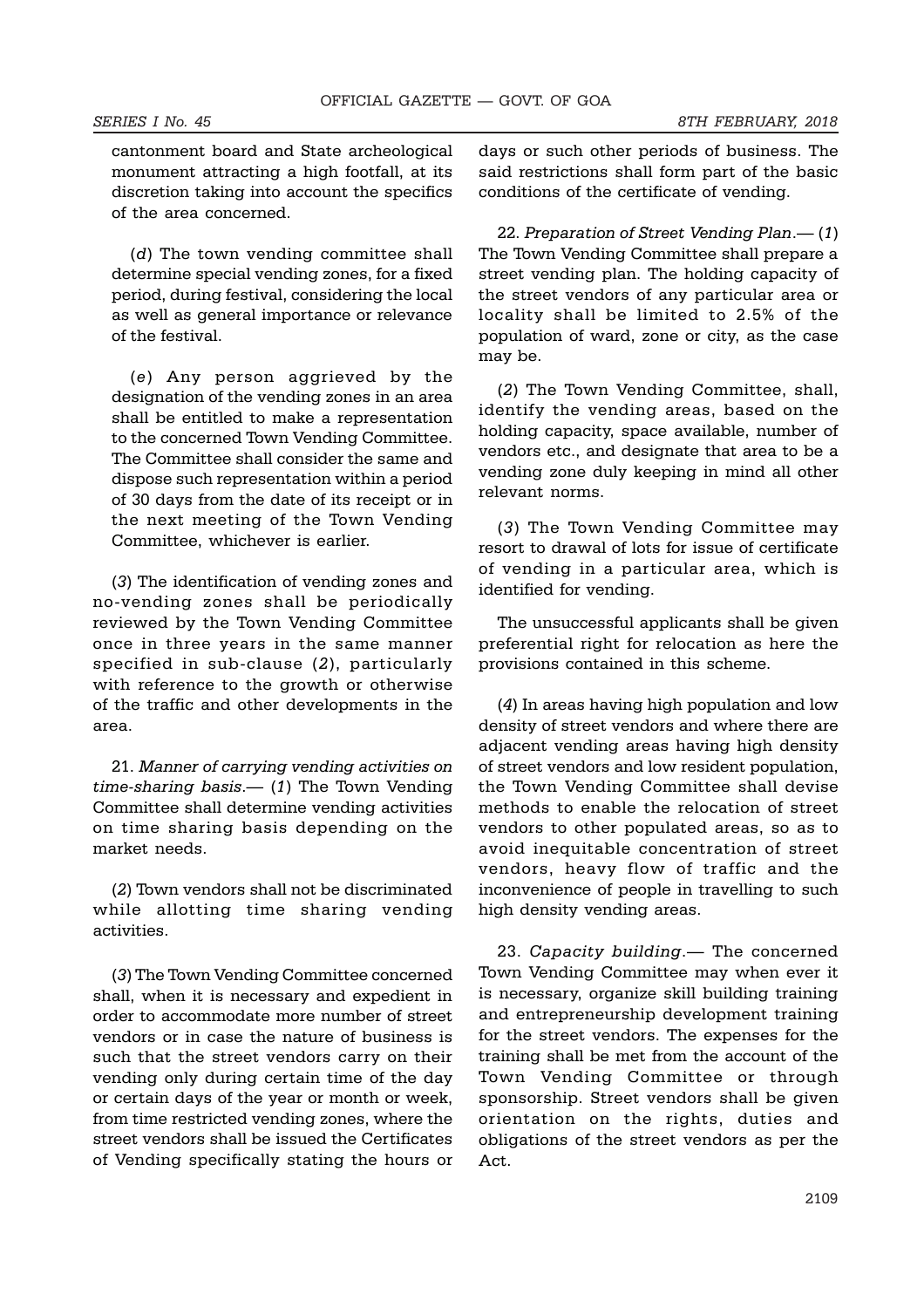OFFICIAL GAZETTE - GOVT. OF GOA

SERIES I No. 45

# 8TH FEBRUARY, 2018

|                                                      | FORM - I                                                                                                 |            |
|------------------------------------------------------|----------------------------------------------------------------------------------------------------------|------------|
|                                                      | [See clause $3(4)$ ]                                                                                     | Photograph |
|                                                      | Questionnaire for enumerators of street vendor survey                                                    |            |
|                                                      | I. Personal Details:-                                                                                    |            |
|                                                      |                                                                                                          |            |
|                                                      |                                                                                                          |            |
| (23)<br>(26)<br>(27)<br>(28)<br>(29)<br>(30)<br>(31) | II. Details of Vending Zones:<br>(20) Land mark to identify the vending zone:<br>III. Nature of vending: |            |
|                                                      |                                                                                                          |            |
| (33)<br>(34)<br>(35)<br>(36)                         | IV. Other details:                                                                                       |            |
| (37)                                                 |                                                                                                          |            |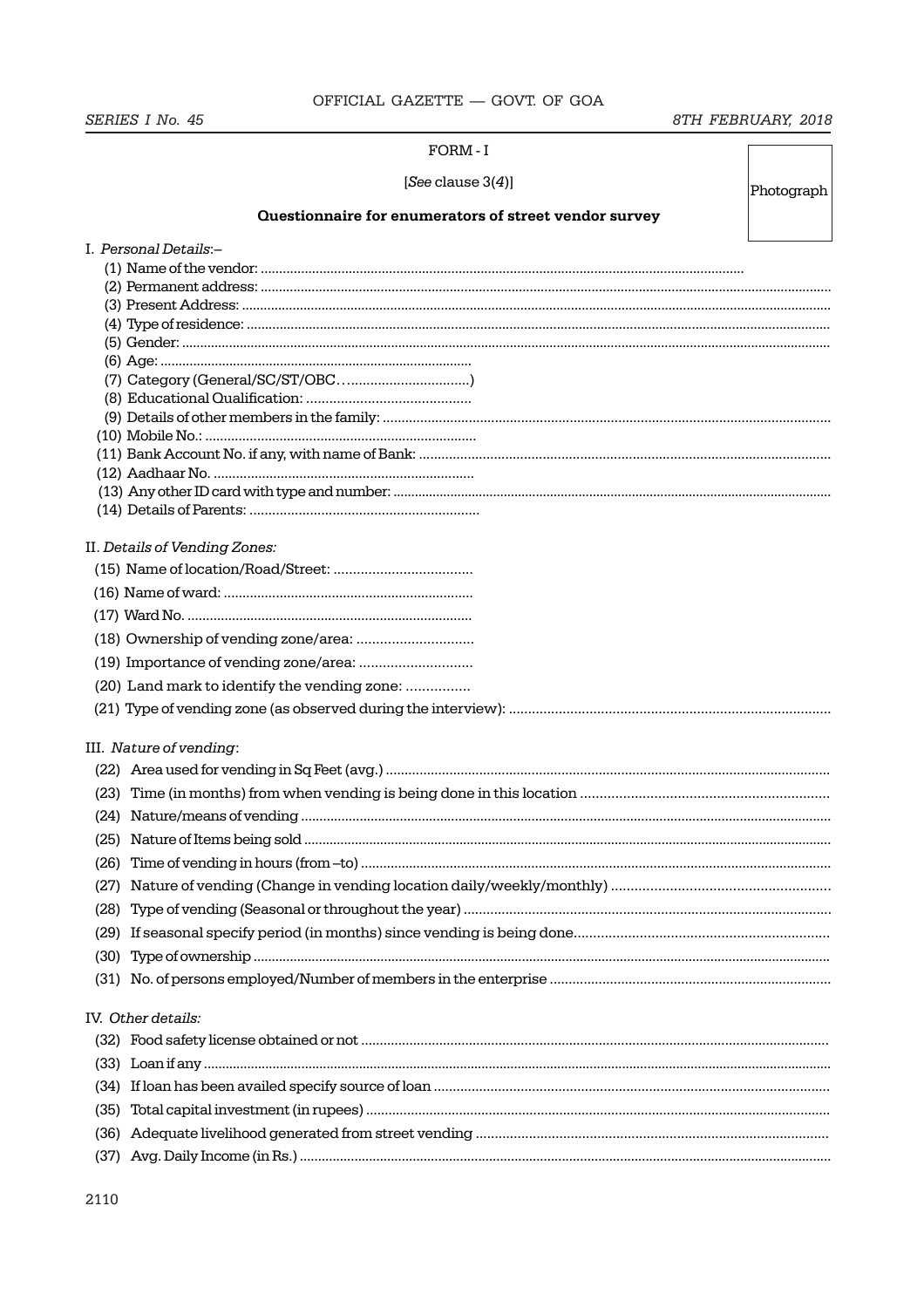## FORM - II

## [see clause  $4(1)$ ]

## Certificate of Street Vending ………....................………… Corporation/Municipality

| Ref. No.                             | Dated: |
|--------------------------------------|--------|
| Vendor's Photographs (passport size) |        |
|                                      |        |
|                                      |        |

This is to certify that Shri/ Smt./ …………………………………………………… s/o Shri ……………. residing at ………………………. and aged about…………. years, is permitted to do vending.

Location ……………. Nature of vending …………………… time of vending ………….., subject to the following conditions namely:—

# CONDITIONS

- 1. This Certificate is valid for ..................... years from the date of issue.
- 2. Certificate is non-transferable.
- 3. Vendor shall abide by the trade related statutory laws especially for trading food articles.
- 4. The vendor shall not do any other vending business other than the one specified above.
- 5. The vendor shall mange and process the waste generated. The vendor shall keep the premises clean and neat.
- 6. The vendor shall ensure free movement of pedestrian and traffic. Other merchants should not be affected.
- 7. The vendor shall pay the fees and charges fixed by the local authority as prescribed.
- 8. The vendor should ensure that, prohibited articles, low quality products etc. are sold.
- 9. This Certificate is liable for cancellation for violation of any of the conditions stipulated in the rules in force.
- 10. The vendor shall always display the original Certificate of Vending and the Identity Card and shall produce them on demand by the authorities for verification at any time.

# ————— FORM - III

#### [see clause 4(2)]

#### Name of the Local body

|                           | Date: . | Photo |
|---------------------------|---------|-------|
| Name of street Vendor     |         |       |
|                           | M/F/TG  |       |
| Location                  |         |       |
| Ward No./Name of ward     |         |       |
| Type/category of vending  |         |       |
| Nature of vending         |         |       |
| Commodity of vending      |         |       |
| Approved time for vending |         |       |
| <b>Present Address</b>    |         |       |
| Age/Date of birth         |         |       |